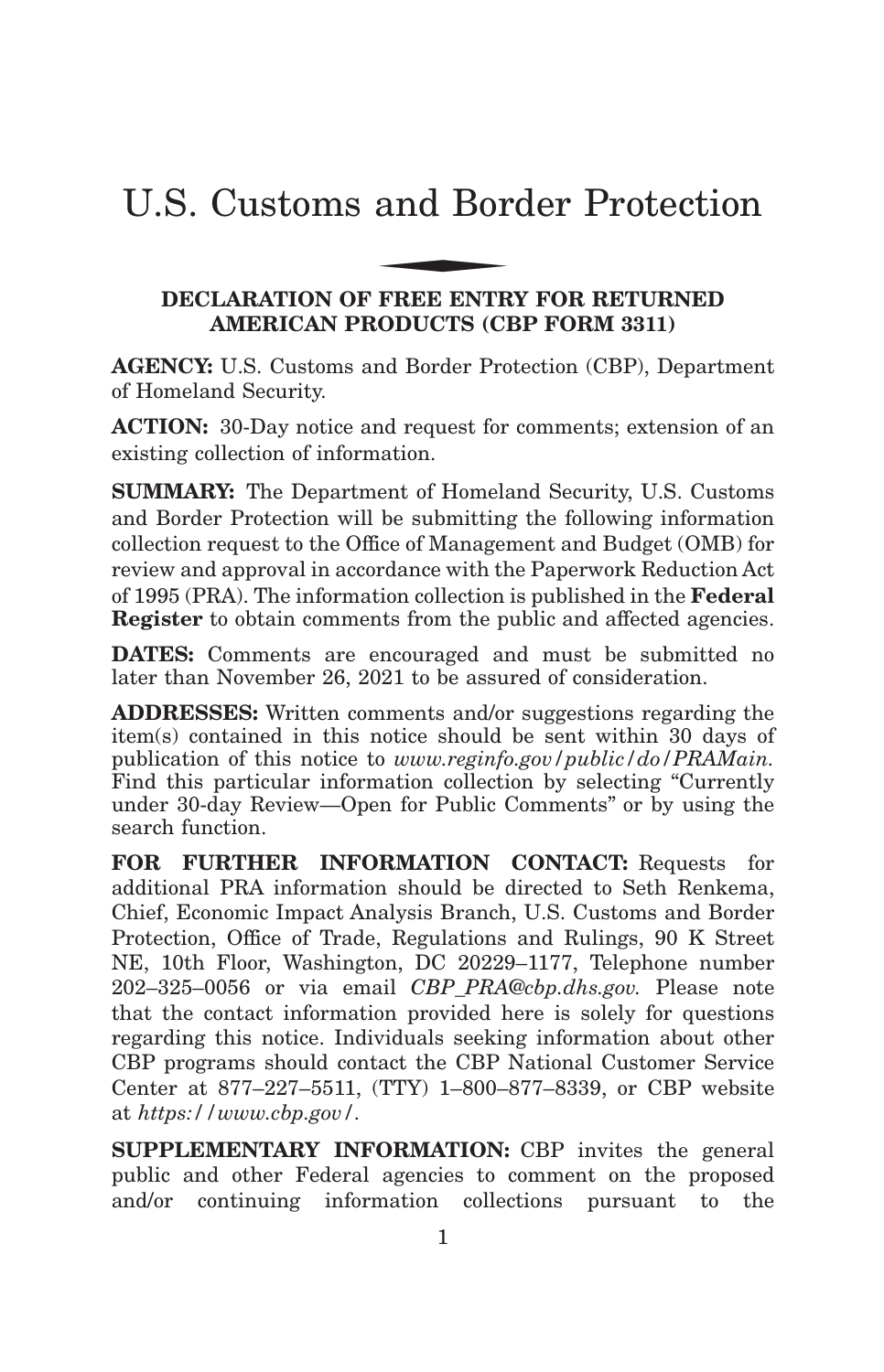Paperwork Reduction Act of 1995 (44 U.S.C. 3501 *et seq.*). This proposed information collection was previously published in the **Federal Register** (86 FR 41985) on August 4, 2021, allowing for a 60-day comment period. This notice allows for an additional 30 days for public comments. This process is conducted in accordance with 5 CFR 1320.8. Written comments and suggestions from the public and affected agencies should address one or more of the following four points: (1) Whether the proposed collection of information is necessary for the proper performance of the functions of the agency, including whether the information will have practical utility; (2) the accuracy of the agency's estimate of the burden of the proposed collection of information, including the validity of the methodology and assumptions used; (3) suggestions to enhance the quality, utility, and clarity of the information to be collected; and (4) suggestions to minimize the burden of the collection of information on those who are to respond, including through the use of appropriate automated, electronic, mechanical, or other technological collection techniques or other forms of information technology, *e.g.,* permitting electronic submission of responses. The comments that are submitted will be summarized and included in the request for approval. All comments will become a matter of public record.

#### **Overview of This Information Collection**

**Title:** Declaration of Free Entry for Returned American Products (CBP Form 3311).

**OMB Number:** 1651–0011.

**Form Number:** CBP Form 3311.

**Current Actions:** Extension without change.

**Type of Review:** Extension (without change).

**Affected Public:** Businesses.

**Abstract:** CBP Form 3311, *Declaration for Free Entry of Returned American Products,* which is authorized by, among others, 19 CFR 10.1, 10.66, 10.67, 12.41, 123.4, and 143.23, is used to collect information from the importer or authorized agent in order to claim duty-free treatment for articles entered under certain provisions of Subchapter I of Chapter 98 of the Harmonized Tariff Schedule of the United States (HTSUS, *https://hts.usitc.gov/current*). The form serves as a declaration that the articles are: (1) The growth, production, and manufacture of the United States; (2) are returned to the United States without having been advanced in value or improved in condition while abroad; (3) the goods were not previously entered under a temporary importation under bond provision; and (4) drawback was never claimed and/or paid.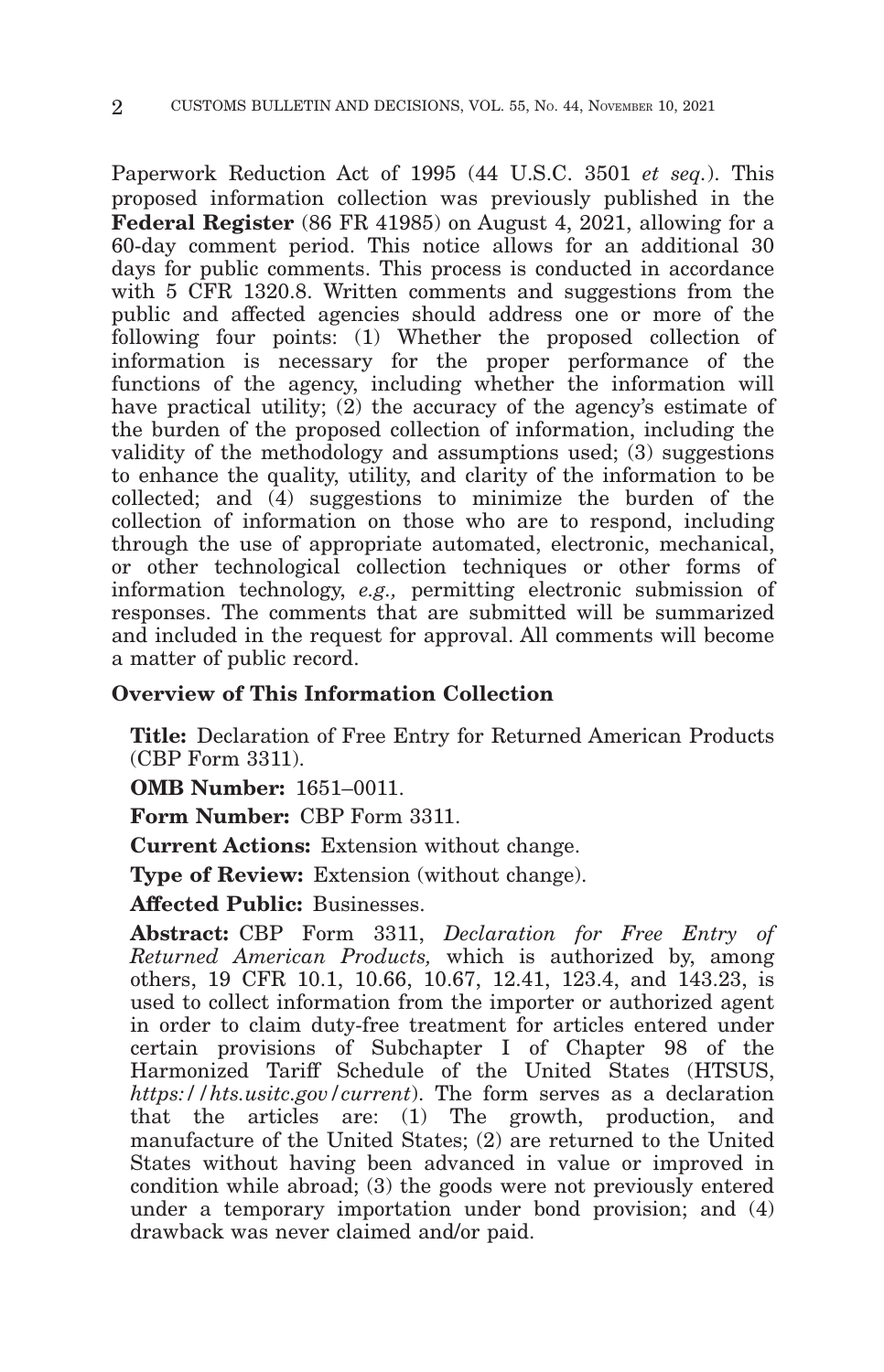This collection of information applies to members of the importing public and trade community who seek to claim duty-free treatment based on compliance with the aforementioned requirements. These members of the public and trade community are familiar with import procedures and with CBP regulations. Obligation to respond to this information collection is required to obtain benefits.

**Type of Information Collection:** CBP Form 3311, Declaration for Free Entry of Returned American Products.

**Estimated Number of Respondents:** 12,000.

**Estimated Number of Annual Responses per Respondent:** 35. **Estimated Number of Total Annual Responses:** 420,000.

**Estimated Time per Response:** 0.10 hours.

**Estimated Total Annual Burden Hours:** 42,000.

Dated: October 12, 2021.

SETH D. RENKEMA, *Branch Chief, Economic Impact Analysis Branch, U.S. Customs and Border Protection.*

[Published in the Federal Register, October 27, 2021 (85 FR 59407)]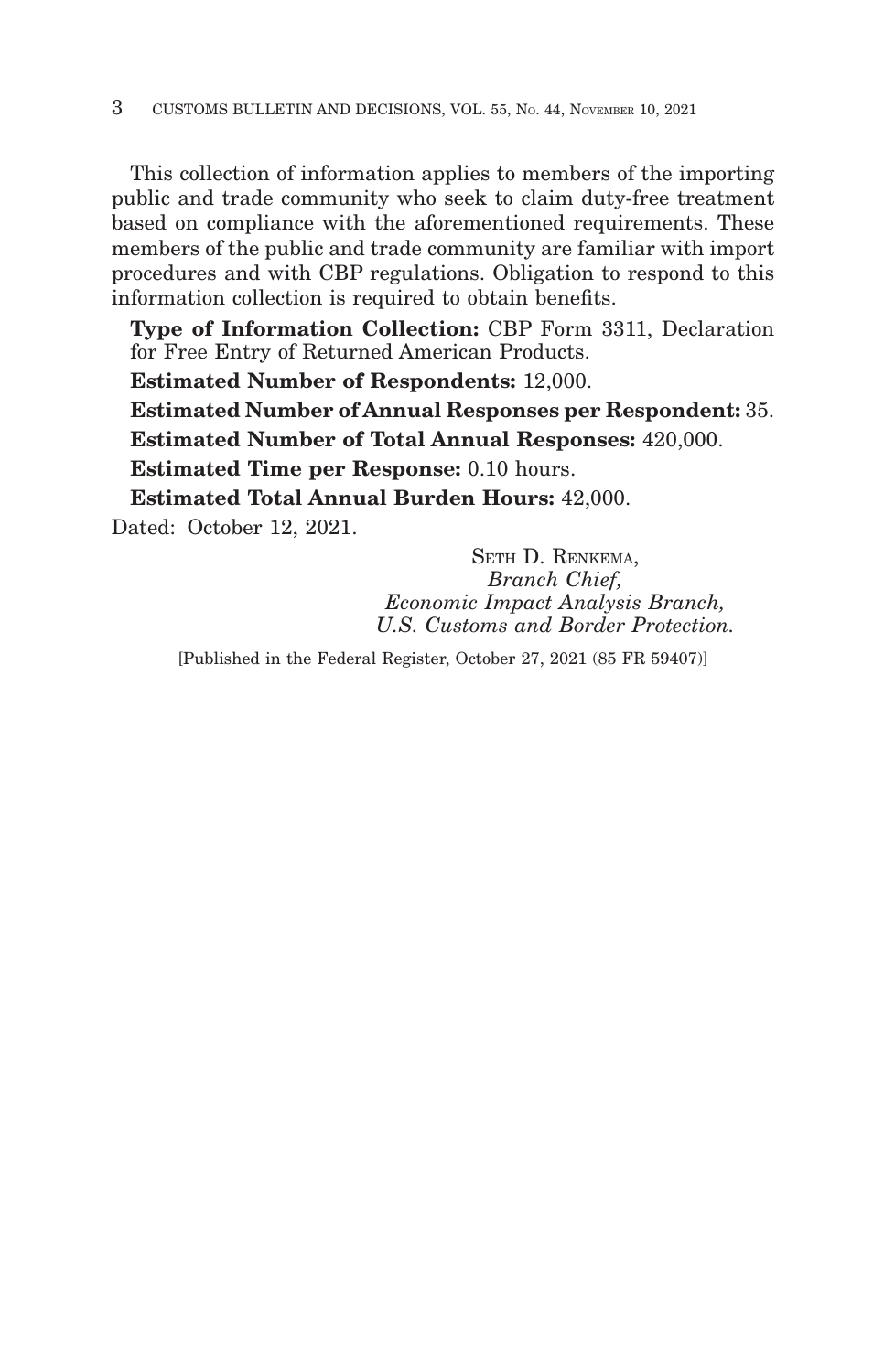### **GUARANTEE OF PAYMENT**

**AGENCY:** U.S. Customs and Border Protection (CBP), Department of Homeland Security.

**ACTION:** 30-Day notice and request for comments; extension of an existing collection of information.

**SUMMARY:** The Department of Homeland Security, U.S. Customs and Border Protection will be submitting the following information collection request to the Office of Management and Budget (OMB) for review and approval in accordance with the Paperwork Reduction Act of 1995 (PRA). The information collection is published in the **Federal Register** to obtain comments from the public and affected agencies.

**DATES:** Comments are encouraged and must be submitted (no later than November 26, 2021) to be assured of consideration.

**ADDRESSES:** Written comments and/or suggestions regarding the item(s) contained in this notice should be sent within 30 days of publication of this notice to *www.reginfo.gov/public/do/PRAMain*. Find this particular information collection by selecting "Currently" under 30-day Review—Open for Public Comments'' or by using the search function.

**FOR FURTHER INFORMATION CONTACT:** Requests for additional PRA information should be directed to Seth Renkema, Chief, Economic Impact Analysis Branch, U.S. Customs and Border Protection, Office of Trade, Regulations and Rulings, 90 K Street NE, 10th Floor, Washington, DC 20229–1177, Telephone number 202–325–0056 or via email *CBP\_PRA@cbp.dhs.gov.* Please note that the contact information provided here is solely for questions regarding this notice. Individuals seeking information about other CBP programs should contact the CBP National Customer Service Center at 877–227–5511, (TTY) 1–800–877–8339, or CBP website at *https://www.cbp.gov/.*

**SUPPLEMENTARY INFORMATION:** CBP invites the general public and other Federal agencies to comment on the proposed and/or continuing information collections pursuant to the Paperwork Reduction Act of 1995 (44 U.S.C. 3501 *et seq.*). This proposed information collection was previously published in the **Federal Register** (86 FR 35817) on July 7, 2021, allowing for a 60-day comment period. This notice allows for an additional 30 days for public comments. This process is conducted in accordance with 5 CFR 1320.8. Written comments and suggestions from the public and affected agencies should address one or more of the following four points: (1) Whether the proposed collection of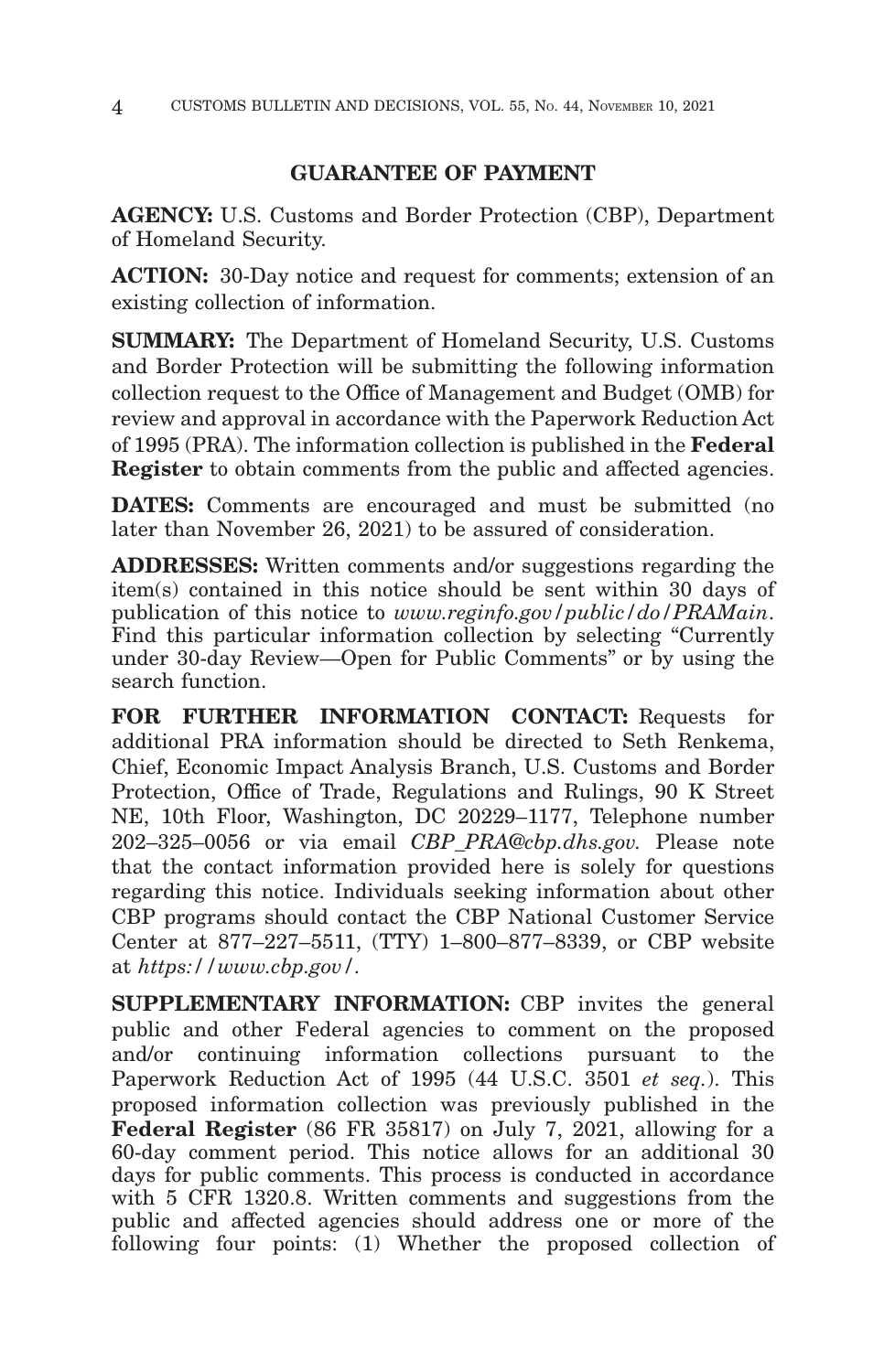information is necessary for the proper performance of the functions of the agency, including whether the information will have practical utility; (2) the accuracy of the agency's estimate of the burden of the proposed collection of information, including the validity of the methodology and assumptions used; (3) suggestions to enhance the quality, utility, and clarity of the information to be collected; and (4) suggestions to minimize the burden of the collection of information on those who are to respond, including through the use of appropriate automated, electronic, mechanical, or other technological collection techniques or other forms of information technology, *e.g.,* permitting electronic submission of responses. The comments that are submitted will be summarized and included in the request for approval. All comments will become a matter of public record.

#### **Overview of This Information Collection**

**Title:** Guarantee of Payment.

**OMB Number:** 1651–0127.

**Form Number:** CBP Form I–510.

**Current Actions:** Extension without change.

**Type of Review:** Extension (without change).

**Affected Public:** Businesses.

**Abstract:** Section 253 of the Immigration and Nationality Act (INA), 8 U.S.C. 1283, requires that a nonimmigrant crewman found to be or suspected of having any of the diseases named in section 255 of the INA must be hospitalized or otherwise treated, with the associated expenses paid by the carrier. The owner, agent, consignee, commanding officer, or master of the vessel or aircraft must complete CBP Form I–510, *Guarantee of Payment,* that certifies the guarantee of payment for medical and other related expenses required by section 253 of the INA. No vessel or aircraft can be granted clearance until such expenses are paid or the payment is appropriately guaranteed.

CBP Form I–510 collects information such as the name of the owner, agent, commander officer or master of the vessel or aircraft; the name of the crewmember; the port of arrival; and signature of the guarantor. This form is provided for by 8 CFR 253.1(a) and is accessible at: *https://www.cbp.gov/newsroom/publications/forms? title=I-510*.

**Type of Information Collection:** CBP Form I–510.

**Estimated Number of Respondents:** 100.

**Estimated Number of Annual Responses per Respondent:** 1. **Estimated Number of Total Annual Responses:** 100.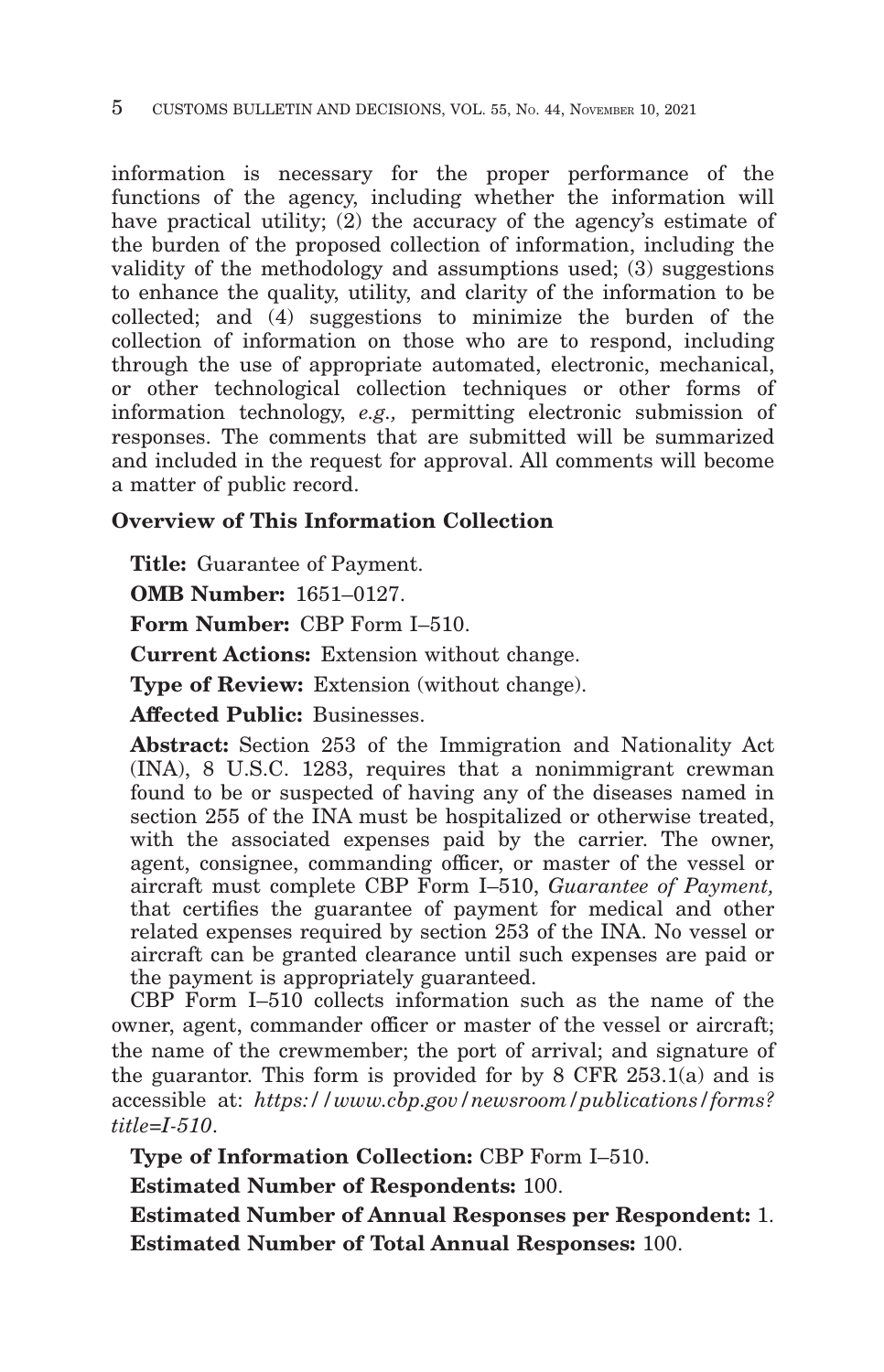### **Estimated Time per Response:** 0.083 hours. **Estimated Total Annual Burden Hours:** 8.

Dated: October 22, 2021.

SETH D. RENKEMA, *Branch Chief, Economic Impact Analysis Branch, U.S. Customs and Border Protection.*

[Published in the Federal Register, October 27, 2021 (85 FR 59406)]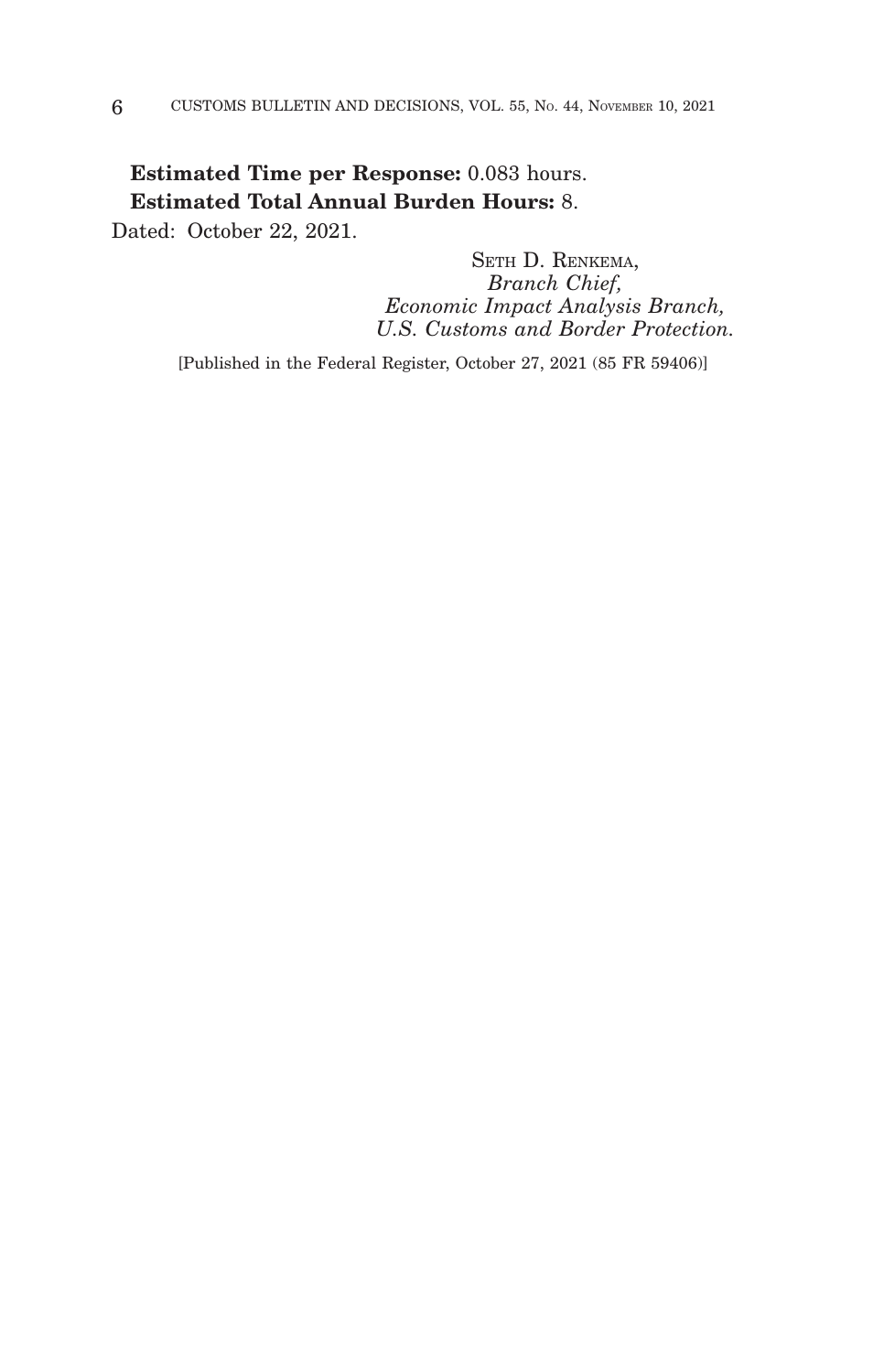# U.S. Court of International Trade f Interna

Slip Op. 21–148

MARMEN INC., MARMEN ÉNERGIE INC., AND MARMEN ENERGY CO., Plaintiffs, and WIND TOWER TRADE COALITION, Consolidated Plaintiff, v. UNITED STATES, Defendant, and WIND TOWER TRADE COALITION, MARMEN INC., MARMEN ÉNERGIE INC., AND MARMEN ENERGY CO., Defendant-Intervenors.

> Before: Jennifer Choe-Groves, Judge Consol. Court No. 20–00169

[Sustaining in part and remanding in part the U.S. Department of Commerce's final affirmative determination in the 2018–2019 antidumping duty investigation on utility scale wind towers from Canada.]

Dated: October 22, 2021

*Jay C. Campbell*, *Allison J.G. Kepkay*, *Ron Kendler*, and *Ting-Ting Kao*, White & Case, LLP, of Washington, D.C., for Plaintiffs and Defendant-Intervenors Marmen Inc., Marmen Energy Co., and Marmen Energie Inc.

*Alan H. Price*, *Daniel B. Pickard*, *Robert E. DeFrancesco, III*, *Maureen E. Thorson*, and *Laura El-Sabaawi*, Wiley Rein, LLP, of Washington, D.C., for Consolidated Plaintiff and Defendant-Intervenor Wind Tower Trade Coalition.

*Joshua E. Kurland*, Trial Attorney, Commercial Litigation Branch, U.S. Department of Justice, of Washington, D.C., for Defendant United States. With him on the brief were *Brian M. Boynton*, Acting Assistant Attorney General, and *Jeanne E. Davidson*, Director. Of counsel on the brief were *Kirrin A. Hough*, Attorney, and *Natalie M. Zink*, Attorney, Office of the Chief Counsel for Trade Enforcement and Compliance, U.S. Department of Commerce.

#### *OPINION AND ORDER*

#### **Choe-Groves, Judge:**

Plaintiffs Marmen Inc., Marmen Energy Co., and Marmen Energie Inc. (collectively, "Marmen") and Consolidated Plaintiff Wind Tower Trade Coalition ("WTTC") filed this consolidated action challenging the final determination published by the U.S. Department of Commerce ("Commerce") in the antidumping duty investigation on utility scale wind towers from Canada. *See Utility Scale Wind Towers from Canada* ("*Final Determination*"), 85 Fed. Reg. 40,239 (Dep't of Commerce July 6, 2020) (final determination of sales at less than fair value and final negative determination of critical circumstances; 2018–2019); *see also* Issues and Decision Mem. for the Final Affirmative Determination in the Less-Than-Fair-Value Investigation of Utility Scale Wind Towers from Canada (June 29, 2020) ("Final IDM"), ECF No. 18–5. Before the Court are the Rule 56.2 Motion for Judg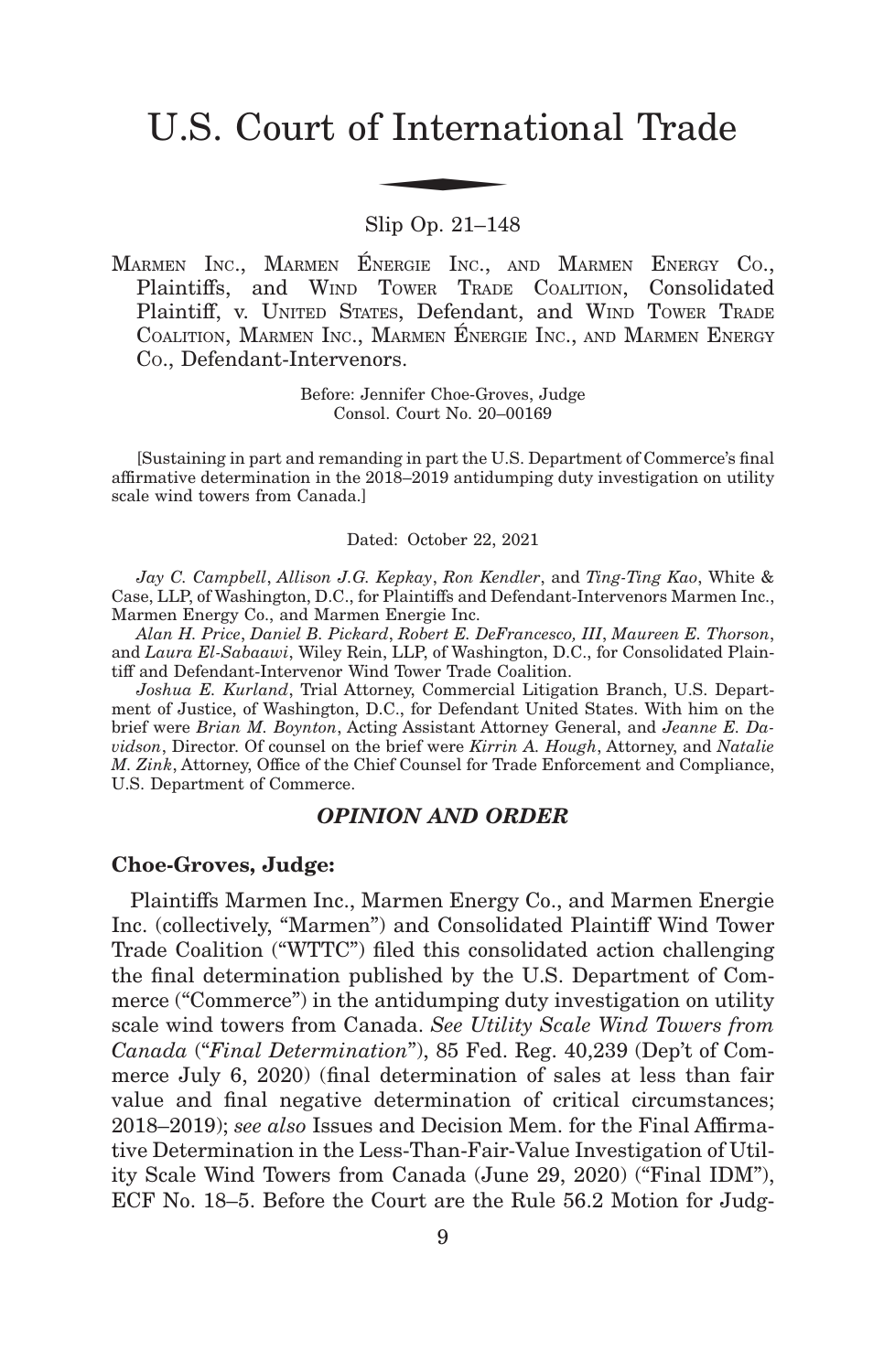ment on the Agency Record on Behalf of Plaintiffs Marmen Inc., Marmen Energie Inc., and Marmen Energy Co., ECF Nos. 23, 24, and Wind Tower Trade Coalition's Rule 56.2 Motion for Judgment on the Agency Record, ECF Nos. 25, 26. *See also* Mem. P. & A. Supp. Pls.' Rule 56.2 Mot. J. Agency R. ("Marmen's Br."), ECF Nos. 23–2, 24–2; Wind Tower Trade Coalition's Mem. Supp. Rule 56.2 Mot. J. Agency R. ("WTTC's Br."), ECF Nos. 25–1, 26–1. For the following reasons, the Court sustains in part and remands in part the *Final Determination*.

#### **ISSUES PRESENTED**

The Court reviews the following issues:

- 1. Whether Commerce's determination to weight-average product-specific plate costs is supported by substantial evidence;
- 2. Whether Commerce's determination to reject Marmen's additional cost reconciliation information was an abuse of discretion;
- 3. Whether Commerce's determination to apply an averagetotransaction comparison method is supported by substantial evidence;
- 4. Whether Commerce's determination regarding the home market and the U.S. date of sale is supported by substantial evidence;
- 5. Whether Commerce's determination to treat Marmen's home market sales as being sales of tower sections rather than complete towers is supported by substantial evidence; and
- 6. Whether Commerce's determination not to apply facts otherwise available with an adverse inference is supported by substantial evidence.

#### **BACKGROUND**

In August 2019, Commerce initiated an antidumping duty investigation into wind towers from Canada for the period covering July 1, 2018 through June 30, 2019. *Utility Scale Wind Towers from Canada, Indonesia, the Republic of Korea, and the Socialist Republic of Vietnam*, 84 Fed. Reg. 37,992, 37,992–93 (Dep't of Commerce Aug. 5, 2019) (initiation of less-than-fair-value investigations). Commerce selected Marmen Inc. and Marmen Energie Inc. as mandatory respondents. *See* Decision Mem. for the Prelim. Determination in the Less-Than-Fair-Value Investigation of Utility Scale Wind Towers from Canada (Feb. 4, 2020) ("Prelim. DM") at 1–2, PR 146.1

<sup>&</sup>lt;sup>1</sup> Citations to the administrative record reflect public record ( $P\llsub>FR$ ) document numbers.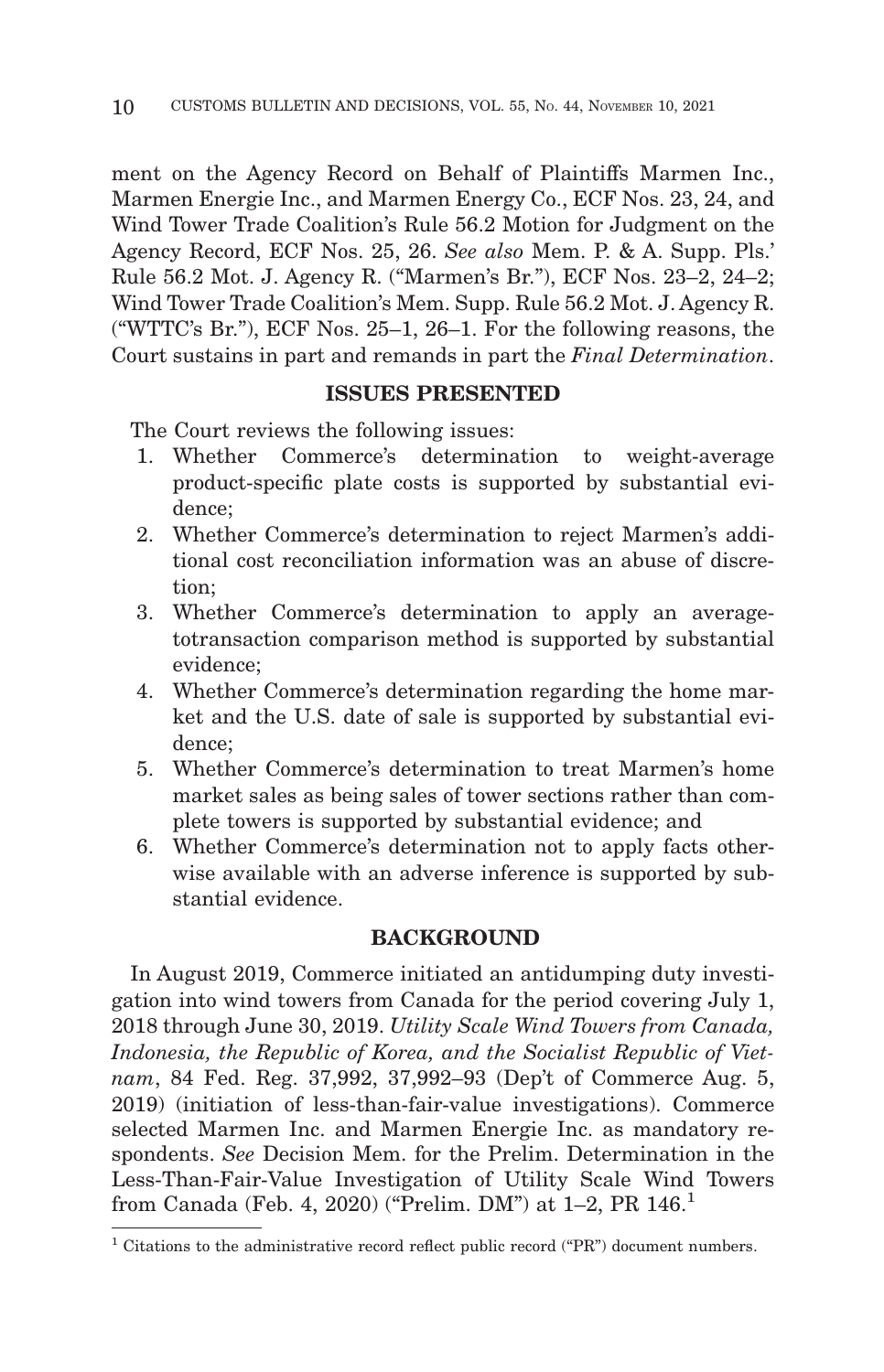In the *Final Determination*, Commerce assigned weighted-average dumping margins of 4.94% to Marmen Inc. and Marmen Energie Inc.2 *Final Determination*, 85 Fed. Reg. at 40,239. Commerce determined the all-others weighted average dumping margin of 4.94% based on Marmen's dumping margin. *Id.*

Commerce determined that Marmen's steel plate costs did not reasonably reflect the costs associated with the production and sale of the products and weight-averaged Marmen's reported steel plate costs. Final IDM at 4–6. Commerce rejected a portion of the supplemental cost reconciliation information submitted by Marmen as untimely, unsolicited new information. *Id.* at 7–9. Commerce applied a differential pricing analysis, using the Cohen's *d* test, and determined that there was a pattern of export prices that differed significantly. *Id.* at 10–11. As a result, Commerce calculated Marmen's weightedaverage dumping margin by using the alternative average-totransaction method. *Id.* Commerce determined that Marmen complied with its instructions by reporting invoice dates as the home market and U.S. dates of sale and by reporting home market sales as sales of wind tower sections. *Id.* at 13–18. Further, Commerce determined that the record contained the necessary information to calculate Marmen's dumping margin and relied on the data provided by Marmen, declining to apply facts otherwise available or an adverse inference. *Id.* at 18–20.

#### **JURISDICTION AND STANDARD OF REVIEW**

The Court has jurisdiction under 19 U.S.C. § 1516a(a)(2)(B)(i) and 28 U.S.C. § 1581(c), which grant the Court authority to review actions contesting the final determination in an antidumping duty investigation. The Court shall hold unlawful any determination found to be unsupported by substantial evidence on the record or otherwise not in accordance with the law. 19 U.S.C.  $\S$  1516a(b)(1)(B)(i).

#### **DISCUSSION**

#### I**. Commerce's Determination to Weight-Average Marmen's Steel Plate Costs**

In order to determine whether certain products are being sold at less than fair value in the United States, Commerce compares the export price, or constructed export price, with normal value. 19

<sup>&</sup>lt;sup>2</sup> The Court notes that, although Marmen Energy Co. was not included as a mandatory respondent alongside Marmen Inc. and Marmen Energie Inc., comments and questionnaire responses were submitted collectively by the three Plaintiffs during Commerce's investigation. The Court herein refers to their assigned weighted-average dumping margins collectively as "Marmen's dumping margin."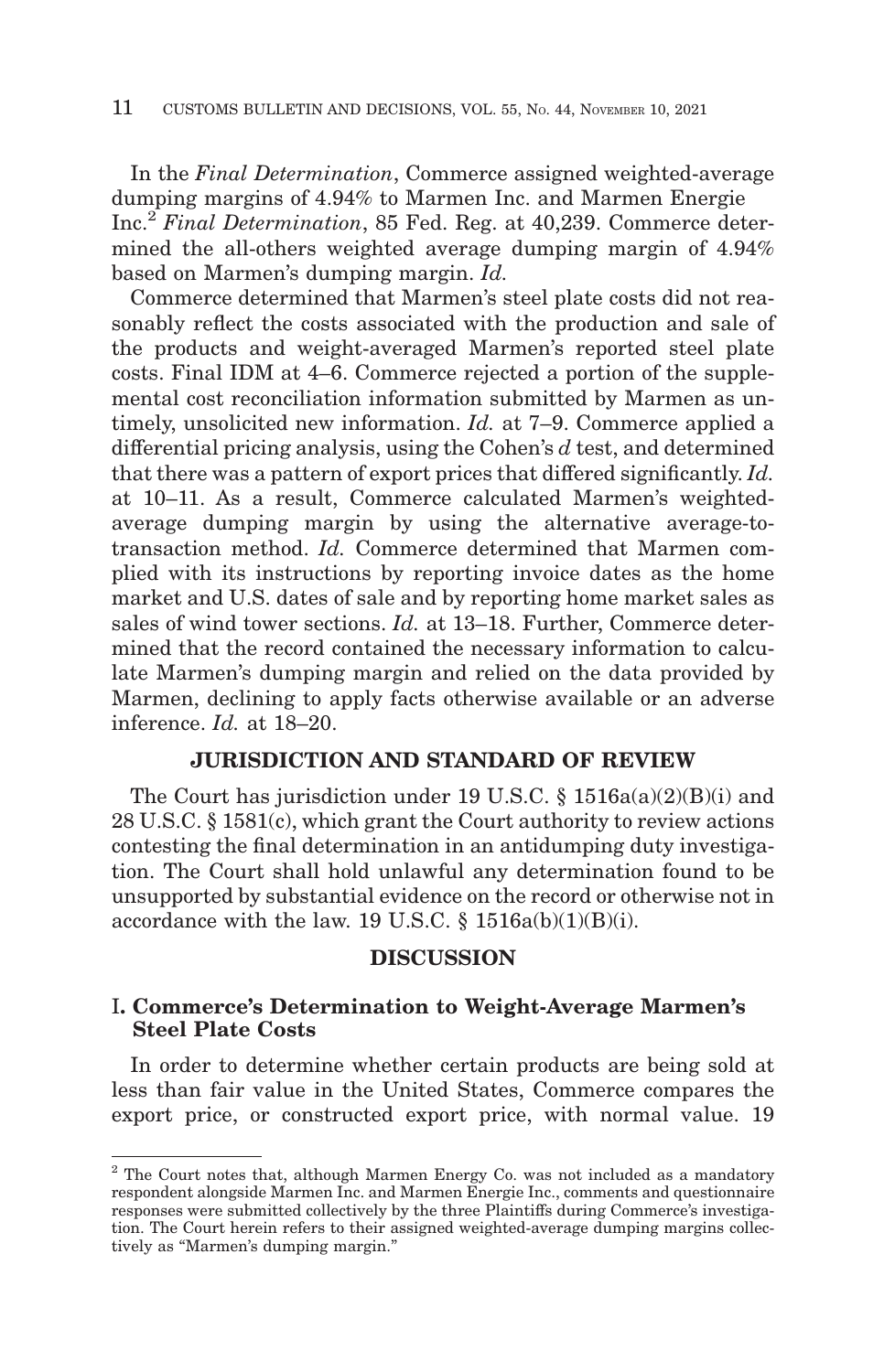U.S.C. § 1677b(a)(1)(A). Export price or constructed export price is the price at which the subject merchandise is being sold in the U.S. market, while normal value is the price at which a "foreign like product" is sold in the producer's home market or in a comparable third-country market. *Id.* § 1677a(a)–(b). Before calculating a dumping margin, Commerce must identify a suitable "foreign like product" with which to compare the exported subject merchandise. A "foreign like product," in order of preference, is:

- (A) The subject merchandise and other merchandise which is identical in physical characteristics with, and was produced in the same country by the same person as, that merchandise.
- (B) Merchandise
	- (i) produced in the same country and by the same person as the subject merchandise,
	- (ii) like that merchandise in component material or materials and in the purposes for which used, and
	- (iii) approximately equal in commercial value to the subject merchandise.
- (C) Merchandise
	- (i) produced in the same country and by the same person and of the same general class or kind as the subject merchandise,
	- (ii) like that merchandise in the purposes for which used, and
	- (iii) which the administering authority determines may reasonably be compared with that merchandise.

*Id.* § 1677(16); *see NSK Ltd. v. United States*, 26 CIT 650, 656, 217 F. Supp. 2d 1291, 1299–1300 (2002). To identify such merchandise, Commerce employs a "model match" methodology consisting of a hierarchy of certain characteristics used to sort merchandise into groups. *See SKF USA, Inc. v. United States*, 537 F.3d 1373, 1378–80 (Fed. Cir. 2008). Each group is assigned a control number ("CON-NUM"), used to match home market sales with U.S. sales. *See Thuan An Prod. Trading & Serv. Co. v. United States*, 42 CIT \_\_, \_\_, 348 F. Supp. 3d 1340, 1344 n.7 (2018).

When determining costs of production, the statute states that:

[c]osts shall normally be calculated based on the records of the exporter or producer of the merchandise, if such record are kept in accordance with the generally accepted accounting principles ["GAAP"] of the exporting country (or the producing country,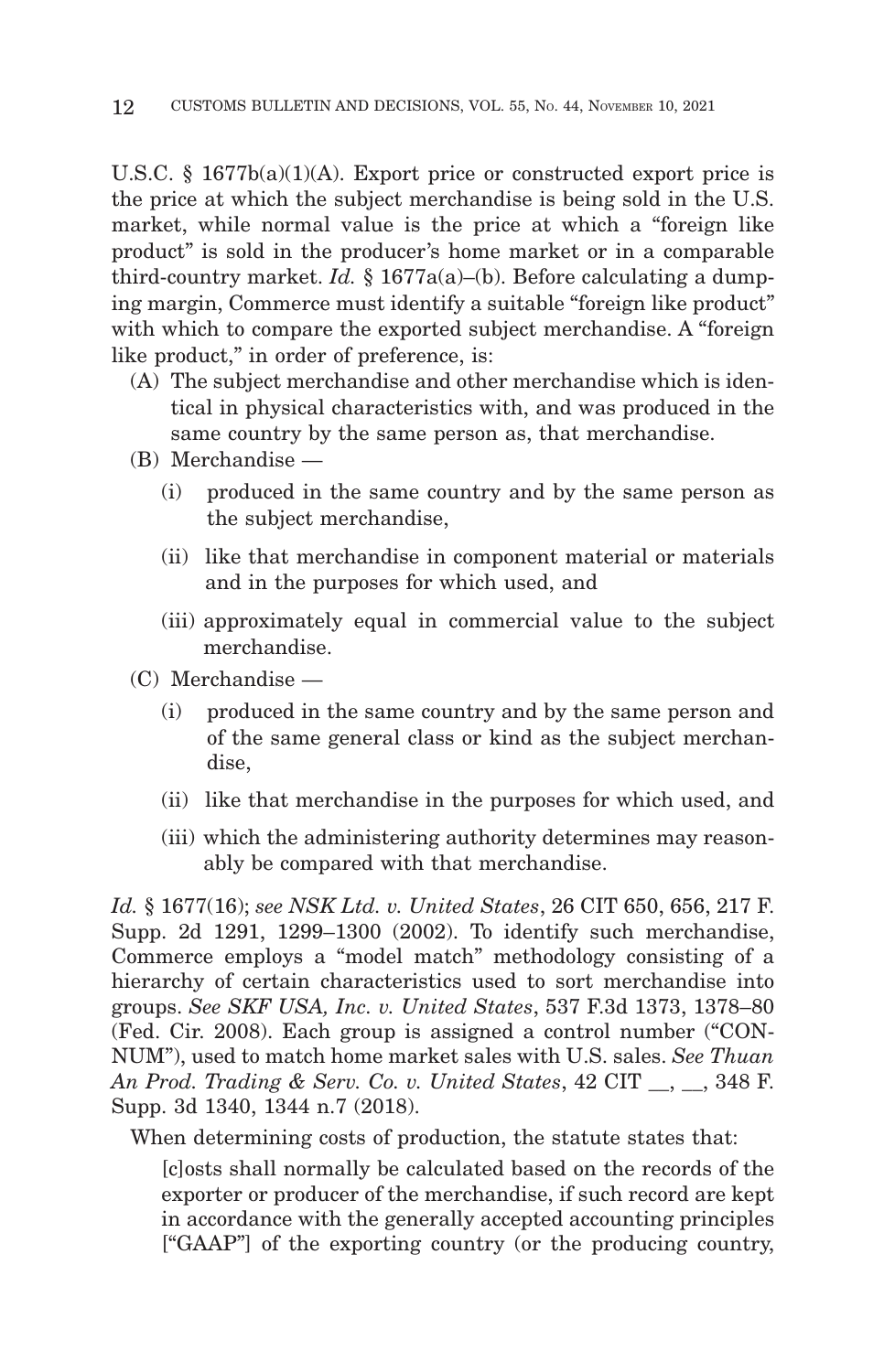where appropriate) and reasonably reflect the costs associated with the production and sale of the merchandise.

19 U.S.C. § 1677b(f)(1)(A). The statute requires that "reported costs must normally be used only if (1) they are based on the records . . . kept in accordance with the GAAP *and* (2) reasonably reflect the costs of producing and selling the merchandise." *See Dillinger France S.A. v. United States*, 981 F.3d 1318, 1321 (Fed. Cir. 2020) (emphasis in original) (internal quotation marks and citations omitted). Commerce is not required to accept the exporter's records. *Thai Plastic Bags Indus. Co. v. United States*, 746 F.3d 1358, 1365 (Fed. Cir. 2014) (citing 19 U.S.C.  $\S 1677b(f)(1)(A)$ ). Commerce may reject a company's records if it determines that accepting them would distort the company's true costs. *See Am. Silicon Techs. v. United States*, 261 F.3d 1371, 1377 (Fed. Cir. 2001). Commerce is directed to consider all available evidence on the proper allocation of costs. 19 U.S.C. §  $1677b(f)(1)(A)$ . Physical characteristics are a prime consideration when Commerce conducts its analysis. *Thai Plastic Bags*, 746 F.3d at 1368. If factors beyond the physical characteristics influence the costs, however, Commerce will normally adjust the reported costs in order to reflect the costs that are based only on the physical characteristics. *See id.*

To determine whether the subject merchandise wind towers from Canada were sold in the United States at less than fair value under section 731 of the Tariff Act of 1930, as amended, 19 U.S.C. § 1673, Commerce first considered all products produced and sold by Marmen in Canada during the period of investigation for the purpose of determining the appropriate product comparisons to U.S. sales. Prelim. DM at 13; *see also* Final IDM at 2–3, 5–6. Commerce determined that there were no sales of identical merchandise in the ordinary course of trade in Canada that could be compared to U.S. sales. Prelim. DM at 13; *see also* Final IDM at 5–6. Instead, Commerce applied a hierarchy of characteristics, matching foreign like products based on physical characteristics reported by Marmen in the following order of importance: type (tower or section), weight of tower/section, height of tower/ section, total sections, type of paint or coating, metalizing, electrical conduit – bus bars, electrical conduit – power cable, elevators, number of platforms, and other internal components. Prelim. DM at 13 (citing Product Characteristics for the Antidumping Duty Investigation of Utility Scale Wind Towers from Canada (Sept. 17, 2019) ("Model Matching Questionnaire"), PR 77); *see also* Final IDM at 5–6.

Commerce did not dispute whether Marmen's records were kept properly, noting that "the record is clear that the reported costs are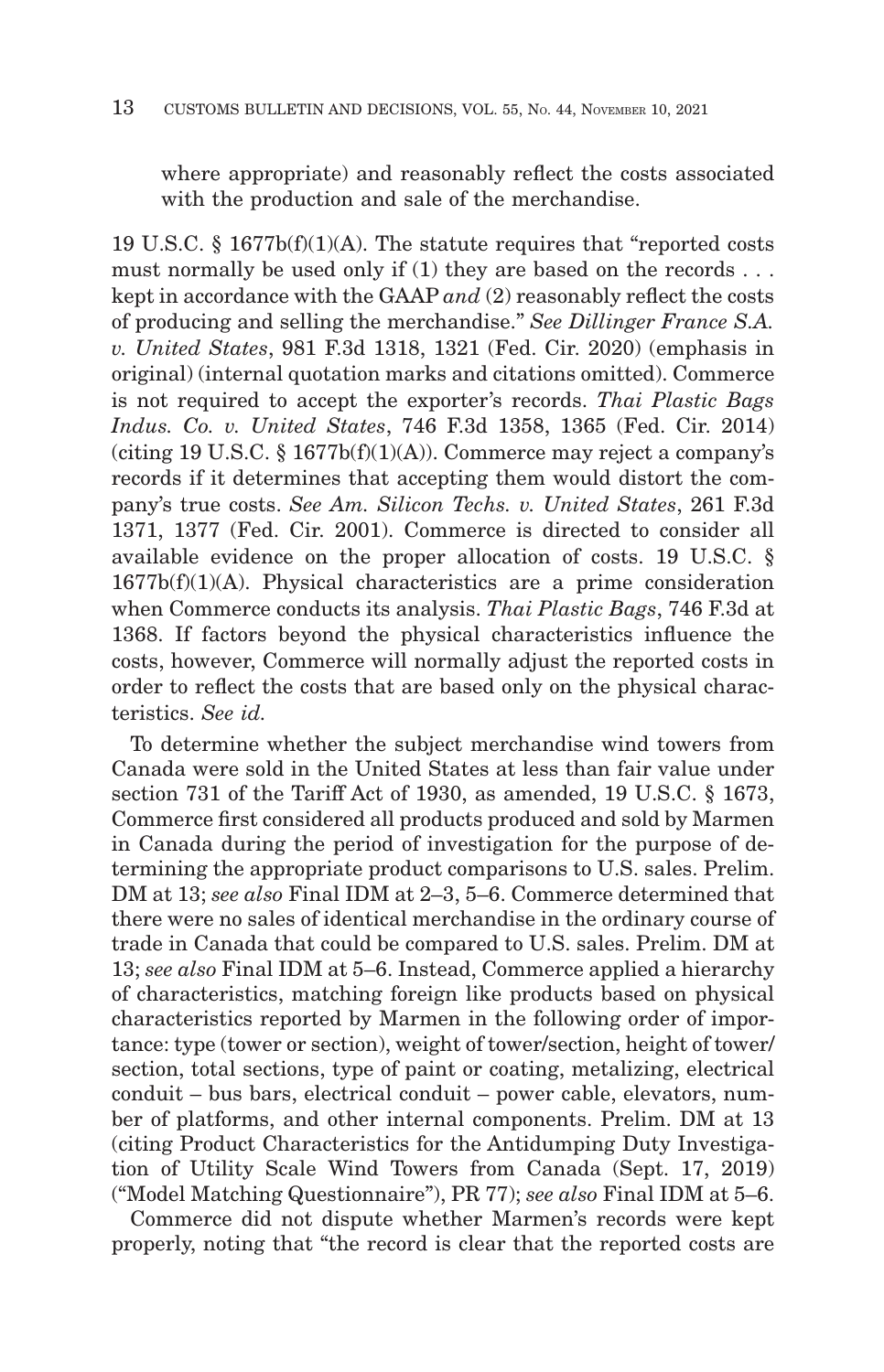derived from the Marmen Group's normal books and records and that those books are in accordance with Canadian GAAP." Final IDM at 5; *see also* Utility Scale Wind Towers from Canada: Resp. to Question 14.g of Suppl. Section Questionnaire (Dec. 13, 2019) ("Marmen SDQR") at 2–4, PR 123–25. Commerce focused on the second prong of 19 U.S.C. § 1677b(f)(1)(A), calling into question whether Marmen reasonably reflected the costs of producing and selling the merchandise. Commerce reviewed evidence submitted by Marmen, concluding that the evidence demonstrated steel plate cost differences between CONNUMs unrelated to the products' physical characteristics, and Commerce weight-averaged the reported steel plate costs for all reported CONNUMs, except the CONNUM for the thickest plate. *See* Final IDM at 5.

Marmen argues that differences in its reported costs were related to differences in physical characteristics and that Commerce's determination that Marmen's records did not reflect the costs associated with the production and sale of products is not supported by substantial evidence. Marmen's Br. at 15–16. Marmen asserts that Commerce incorrectly determined that Marmen's costs did not reasonably reflect the costs associated with the production and sale of products. *See id.* Marmen argues that Commerce should have used Marmen's reported costs and should not have weight-averaged the reported costs. *Id.*

Commerce determined that the most significant physical characteristics in differentiating costs of steel plate were type, thickness, weight, width, and height. *See* Final IDM at 5. Commerce reviewed Marmen's questionnaire response and determined that Marmen's suppliers did not charge different prices for plates of different grade, thickness, width, or length. *Id.* (citing Utility Scale Wind Towers from Canada: Resubmission of Second Suppl. Section D Resp. (Feb. 28, 2020) ("Marmen RSSDQR") at 2, Ex. D-2, PR 162–65). Commerce excluded the CONNUM for the thickest plates because the record indicated that there was a surcharge applied to high thickness plates that was not applied to lower thickness plates. *Id.* at 5–6; *see* Cost of Production and Constructed Value Calculation Adjustments for the Final Determination—Marmen Inc. and Marmen Energie Inc. (June 29, 2020) ("Marmen Final Cost Calculation Mem.") at 2, PR 194. Commerce explained that there should be little difference in plate costs for different dimensions and grade based on record evidence on a per-unit weight basis, and that reported differences in plate costs are based on factors other than physical differences, such as timing of production. *See id.* (citing Marmen RSSDQR Ex. D-2). Commerce determined that most of the higher-priced CONNUMs were sold earlier in the period of review, citing information in Marmen's Final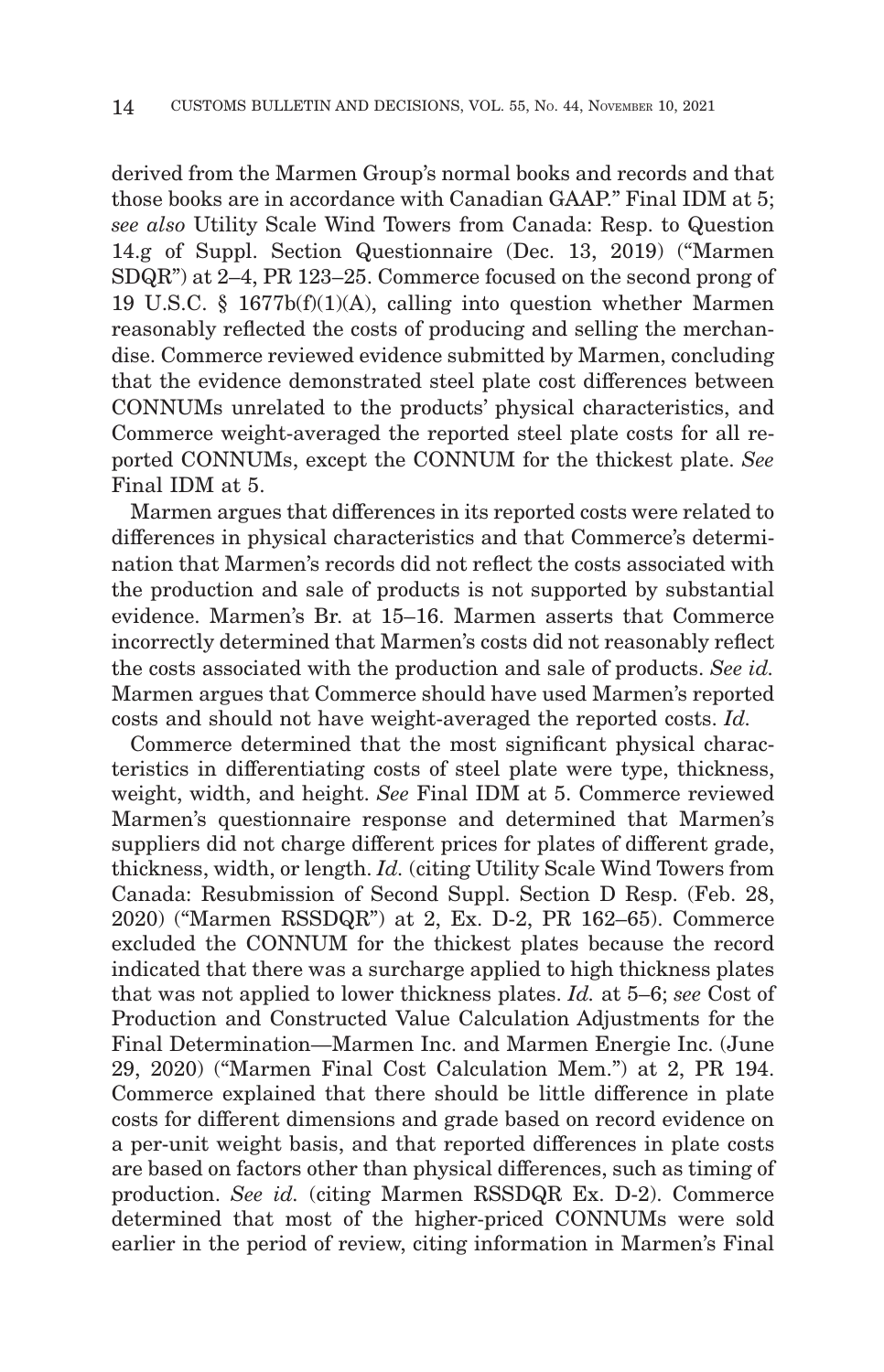Cost Calculation Memorandum. *Id.* at 6 (citing Marmen Final Cost Calculation Mem. at 1). In the Marmen Final Cost Calculation Memorandum, Commerce relied on record evidence showing that Marmen's steel suppliers did not charge different prices for plates of different grade, thickness width, or length. Marmen Final Cost Calculation Mem. at 2 (citing Marmen RSSDQR at 2, Ex. D-2). Commerce determined, therefore, that differences in plate prices were related to timing of production and factors other than differences in physical characteristics. Final IDM at 6.

Based on its determination that differences in plate costs were related to factors other than differences in the physical characteristics of the plates, Commerce determined that Marmen's records did not reflect the costs associated with the production and sale of products. *Id.* As a result, Commerce determined costs of production using the weight-average of the reported steel plate costs. *Id.*; *see* Marmen Final Cost Calculation Mem. at 1–3.

Commerce's stated practice is to adjust costs to address distortions when cost differences are attributable to factors beyond differences in the physical characteristics of such products, as required by statute. *See* Final IDM at 6; *Welded Carbon Steel Standard Pipe and Tube Products from Turkey*, 82 Fed. Reg. 49,179 (Dep't of Commerce Oct. 24, 2017) (final results of antidumping duty admin. review and final determination of no shipments; 2015–2016). The Court notes that the relevant statute and Commerce's stated practice focus on whether reported costs reasonably reflect the costs of producing and selling the merchandise—without requiring examined CONNUMs to be nearly identical. *See id.*; 19 U.S.C. § 1677b(f)(1)(A). The Court concludes, therefore, that Commerce's weight-averaging of Marmen's steel plate costs is consistent with the relevant statute and Commerce's stated practice.

The Court observes that Marmen's questionnaire response and record documents cited by Commerce, including one of Marmen's supplier agreements, indicate that plate costs did not vary for plates of different thickness, length, width, and weight. *See* Marmen RSSDQR Exs. D-1, D-2. Record documents reviewed by Commerce support the determination that Marmen's suppliers did not charge different prices for plates of varying physical characteristics, except to apply an upcharge for plates over a certain thickness. *See id.* Ex. D-2. The Court notes that record documents cited by Commerce support Commerce's determination that a majority of the higherpriced CONNUMs were sold earlier in the period of investigation. *See* Marmen Final Cost Calculation Mem. Attachs. 1, 2. Because record evidence cited by Commerce indicates that Marmen's plate costs did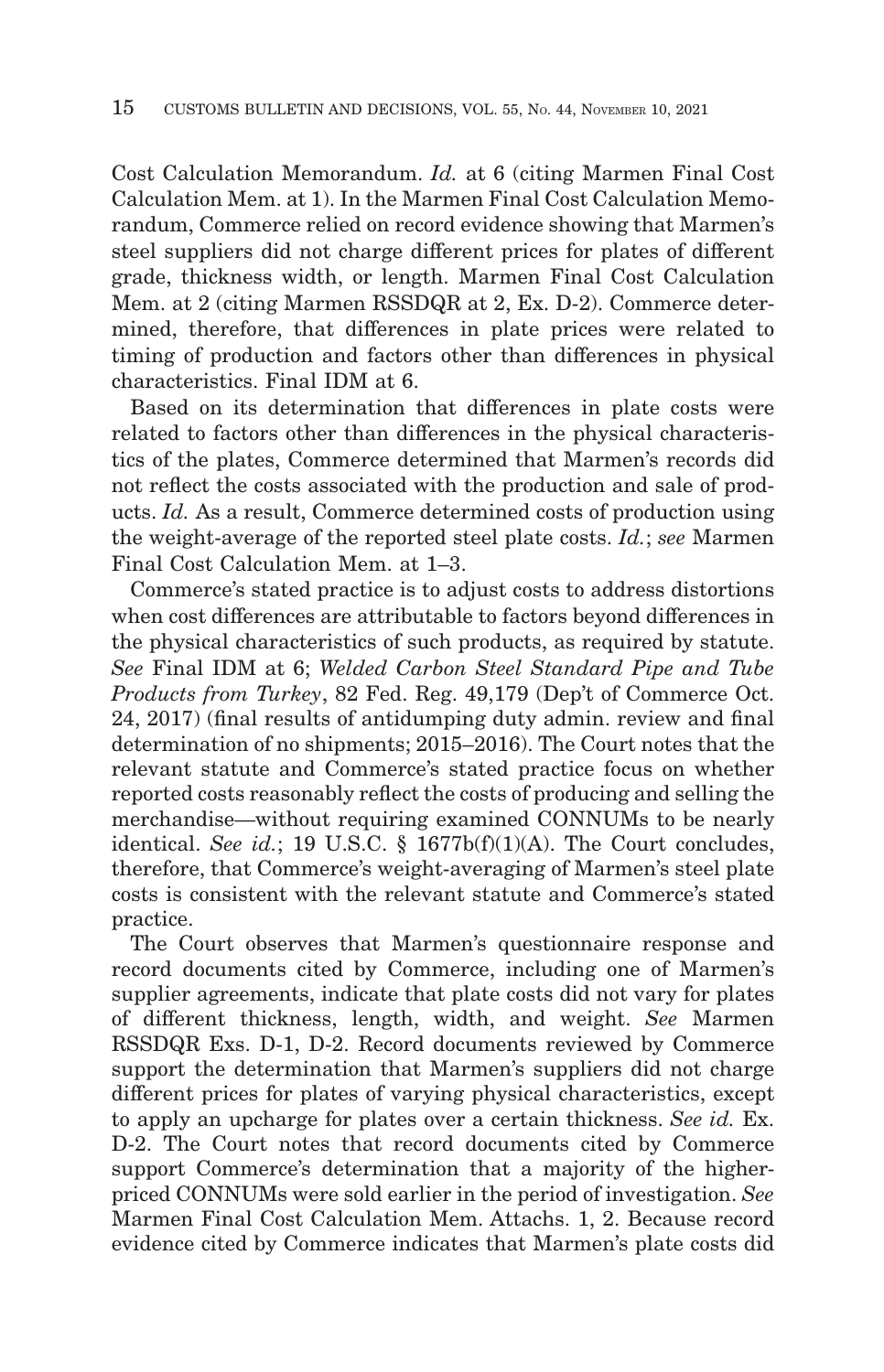not differ between plates of varying physical characteristics and that higher priced CONNUMs were sold earlier in the period of investigation, the Court concludes that Commerce's determination that differences in plate prices were related to timing of production and factors other than differences in physical characteristics is supported by substantial evidence.

The Court concludes that Commerce followed statutory requirements and Commerce's stated practices, and supported with substantial evidence its determination that Marmen's records did not reasonably reflect the costs associated with the production and sale of Marmen's merchandise. The Court sustains Commerce's determination to weight-average Marmen's steel plate costs.

#### **II. Commerce's Rejection of Marmen's Additional Cost Reconciliation Information**

Commerce determined that a portion of Marmen's cost reconciliation information in Marmen's February 7, 2020 response constituted untimely and unsolicited new information and rejected Marmen's submission. *See* Final IDM at 8–9. Marmen argues that the information was corrective, and not new, and that Commerce abused its discretion by rejecting the correction. Marmen's Br. at 26–27.

A party may submit factual information to rebut, clarify, or correct questionnaire responses. 19 C.F.R. § 351.301(c). The regulations state that

[i]f the factual information is being submitted to rebut, clarify, or correct factual information on the record, the submitter must provide a written explanation identifying the information which is already on the record that the factual information seeks to rebut, clarify, or correct, including the name of the interested party that submitted the information and the date on which the information was submitted.

19 C.F.R. § 351.301(b)(2). The regulations outline time limits for submissions of information to Commerce. *See id.* § 351.301(c). Section  $351.301(c)(1)(v)$  discusses time limits for factual information submitted to correct or clarify questionnaire responses by "an interested party other than the original submitter." *Id.*  $\S 351.301(c)(1)(v)$ . Section  $351.301(c)(5)$  requires that miscellaneous new factual information must be submitted either 30 days before the scheduled date of the preliminary determination in an investigation, or 14 days before verification, whichever is earlier. *Id.* § 351.301(c)(5). Commerce has the right to reject information that is untimely or unsolicited. *See* 19 C.F.R. § 351.302(d).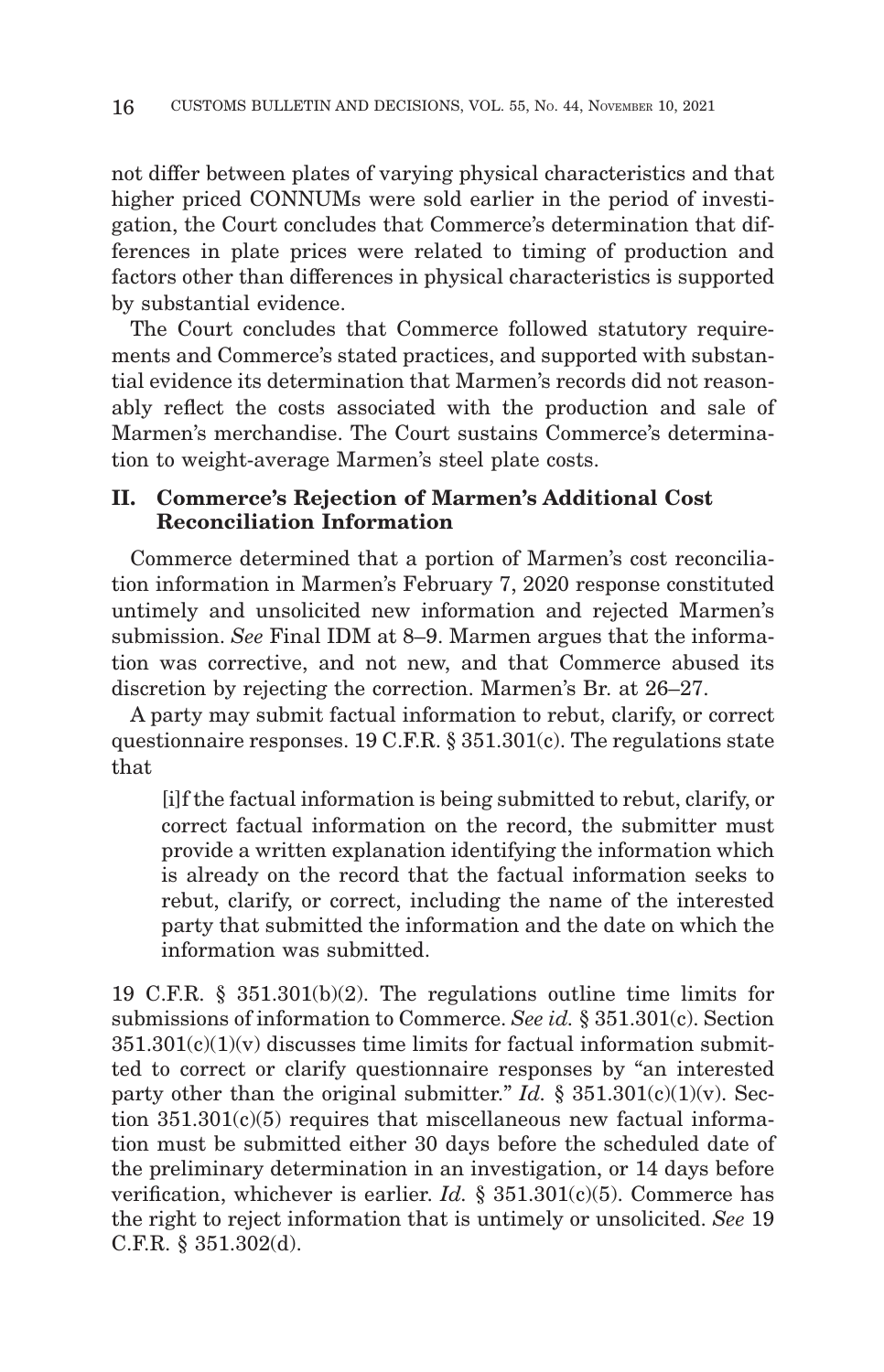Nevertheless, Commerce has a duty "to determine dumping margins as accurately as possible." *See NTN Bearing Corp. v. United States*, 74 F.3d 1204, 1208 (Fed. Cir. 1995) (internal quotation marks and citation omitted). "[A]ntidumping laws are remedial not punitive." *Id.* (citation omitted). The U.S. Court of Appeals for the Federal Circuit has stated that "Commerce is obliged to correct any errors in its calculations during the preliminary results stage to avoid an imposition of unjustified duties." *Fischer S.A. Comercio, Industria & Agricultura v. United States*, 471 F. App'x 892, 895 (Fed. Cir. 2012) (citation omitted). Further, "Commerce is free to correct any type of importer error—clerical, methodology, substantive, or one in judgment—in the context of making an antidumping duty determination, provided that the importer seeks correction before Commerce issues its final determination and adequately proves the need for the requested corrections." *Timken United States Corp. v. United States* ("*Timken*"), 434 F.3d 1345, 1353 (Fed. Cir. 2006). The Court reviews whether Commerce abused its discretion when rejecting submitted information. *See Papierfabrik August Koehler SE v. United States*, 843 F.3d 1373, 1384 (Fed. Cir. 2016) ("Commerce abused its discretion in refusing to accept updated data when there was plenty of time for Commerce to verify or consider it.") (citations omitted). When reviewing Commerce's determination to reject corrective information, this Court may consider factors such as Commerce's interest in ensuring finality, the burden of incorporating the information, and whether the information will increase the accuracy of the calculated dumping margins. *Bosun Tools Co. v. United States*, 43 CIT \_\_, \_\_, 405 F. Supp. 3d 1359, 1365 (2019) (citations omitted).

Marmen argues that the information submitted was a minor correction and not new information. *See* Marmen's Br. at 26–27. Marmen contends that Commerce abused its discretion by rejecting the information. *See id.* Commerce determined that the information was not responsive to its questionnaire and was new factual information that had not been requested. *See* Final IDM at 8 (citing Utility Scale Wind Towers from Canada: Second Suppl. Section D Resp. (Feb. 7, 2020) ("Marmen SSDQR") Ex. D-9, PR 151–54).

The Court notes that the cost reconciliation information submitted by Marmen in its February 7, 2020 response corresponded directly to prior cost reconciliation information submitted in Marmen's October 11, 2019 response. *See* Marmen SSDQR Ex. D-9; Utility Scale Wind Towers from Canada: Sections B, C, and D Resp. (Oct. 11, 2019) ("Marmen SBCDR") Ex. D-14, PR 89–97. The Court observes that Marmen's submission stated that the information updated purchase information that had not been properly converted to Canadian dol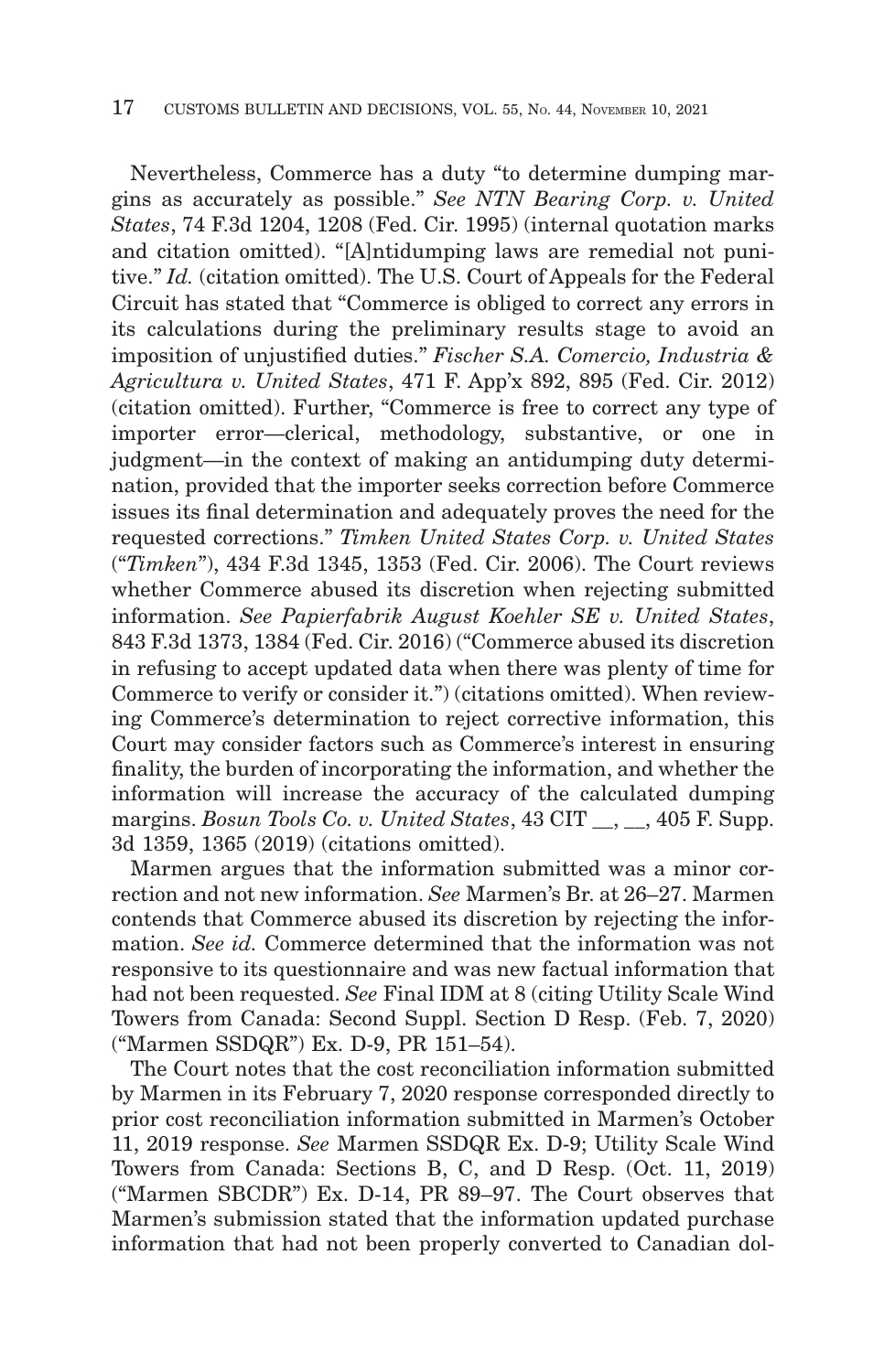lars. *See* Marmen SSDQR Ex. D-9. Commerce itself called Marmen's submission a "correction." *See* Final IDM at 8–9. Because of Commerce's own characterization of the submission, and because the information directly corresponds to a prior submission, the Court concludes that Commerce's determination that the additional cost reconciliation information submitted by Marmen was new factual information is not supported by substantial evidence. The Court concludes that Marmen's submission is a correction and reviews whether Commerce abused its discretion when rejecting Marmen's submission.

When rejecting Marmen's corrective submission, Commerce stated that because it was submitted after the preliminary determination, the information was submitted too late for Commerce to use. *Id.* at 9. This Court and the U.S. Court of Appeals for the Federal Circuit have repeatedly held that Commerce must accept corrections when there is sufficient time for Commerce to consider the submission prior to the final determination. *See, e.g.*, *Timken*, 434 F.3d at 1353–54 (holding that the court did not err by remanding a case to Commerce for analysis of corrective evidence that was submitted after the preliminary results but before the final results); *Pro-Team Coil Nail Enter. v. United States*, 43 CIT \_\_, \_\_, 419 F. Supp. 3d 1319, 1332 (2019) (finding that finality concerns were not implicated when the information was submitted eight months prior to publication of the final results).

The information was submitted on February 7, 2020, approximately five months before publication of the *Final Determination*. *See* Marmen SSDQR at 1. The Court notes that Commerce cites no other reason for there being insufficient time to consider Marmen's submission other than the fact that the submission was made after the preliminary determination. *See* Final IDM at 8–9. Because the information was submitted to Commerce five months prior to the *Final Determination*, the Court concludes that finality concerns are not implicated in this case and rejects Commerce's determination that the information was filed too late to be considered.

The Court notes that Commerce stated summarily that Marmen's submission was "not supported by factual information on the record," but did not point to record evidence that contradicts the supplemental information submitted. *See* Final IDM at 9. Absent record evidence indicating a reason to question the veracity of Marmen's cost reconciliation information, concerns over the accuracy of the calculated dumping margin favor accepting Marmen's submitted cost reconciliation information. *See Pro-Team Coil Nail*, 43 CIT at \_\_, 419 F. Supp. 3d at 1332. Record documents cited by Commerce indicate that Mar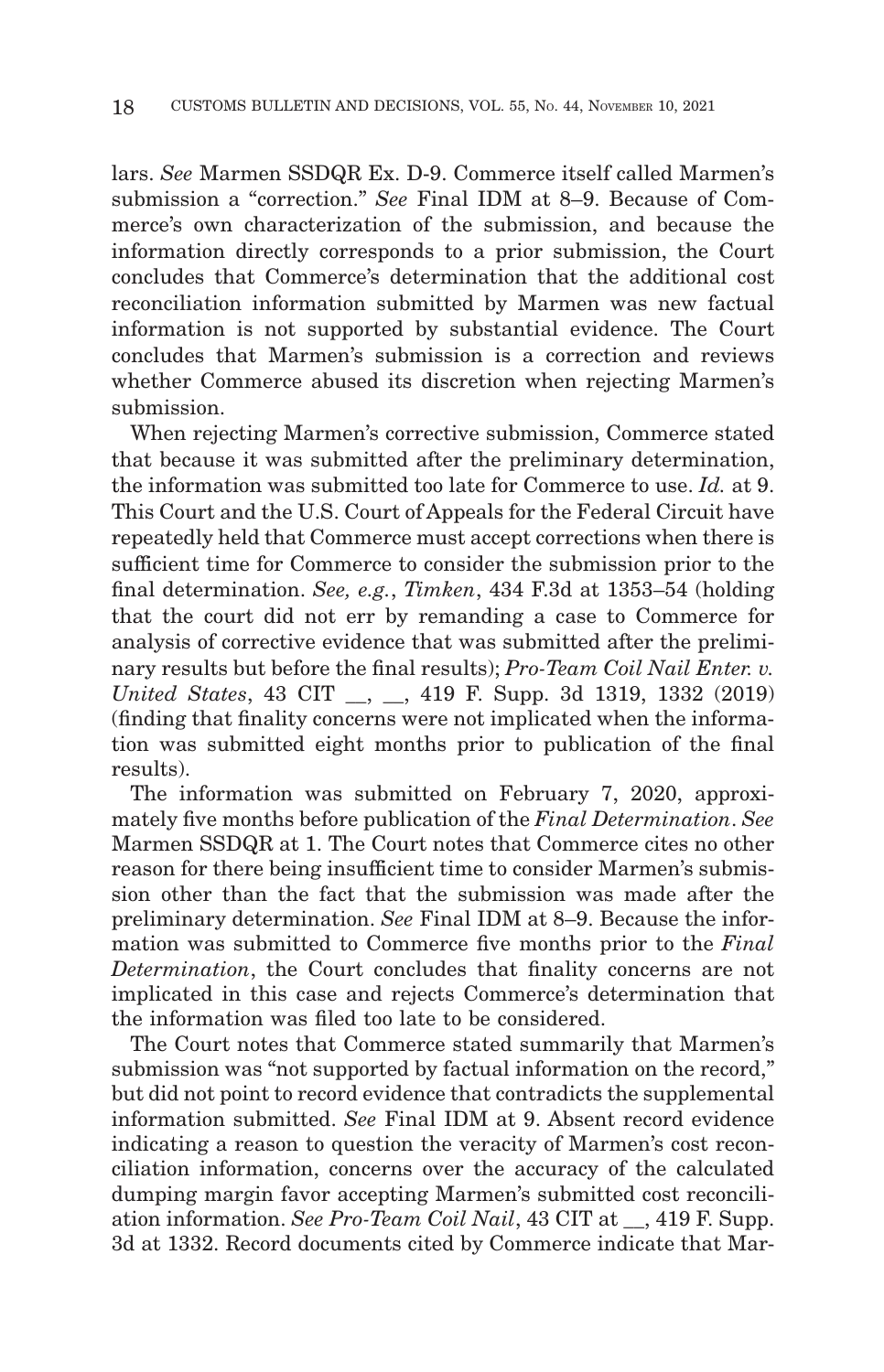men's cost reconciliation worksheet stated prices in Canadian dollars. *See* Marmen SSDQR Ex. D-9. The Court observes that record documents also indicate that, prior to Marmen's supplemental submission, Marmen had not converted one line of the cost reconciliation sheet from U.S. dollars to Canadian dollars. *See id.* The Court notes that Marmen explained that its submission corrected one line of the cost reconciliation worksheet to properly list prices in Canadian dollars. *See id.* In light of record evidence that supports Marmen's corrective submission and its explanation, and absent evidence questioning the veracity of the submission, the Court concludes that Commerce has not supported with substantial evidence its determination that Marmen's supplemental cost reconciliation information is inaccurate and, therefore, that Commerce abused its discretion by failing to consider Marmen's corrective submission.

The Court holds that Commerce's determination to reject Marmen's supplemental cost reconciliation information was an abuse of discretion. The Court remands Commerce's determination for further explanation or consideration in accordance with this opinion.

#### **III. Commerce's Use of an Average-to-Transaction Methodology**

Commerce determined that its differential pricing analysis showed a pattern of prices that differed significantly for Marmen's U.S. sales of five CONNUMs that justified the use of an alternative average-totransaction ("A-to-T") methodology to calculate Marmen's dumping margin. *See* Final IDM at 11. Marmen argues that Commerce's application of its differential pricing analysis methodology is unreasonable because there is not a significant difference in Marmen's U.S. prices and that, therefore, Commerce's determination to use an A-to-T method to calculate Marmen's dumping margin is unreasonable and not supported by substantial evidence. *See* Marmen's Br. at 32–34.

Commerce ordinarily uses an average-to-average ("A-to-A") comparison of "the weighted average of the normal values [of subject merchandise] to the weighted average of export prices (and constructed export prices) for comparable merchandise" when calculating a dumping margin. *See* 19 U.S.C. § 1677f1(d)(1)(A)(i); 19 C.F.R. § 351.414(c)(1). The statute allows Commerce to depart from using the A-to-A methodology and instead use an A-to-T comparison of the weighted average of normal values to the export prices and constructed export prices of individual transactions for comparable merchandise when: (1) Commerce observes "a pattern of export prices (or constructed export prices) for comparable merchandise that differ significantly among purchasers, regions, or periods of time;" and (2)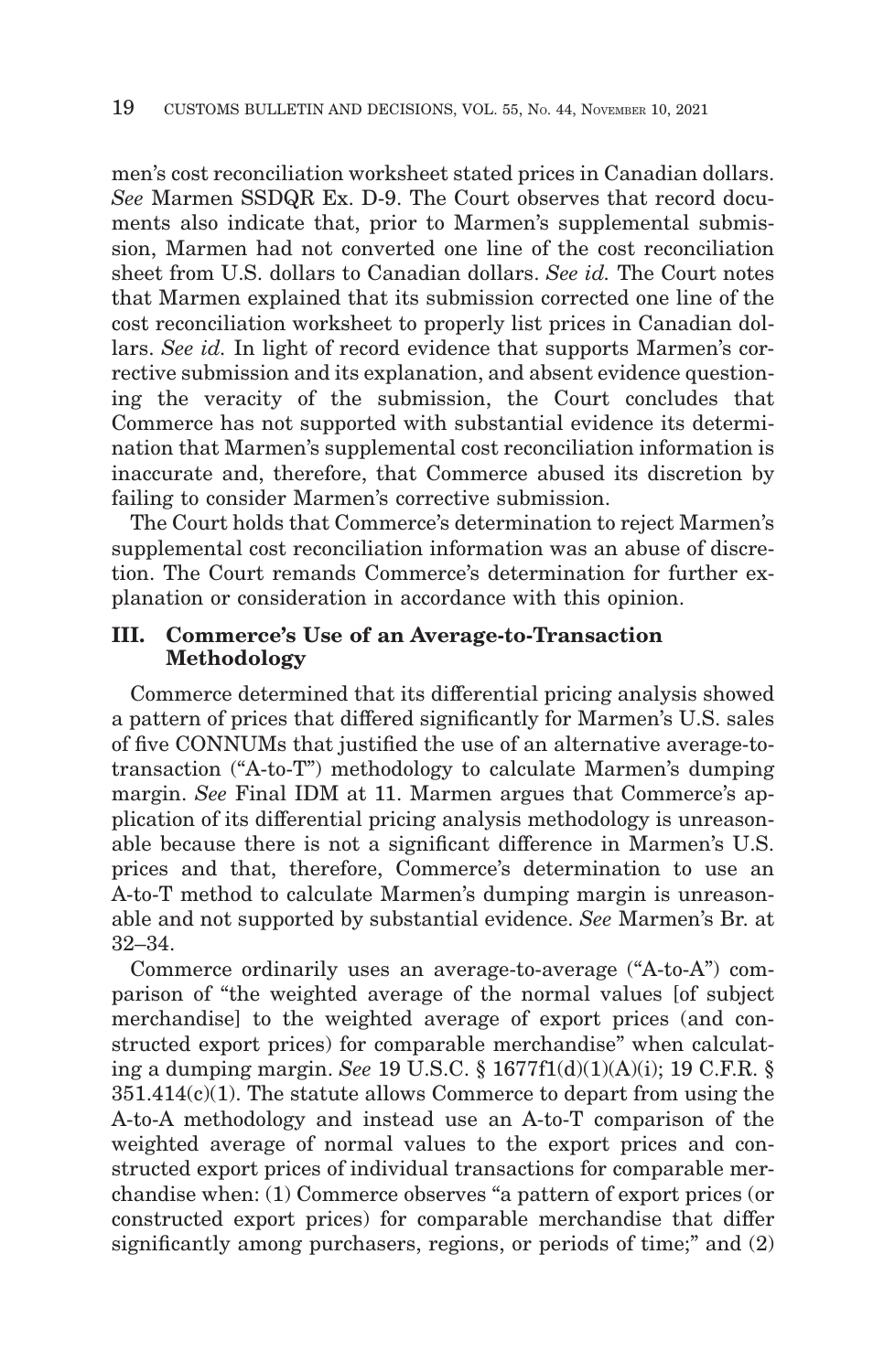"[Commerce] explains why such differences cannot be taken into account using [the A-to-A methodology]." 19 U.S.C. § 1677f- $1(d)(1)(B)(i)$ –(ii). In contrast to the A-to-A method, which may mask dumped sales at low prices by averaging them with sales at higher prices, the A-to-T method allows Commerce "to identify a merchant who dumps the product intermittently—sometimes selling below the foreign market value and sometimes selling above it." *Apex Frozen Foods Priv. Ltd. v. United States*, 862 F.3d 1337, 1341 (Fed. Cir. 2017) (citation and internal quotation marks omitted).

The statute does not set forth the analysis for how Commerce is to identify a pattern of price differences. *See* 19 U.S.C. §§ 1677, 1677f-1; *see also Apex Frozen Foods*, 862 F.3d at 1346; *Dillinger France S.A.*, 981 F.3d at 1325. The Court affords Commerce deference in determinations "involv[ing] complex economic and accounting decisions of a technical nature." *See Fujitsu Gen. Ltd. v. United States*, 88 F.3d 1034, 1039 (Fed. Cir. 1996) (citation omitted). However, Commerce still "must [] explain [cogently] why it has exercised its discretion in a given manner." *Motor Vehicle Mfrs. Ass'n v. State Farm Mut. Auto. Ins. Co.*, 463 U.S. 29, 48 (1983) (citation omitted).

Commerce uses a differential pricing analysis to determine if a pattern of significant price differences exist and whether the difference can be taken into account using the A-to-A method. *See* Final IDM at 11. The standard of review for considering Commerce's differential pricing analysis is reasonableness. *Stupp Corp. v. United States*, 5 F.4th 1341, 1353 (Fed. Cir. 2021). The U.S. Court of Appeals for the Federal Circuit and this Court have held the steps underlying the differential pricing analysis as applied by Commerce to be reasonable. *See e.g.*, *Mid Continent Steel & Wire, Inc. v. United States*, 940 F.3d 662, 670–74 (Fed. Cir. 2019) (discussing zeroing and the 0.8 threshold for the Cohen's *d* test); *Apex Frozen Foods Priv. Ltd. v. United States*, 40 CIT \_\_, \_\_, 144 F. Supp. 3d 1308, 1314–35 (2016) (discussing application of the A-to-T method, the Cohen's *d* test, the meaningful difference analysis, zeroing, and the "mixed comparison methodology" of applying the A-to-A method and the A-to-T method when 33–66% of a respondent's sales pass the Cohen's *d* test), *aff'd*, 862 F.3d 1337; *Apex Frozen Foods Priv. Ltd. v. United States*, 862 F.3d 1322 (Fed. Cir. 2017) (affirming zeroing and the 0.5% *de minimis* threshold in the meaningful difference test). However, the U.S. Court of Appeals for the Federal Circuit has stated that "there are significant concerns relating to Commerce's application of the Cohen's *d* test . . . in adjudications in which the data groups being compared are small, are not normally distributed, and have disparate variances." *Stupp*, 5 F.4th at 1357.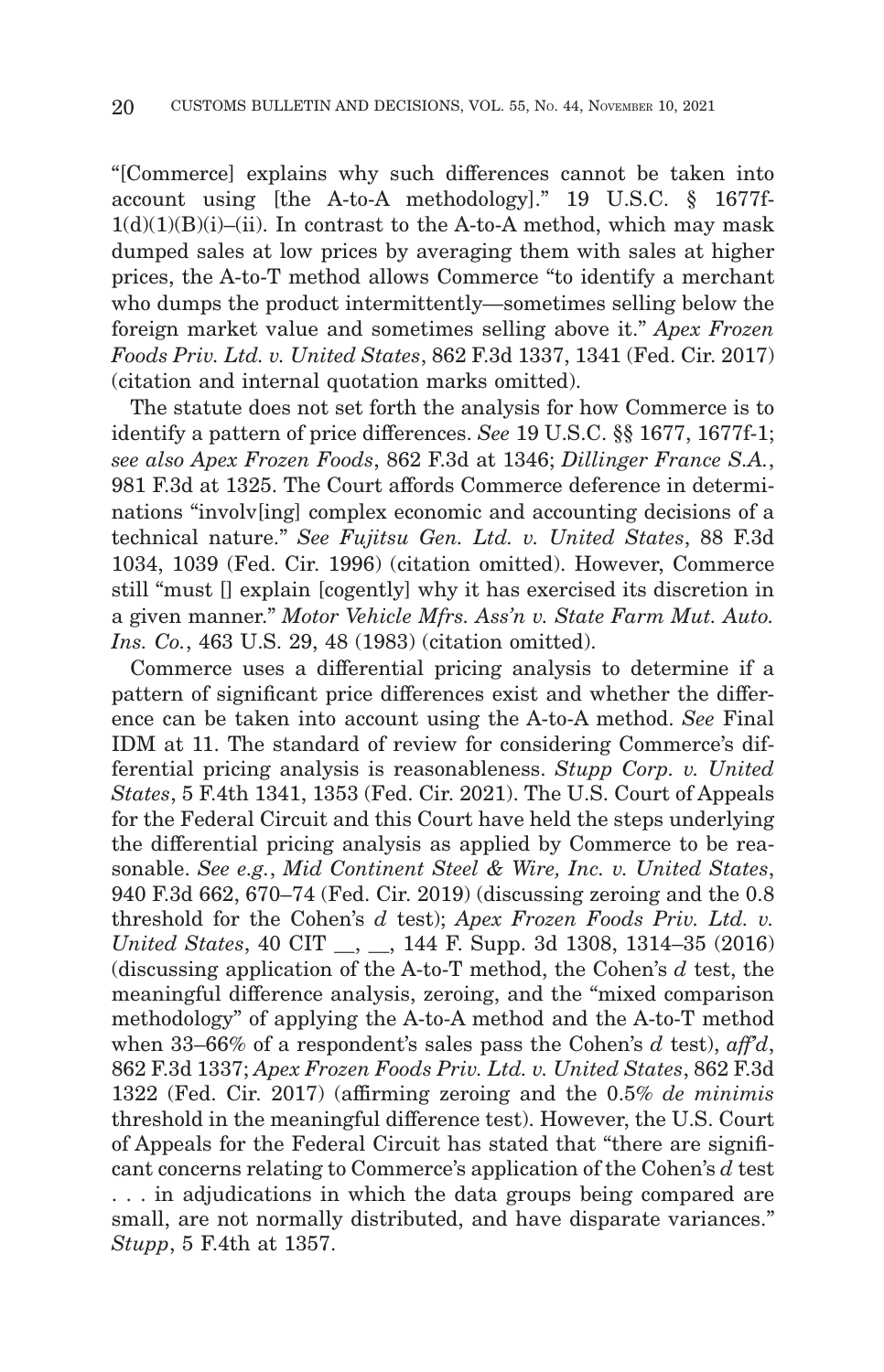The Cohen's *d* test is "a generally recognized statistical measure of the extent of the difference between the mean of a test group and the mean of a comparison group." *Apex Frozen Foods*, 862 F.3d at 1342 n.2. The Cohen's *d* test relies on assumptions that the data groups being compared are normal, have equal variability, and are equally numerous. *See Stupp*, 5 F.4th at 1357. Applying the Cohen's *d* test to data that do not meet these assumptions can result in "serious flaws in interpreting the resulting parameter." *See id.* at 1358.

In *Stupp Corp. v. United States*, 5 F.4th 1341 (Fed. Cir. 2021), the U.S. Court of Appeals for the Federal Circuit remanded Commerce's use of the Cohen's *d* test for further explanation because the data Commerce used may have violated the assumptions of normality, sufficient observation size, and roughly equal variances. *Id.* at 1357–60. The Court addressed Commerce's argument that it does not need to worry about normality because it is using a population instead of a sample, stating that Commerce's argument "does not address the fact that Professor Cohen derived his interpretive cutoffs under the assumption of normality." *Id.*

Marmen contends that the price differences of its U.S. sales of five of the seven CONNUMs used in the differential pricing analysis were less than one percent and were not significant. *See* Marmen's Br. at 32. Marmen argues that Commerce's application of its differential pricing analysis in this case was unreasonable. *Id.*

Commerce applied its two-step differential pricing methodology to determine if a pattern of significant price differences existed and whether the difference could be taken into account using the A-to-A method. *See* Final IDM at 11. Commerce chose the Cohen's *d* test "to evaluate the extent to which the prices to a particular purchaser, region, or time period differ significantly from the prices of all other sales of comparable merchandise." Prelim. DM at 10. Commerce applied the Cohen's *d* test and determined that 68.29% of Marmen's U.S. sales passed. Final IDM at 11; Analysis for the Final Determination of Utility Scale Wind Towers: Final Margin for Calculation for the Marmen Group (June 29, 2020) ("Marmen Final Margin Calculations Mem.") at 3, PR 195. Based on the results of its Cohen's *d* test and its meaningful difference test, Commerce determined that a pattern of prices that differed significantly among purchasers, regions, or time periods existed, that the A-to-A method could not account for the pattern of price differences, and that the A-to-T method was appropriate to calculate Marmen's dumping margin. Final IDM at 11; Marmen Final Margin Calculations Mem. at 3.

Commerce determined that Marmen's U.S. prices differed significantly and decided to use the A-to-T method based on its differential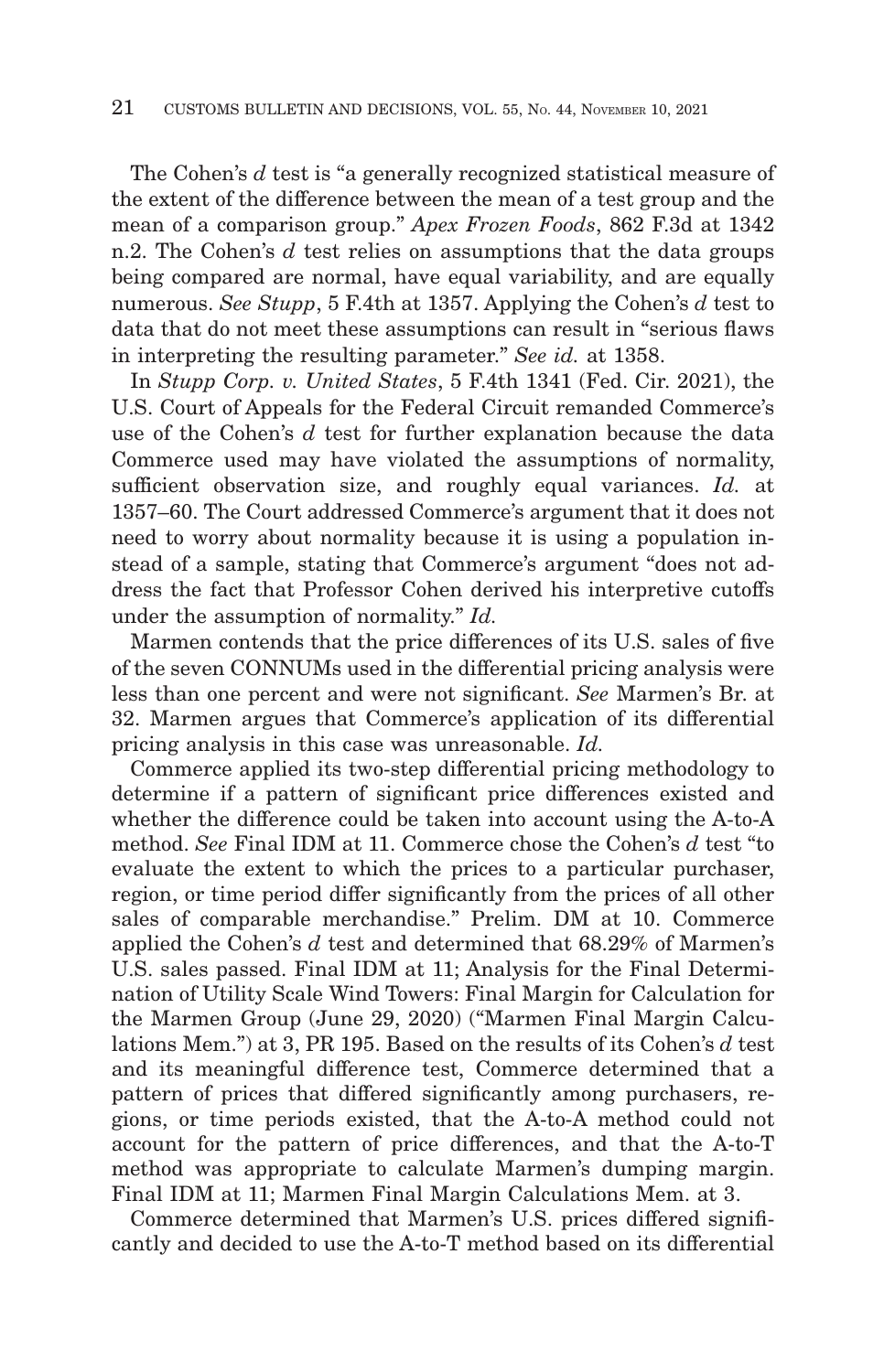pricing analysis, which utilized the Cohen's *d* test. *See* Marmen Final Margin Calculations Mem. at 3–4. Commerce applied the Cohen's *d* test to data that showed differences that were not large in absolute terms, because the overall differences for five of the CONNUMs were less than one percent. *See id.* Attach. 2. The Court notes that Commerce did not explain whether the data applied to the Cohen's *d* test were normally distributed or contained roughly equal variances. *See* Final IDM at 10–11. Because the record appears to indicate that the price differences were not large in absolute terms, the evidence before the Court calls into question whether the data Commerce used in its differential pricing analysis violated the assumptions of normality and roughly equal variances associated with the Cohen's *d* test.

The Court remands the issue of Commerce's use of the Cohen's *d* test for Commerce to explain further whether the limits on the use of the Cohen's *d* test were satisfied in this case in the context of the *Stupp* case. The Court remands Commerce's use of the A-to-T method for further explanation of Commerce's differential pricing analysis in accordance with this opinion.

#### **IV. Commerce's Determination to Use Marmen's Invoice Dates as the Date of Sale for Marmen's Home Market and U.S. Sales**

Commerce determined the date of sale for Marmen's home market and U.S. sales based on reported invoice dates. Final IDM at 15–16. WTTC argues that Commerce should use a date other than the invoice date when determining Marmen's home market and U.S. dates of sale. *See* WTTC's Br. at 18–19.

Commerce must conduct a "fair comparison" of normal value and export price in determining whether merchandise is being, or is likely to be, sold at less than fair value. *See* 19 U.S.C. § 1677b(a); *see also Smith-Corona Grp. v. United States*, 713 F.2d 1568, 1578 (Fed. Cir. 1983). In doing so, normal value must be from "a time reasonably corresponding to the time of sale used to determine the export price or constructed export price." 19 U.S.C.  $\S$  1677b(a)(1)(A). Commerce has promulgated the following regulation regarding the date that should be used as the date of sale for purposes of comparing normal value and export price:

In identifying the date of sale of the subject merchandise or foreign like product, [Commerce] normally will use the date of invoice, as recorded in the exporter or producer's records kept in the ordinary course of business. However, [Commerce] may use a date other than the date of invoice if [Commerce] is satisfied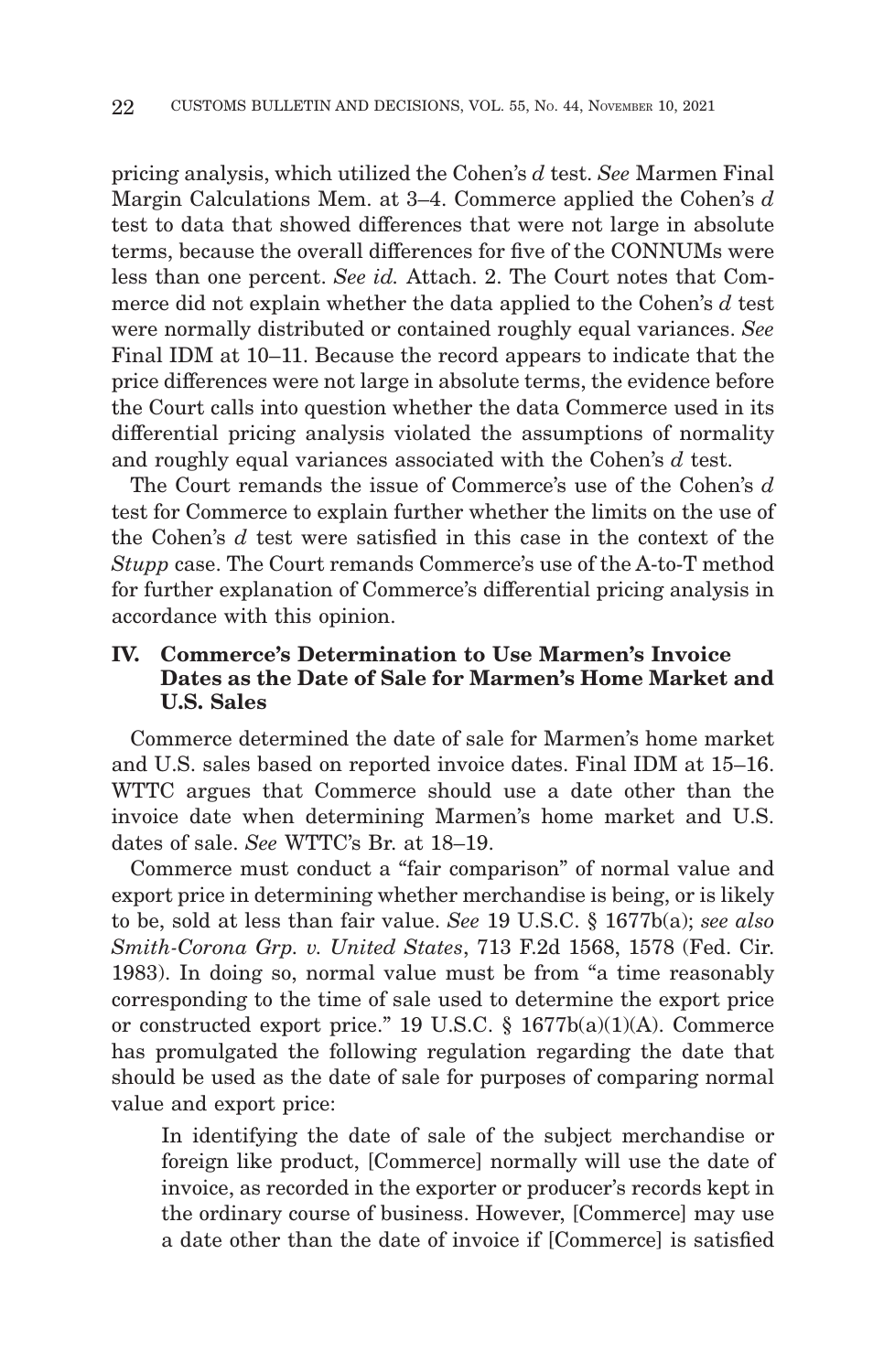that a different date better reflects the date on which the exporter or producer establishes the material terms of sale.

19 C.F.R. § 351.401(i). This Court has previously held that the material terms of a sale generally include the price, quantity, payment, and delivery terms. *See, e.g.*, *ArcelorMittal USA LLC v. United States*, 42 CIT \_\_, \_\_, 302 F. Supp. 3d 1366, 1378 (2018); *Nakornthai Strip Mill Pub. Co. v. United States*, 33 CIT 326, 337, 614 F. Supp. 2d 1323, 1333 (2009); *USEC Inc. v. United States*, 31 CIT 1049, 1055, 498 F. Supp. 2d 1337, 1343 (2007); *see also Viraj Grp., Ltd. v. United States*, 343 F.3d 1371, 1377 n.1 (Fed. Cir. 2003). The important factor to determine is when the parties have reached a "meeting of the minds." *Nucor Corp. v. United States*, 33 CIT 207, 249, 612 F. Supp. 2d 1264, 1300 (2009).

In promulgating the implementing regulation, Commerce explained that it will normally rely on the date provided on the invoice "as recorded in a firm's records kept in the ordinary course of business." *See Antidumping Duties; Countervailing Duties* ("*Preamble*"), 62 Fed. Reg. 27,296, 27,348 (Dep't of Commerce May 19, 1997). Commerce prefers to use a single and uniform source for the date of sale for each respondent, rather than determining the date of sale for each sale individually. *Id.* Commerce stated that "as a matter of commercial reality, the date on which the terms of a sale are first agreed is not necessarily the date on which those terms are finally established" because "price and quantity are often subject to continued negotiation between the buyer and the seller until a sale is invoiced." *Id.* Commerce explained that:

absent satisfactory evidence that the terms of sale were finally established on a different date, [Commerce] will presume that the date of sale is the date of invoice . . . . If [Commerce] is presented with satisfactory evidence that the material terms of sale are finally established on a date other than the date of invoice, [Commerce] will use that alternative date as the date of sale.

*Id.* at 27,349. The party seeking a date other than the invoice date bears the burden of presenting Commerce with sufficient evidence demonstrating that "another date . . . 'better reflects the date on which the exporter or producer establishes the material terms of sale.'" *Viraj Grp., Ltd.*, 343 F.3d at 1377 n.1 (quoting 19 C.F.R. § 351.401(i)).

WTTC argues that Commerce has stated that "in situations involving large custom-made merchandise in which the parties engage in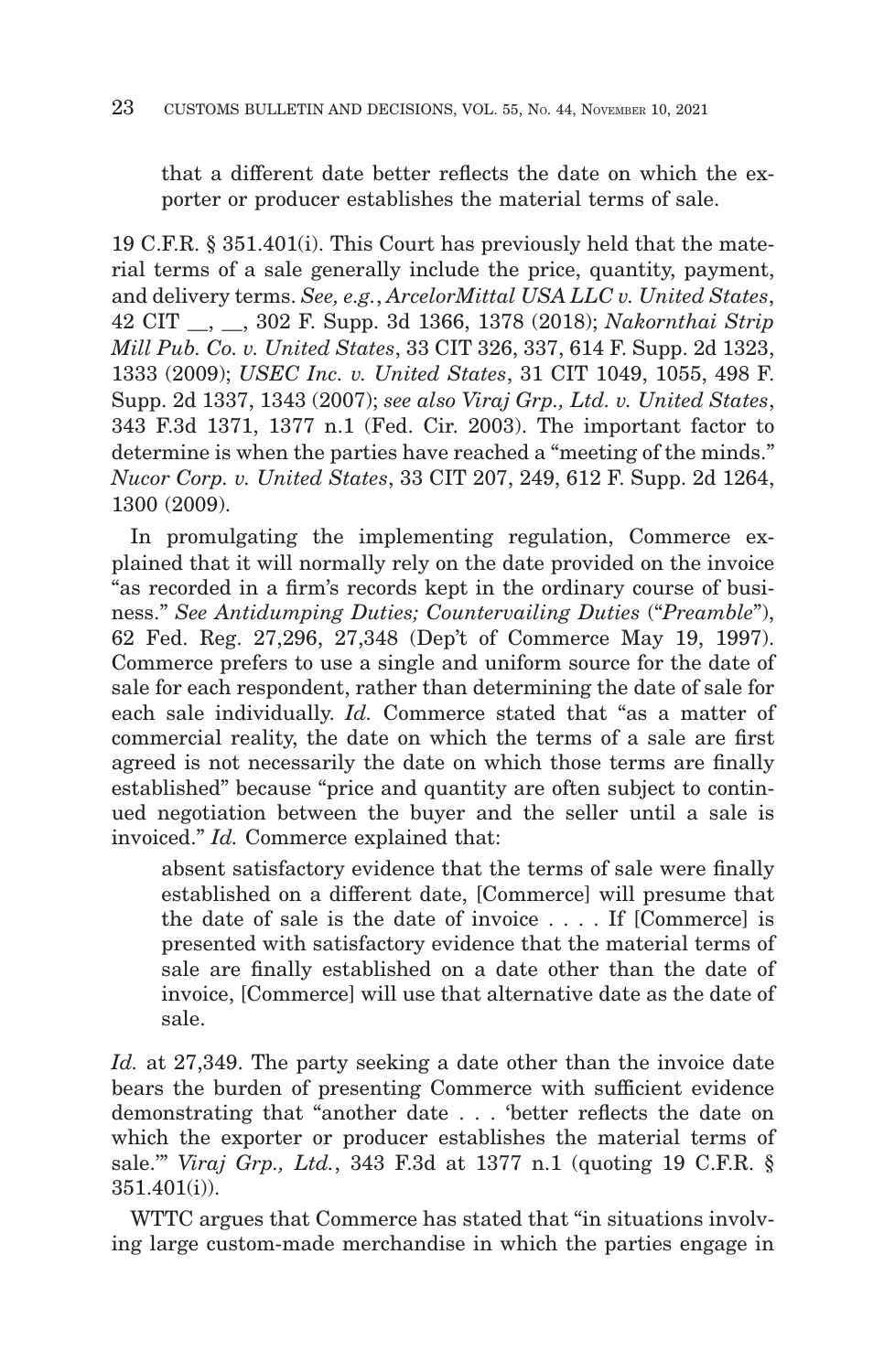formal negotiation and contracting procedures, [Commerce] usually will use a date other than the date of invoice." WTTC's Br. at 19 (citing *Preamble*, 62 Fed. Reg. at 27,349). However, the Court notes that "[Commerce] emphasizes that in these situations, the terms of sale must be firmly established and not merely proposed." *Preamble*, 62 Fed. Reg. at 27,349. The regulatory presumption exists that Commerce will use the date of invoice, and WTTC had the burden of proving to Commerce that another date better reflects the date on which the material terms of sale were established. *See* 19 C.F.R. § 351.401(i).

WTTC argues that Commerce should have used a date other than the invoice date as Marmen's date of sale for home market and U.S. sales. *See* WTTC's Br. at 18–19. WTTC asserts that the material terms of sale for Marmen's sales did not change between when purchase orders were issued and when invoices were issued. *See id.* at 21. Commerce determined that Marmen had reported the invoice dates as the date of sale for home market and U.S. sales, as instructed, and that Marmen had responded to Commerce's request for examples in which the terms of sale changed between the purchase order date and the invoice date. Final IDM at 15–16. Commerce reviewed Marmen's questionnaire responses and determined that the record supported that "changes to the material terms of sale occurred between the purchase order and the invoice date in both the home and U.S. markets." *Id.* (citing Utility Scale Wind Towers from Canada: Section A Resp. (Sept. 13, 2019) ("Marmen AQR"), PR 76; Utility Scale Wind Towers from Canada: Sections B, C, and D Resp. (Oct. 11, 2019) ("Marmen BCDQR"), PR 89–97; Utility Scale Wind Towers from Canada: Suppl. Sections A, B, and C Resp. (Feb. 6, 2020) ("Marmen First SABCQR"), PR 120–21; Utility Scale Wind Towers from Canada: Second Suppl. Sections A, B, and C Resp. (Feb. 6, 2020) ("Marmen Second SABCQR"), PR 181–83; Marmen SDQR). In support of using the invoice date as the date of sale for both home market and U.S. sales, Commerce cited the examples that Marmen provided of a change to the delivery terms in a home market sale and changes to the price, quantity, and payment terms in a U.S. sale. *Id.* at 16 (citing Marmen First SABCQR Exs. FSQ-6, FSQ-7, FSQ-12, FSQ-14).

The Court notes that Commerce's questionnaires requested that Marmen state the "date of sale (*e.g.*, invoice date, etc.)" and provide an example of a change in the terms of sale between the purchase order and invoice date for both home market and U.S. sales. *See* Antidumping Duty Investigation Req. for Information for Marmen Inc., Utility Scale Wind Towers from Canada (Aug. 19, 2019) ("Initial Questionnaire") at A-8, PR 54; Antidumping Duty Investigation on Utility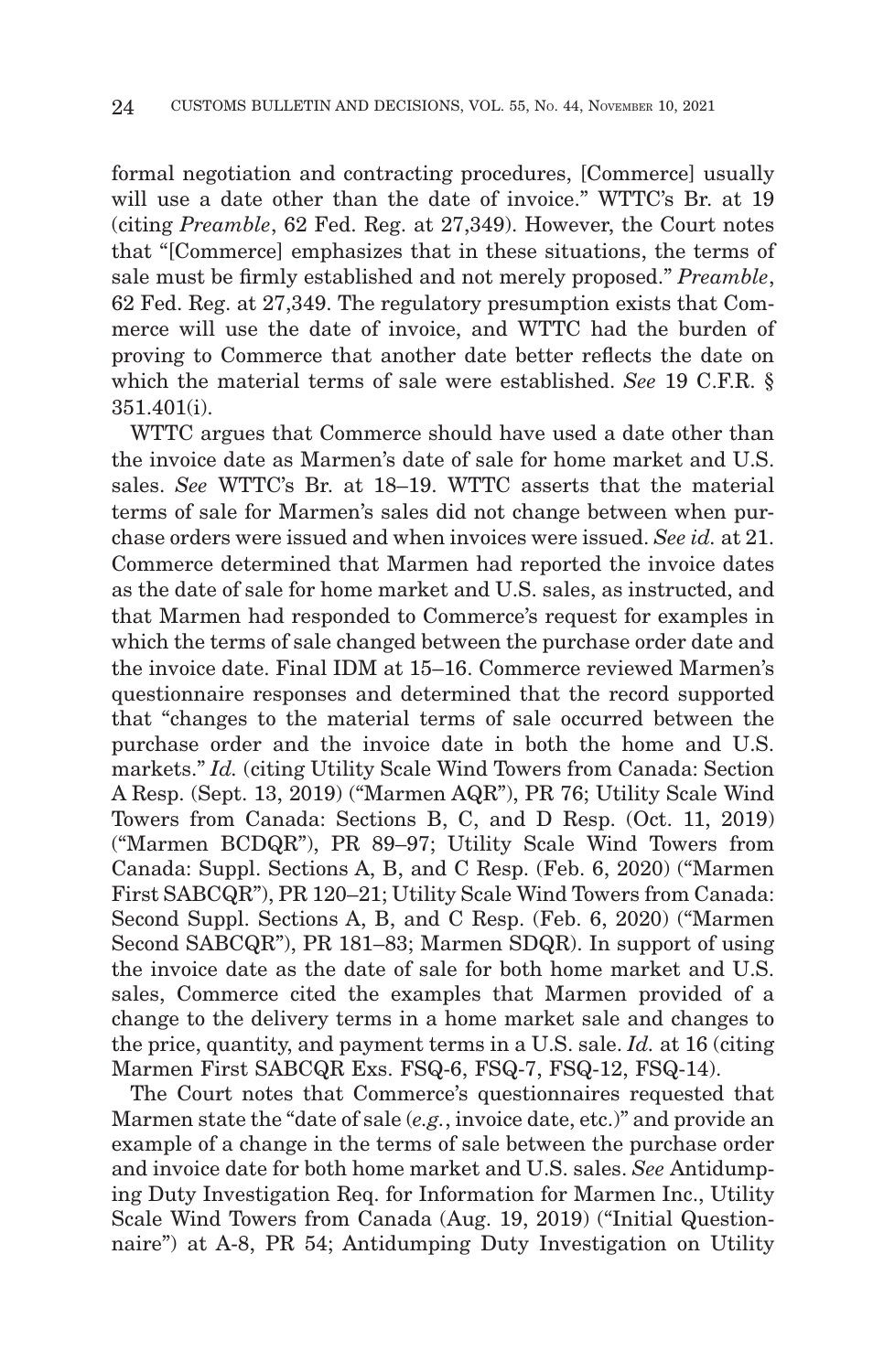Scale Wind Towers from Canada: Suppl. Questionnaire for Marmen ("Nov. 20, 2019") ("Supplemental Questionnaire") at 5, PR 103. The Court observes that Marmen's responses complied with Commerce's requests, because Marmen reported the invoice date as the date of sale for its home market and U.S. sales, in line with Commerce's questionnaire. *See* Initial Questionnaire at A-8; Marmen AQR at A-20. The Court notes that Marmen also provided examples of changes to the material terms of sale between the purchase order and invoice date, consistent with Commerce's request. *See* Supplemental Questionnaire at 5; Marmen First SABCQR at 12–14.

The record evidence cited by Commerce supports a determination that the material terms of sale were not established prior to the invoice date, because the evidence shows changes to the terms between the purchase order and invoice date. The Court observes that record documents cited by Commerce show an example of a change in the delivery terms for one of Marmen's home market sales between the purchase order and invoice. *See* Marmen First SABCQR at 12 (stating that the change in delivery terms resulted in additional costs for the delivery of the sale)). Record documents cited by Commerce also show a change in the terms of one of Marmen's U.S. sales, showing that price, quantity, and payment terms changed between the letter of intent and the invoice date. *See id.* at 13–14, Ex. FSQ-7. Because record evidence cited by Commerce show changes to delivery terms, price, quantity, and payment terms, and these terms are considered material, the Court concludes that Commerce's determination that there were changes to the material terms between the purchase order and invoice date is supported by substantial evidence.

Commerce has supported its determination that there were changes to the material terms of sale between the purchase order and invoice date, and the Court concludes that Commerce has supported with substantial evidence its determination that the invoice date best reflects when the material terms of sale were established. Therefore, the Court concludes that Commerce correctly applied the regulatory presumption to use the invoice date as the date of sale and that Commerce's determination to use Marmen's reported invoice dates as the date of sale for home market and U.S. sales is supported by substantial evidence.

#### **V. Commerce's Use of Marmen's Reporting of Home Market Sales of Tower Sections**

Commerce determined that Marmen correctly reported its home market sales as sales of wind tower sections and relied on Marmen's reported information. Final IDM at 17–18. WTTC argues that Marmen incorrectly reported its home market sales as sales of sections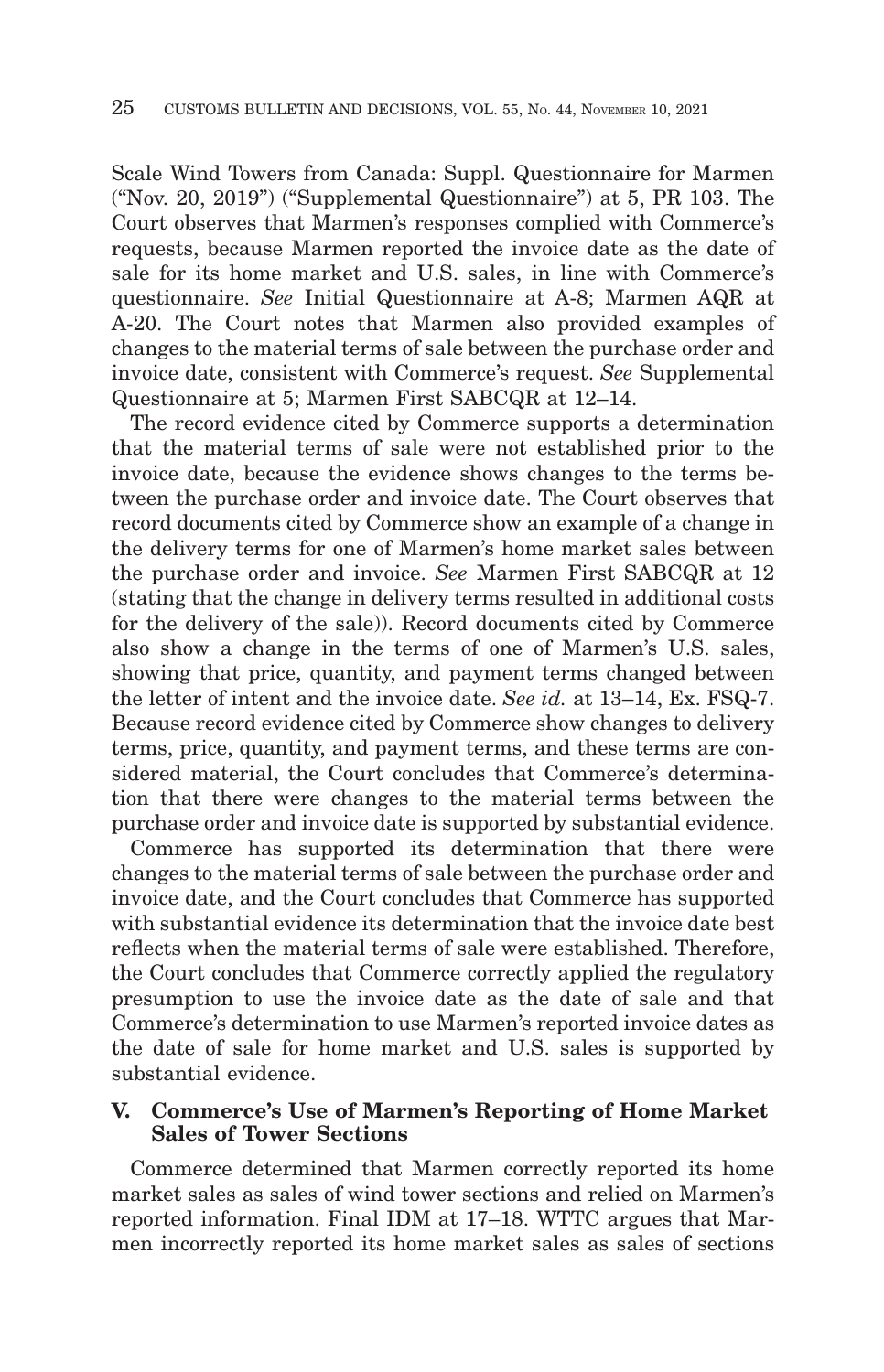and that Commerce should not use Marmen's reported home market sales information. WTTC's Br. at 34–37.

Commerce cited Marmen's questionnaire responses, which showed that Marmen issued invoices for each section of its home market sales. *See* Final IDM at 17–18 (citing Marmen AQR; Marmen BCDQR; Marmen First SABCQR Exs. FSQ-11, FSQ-12). Despite Marmen issuing purchase orders for whole towers, Commerce noted that Marmen issued invoices by section. *See id.*; *see also* Marmen First SABCQR Exs. FSQ-11, FSQ-12. Commerce determined, therefore, that Marmen's reporting was consistent with Commerce's instructions and with the manner in which Marmen actually invoiced its customer. *See* Final IDM at 17–18.

The Court notes that Commerce's questionnaires requested that Marmen report its sales by wind tower section as invoiced. *See* Initial Questionnaire at B-2; Model Matching Questionnaire Attach. 1. The Court observes that record documents cited by Commerce show that Marmen invoiced customers by section. *See* Marmen First SABCQR Exs. FSQ-11, FSQ-12. Because Marmen invoiced customers by wind tower section and Commerce instructed Marmen to report its sales as they were invoiced, the Court agrees with Commerce's determination that Marmen accurately reported its sales as sales of wind tower sections, consistent with Commerce's requests.

The Court concludes that Commerce's reliance on Marmen's reported information as accurate and treatment of Marmen's home market sales as sales of tower sections is reasonable and supported by substantial evidence on the record.

#### **VI. Commerce's Determination Not to Apply Facts Otherwise Available or an Adverse Inference to Marmen**

Commerce determined that the record provided sufficient information to calculate Marmen's dumping margin and declined to apply adverse facts available to Marmen. *See* Final IDM at 19–20. WTTC contends that Marmen was not responsive to Commerce's questionnaires and that Marmen reported inaccurate and incomplete data. *See* WTTC's Br. at 37–44. WTTC argues that Commerce should have applied facts otherwise available or an adverse inference. *Id.* at 38.

Section 776 of the Tariff Act of 1930, as amended, provides that if "necessary information is not available on the record" or if a respondent "fails to provide such information by the deadlines for submission of the information or in the form and manner requested," then the agency shall "use the facts otherwise available in reaching" its determination. 19 U.S.C. § 1677 $e(a)(1)$ ,  $(a)(2)(B)$ . If Commerce finds further that "an interested party has failed to cooperate by not acting to the best of its ability to comply with a request for information" from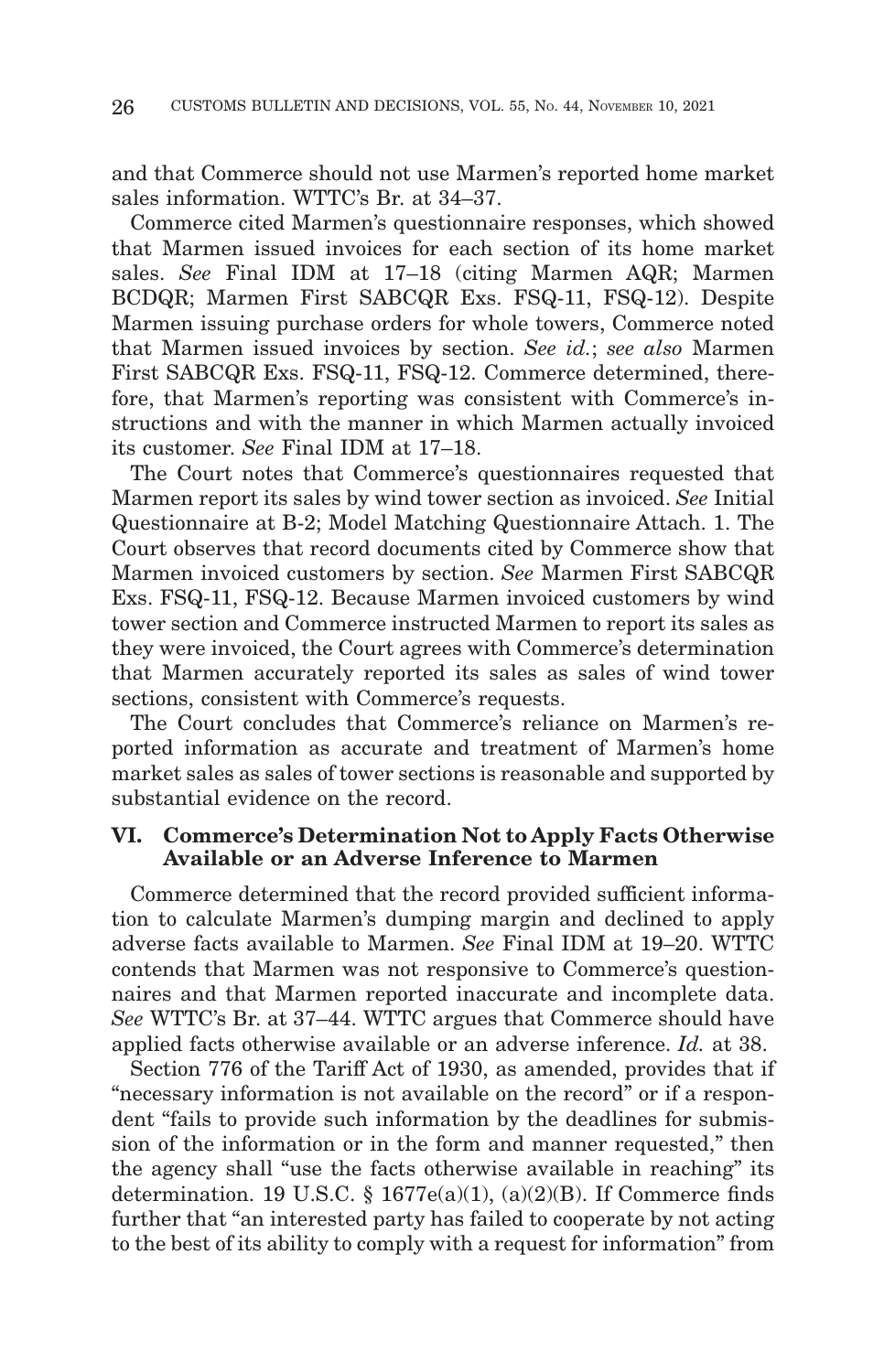the agency, then Commerce "may use an inference that is adverse to the interests of that party in selecting from among the facts otherwise available." *Id.* § 1677e(b)(1)(A). When Commerce can fill in gaps in the record independently, an adverse inference is not appropriate. *See Zhejiang DunAn Hetian Metal Co. v. United States*, 652 F.3d 1333, 1348 (Fed. Cir. 2011).

WTTC asserts that Marmen's reporting was incomplete and that the record lacked necessary information. WTTC's Br. at 39–41. WTTC argues that Commerce should have applied facts otherwise available to calculate Marmen's dumping margin. *See id.* at 41. WTTC asserts that Marmen mischaracterized its home market date of sale and misreported its sales as sales of wind tower sections. *See id.* at 38–41. As a result, WTTC argues that Marmen's reporting did not comply with Commerce's requests and Commerce should have applied an adverse inference. *See id.* at 40–44. Commerce cited Marmen's questionnaire responses and determined that Marmen was "responsive to the information requested," that its responses were submitted in a timely manner, and that there was "no missing information from the record that is a condition necessary for applying facts available." Final IDM at 19–20. Commerce also determined that Marmen's reporting of its home market date of sale based on invoice date and its sales of wind tower sections was consistent with Commerce's requests and Marmen's invoicing practices. *Id.* at 20. Because Marmen complied with Commerce's requests and the record contained sufficient information for Commerce's determination, Commerce declined to apply facts otherwise available or an adverse inference. *Id.* at 20.

The Court observes that Marmen's questionnaire responses, cited by Commerce, were consistent with Commerce's instructions. *See* Marmen AQR; Marmen BCDQR; Marmen First SABCQR. As discussed above, the Court concludes that Commerce's determinations that Marmen reported invoice dates as the date of sale for home market and U.S. sales and reported home market sales as sales of wind tower sections, in accordance with Commerce's questionnaire instructions, are supported by substantial evidence. *See supra* Parts IV & V. The Court concludes that Commerce's determination that Marmen's reporting was responsive to Commerce's requests and no information was missing from the record is supported by substantial evidence. The Court holds that Commerce's determination not to apply facts otherwise available or an adverse inference to Marmen is supported by substantial evidence.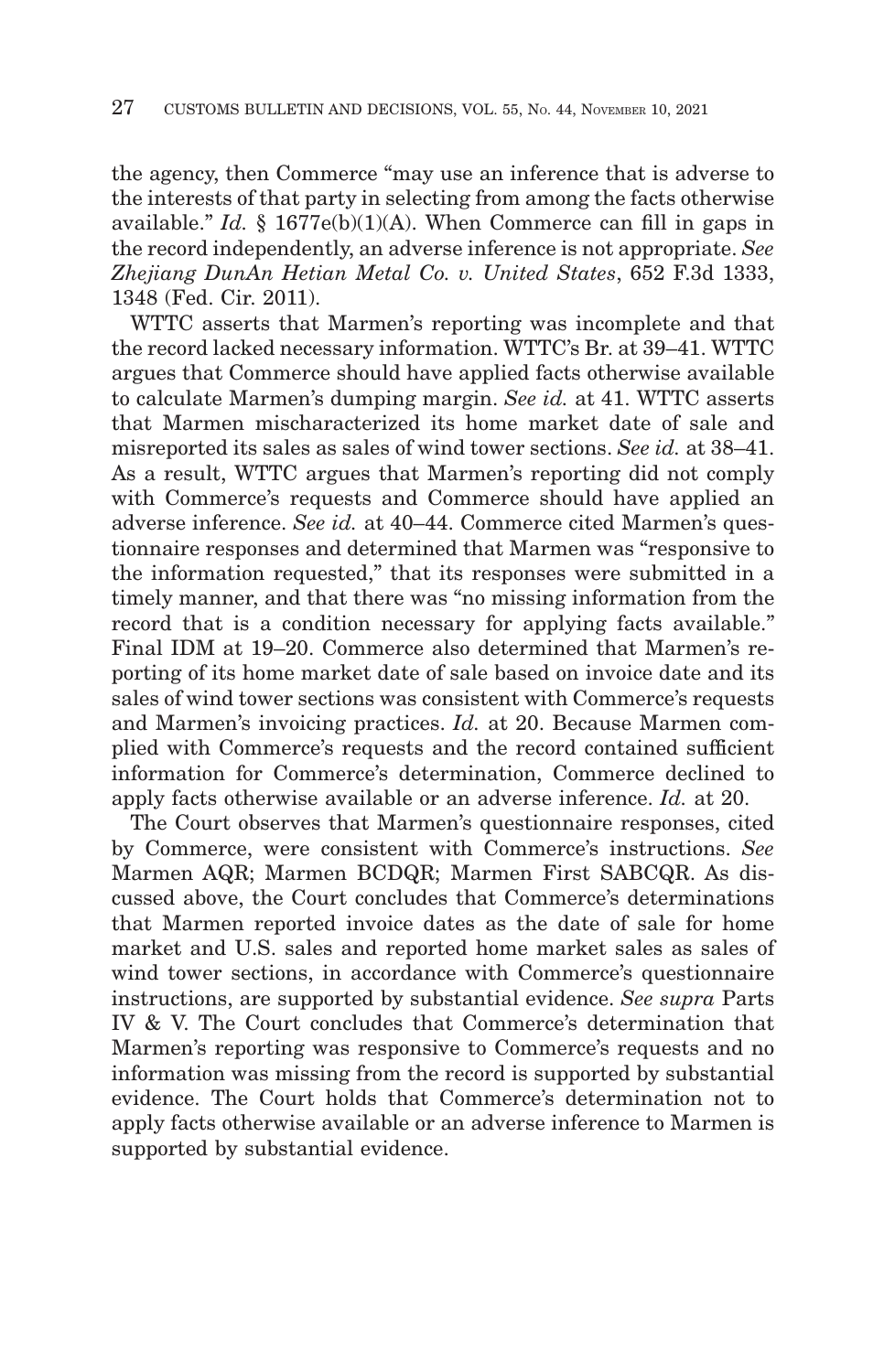#### **CONCLUSION**

For the foregoing reasons, the Court sustains Commerce's determination to weight-average Marmen's plate costs; Commerce's use of invoice dates as the date of sale; Commerce's use of Marmen's reported sales of tower sections; and Commerce's decision not to apply facts otherwise available or an adverse inference. The Court remands Commerce's determination rejecting Marmen's additional cost reconciliation information and Commerce's use of the A-to-T methodology to calculate Marmen's dumping margin for further consideration in accordance with this opinion.

Accordingly it is hereby

**ORDERED** that the *Final Determination* is remanded to Commerce for further proceedings consistent with this opinion; and it is further

**ORDERED** that this action shall proceed according to the following schedule:

- 1. Commerce shall file the remand determination on or before December 17, 2021;
- 2. Commerce shall file the remand administrative record on or before January 14, 2022;
- 3. Comments in opposition to the remand determination shall be filed on or before February 11, 2022;
- 4. Comments in support of the remand determination shall be filed on or before March 4, 2022; and

5. The joint appendix shall be filed on or before March 25, 2022.

Dated: October 22, 2021

New York, New York

*/s/ Jennifer Choe-Groves* JENNIFER CHOE-GROVES, JUDGE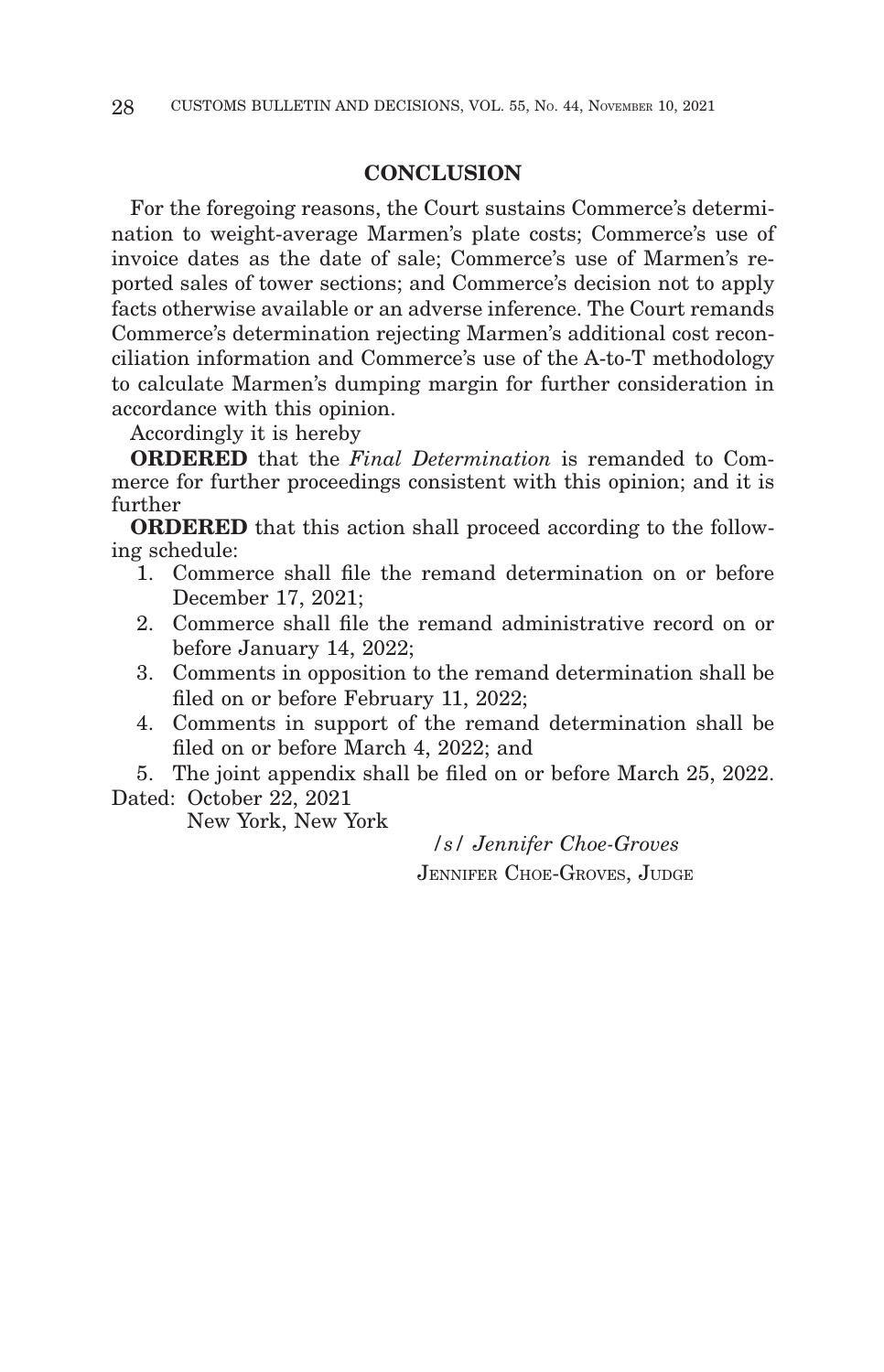#### Slip Op. 21–149

CARBON ACTIVATED TIANJIN CO., LTD., CARBON ACTIVATED CORPORATION, AND DATONG JUQIANG ACTIVATED CARBON CO., LTD., Plaintiffs, and BEIJING PACIFIC ACTIVATED CARBON PRODUCTS CO., LTD., NINGXIA GUANGHUA CHERISHMET ACTIVATED CARBON CO., LTD., NINGXIA MINERAL & CHEMICAL LIMITED, AND SHANXI SINCERE INDUSTRIAL CO., LTD., Plaintiff-Intervenors, v. UNITED STATES, Defendant, and CALGON CARBON CORPORATION AND CABOT NORIT AMERICAS, INC., Defendant-Intervenors.

> Before: Mark A. Barnett, Chief Judge Court No. 20–00007

[Sustaining the U.S. Department of Commerce's remand results in the eleventh administrative review of the antidumping duty order on certain activated carbon from the People's Republic of China.]

#### Dated: October 22, 2021

*Francis J. Sailer*, *Dharmendra N. Choudhary* and *Jordan C. Kahn*, Grunfeld, Desiderio, Lebowitz, Silverman & Klestadt LLP, of Washington, D.C., for Plaintiffs and Plaintiff-Intervenors.

*Mollie L. Finnan*, Senior Trial Counsel, Commercial Litigation Branch, Civil Division, U.S. Department of Justice, of Washington, D.C., for Defendant. With her on the brief were *Brian M. Boynton*, Acting Assistant Attorney General, *Jeanne E. Davidson*, Director, and *Claudia Burke*, Assistant Director. Of counsel on the brief was *Ashlande Gelin*, Attorney, Office of the Chief Counsel for Trade Enforcement & Compliance, U.S. Department of Commerce, of Washington, D.C.

*John M. Herrmann*, *R. Alan Luberda*, and *Melissa M. Brewer*, Kelley Drye & Warren LLP, of Washington, D.C., for Defendant-Intervenors.

#### *OPINION*

#### **Barnett, Chief Judge:**

This matter is before the court following the U.S. Department of Commerce's ("Commerce" or "the agency") redetermination upon remand in this case. *See* Final Results of Redetermination Pursuant to Court Remand ("Remand Results"), ECF No. 68–1.1

Plaintiffs and Plaintiff-Intervenors (collectively, "Plaintiffs")<sup>2</sup> commenced this case challenging several aspects of Commerce's final

<sup>&</sup>lt;sup>1</sup> The administrative record associated with the Remand Results is divided into a Public Remand Record ("PRR"), ECF No. 69–3 and a Confidential Remand Record ("CRR"), ECF No. 69–2. The administrative record associated with the *Final Results* is divided into a Public Record ("PR"), ECF No. 39–5, and a Confidential Record ("CR"), ECF No. 39–4. Parties filed joint appendices containing record documents cited in their briefs. *See* Public Remand J.A., ECF No. 75; Confidential Remand J.A. ("CRJA"), ECF No. 74. Citations are to the CRJA unless stated otherwise.

<sup>2</sup> Plaintiffs consist of Carbon Activated Tianjin Co., Ltd. ("Carbon Activated"), Carbon Activated Corporation, Datong Juqiang Activated Carbon Co., Ltd. ("DJAC"), Beijing Pacific Activated Carbon Products Co., Ltd., Ningxia Guanghua Cherishmet Activated Carbon Co., Ltd., Ningxia Mineral & Chemical Limited, and Shanxi Sincere Industrial Co., Ltd.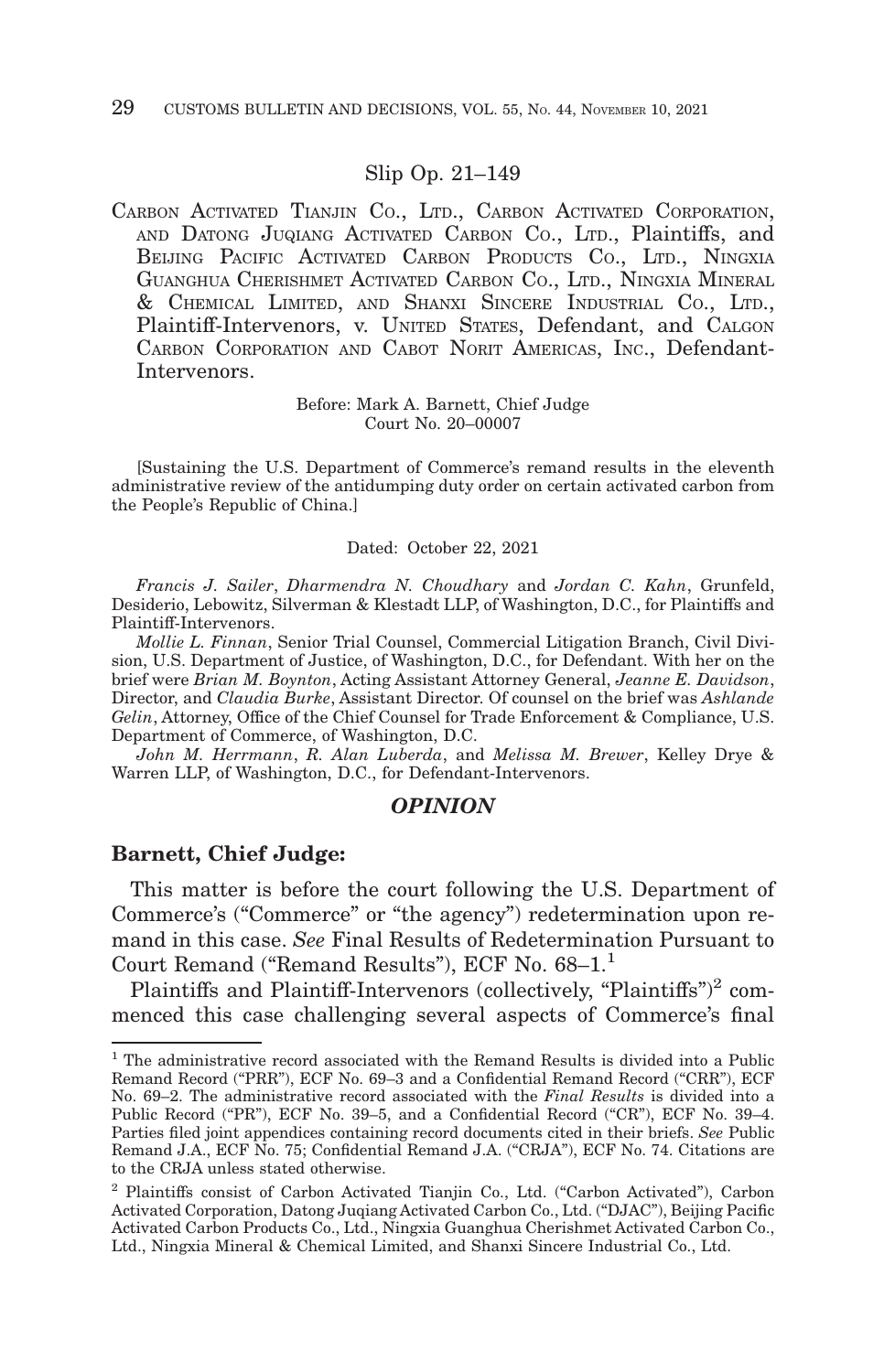results in the eleventh administrative review ("AR11") of the antidumping duty order on certain activated carbon from the People's Republic of China ("China") for the period of review ("POR") April 1, 2017, through March 31, 2018*. See Certain Activated Carbon From the People's Republic of China*, 84 Fed. Reg. 68,881 (Dep't Commerce Dec. 17, 2019) (final results of antidumping duty admin. review; 2017–2018) ("*Final Results*"), ECF No. 39–2, and accompanying Issues and Decision Mem., A-570–904 (Dec. 11, 2019) ("I&D Mem."), ECF No. 39–3. Plaintiffs challenged Commerce's (1) selection of Malaysia instead of Romania as the primary surrogate country; (2) selection of surrogate values for Carbon Activated and DJAC's inputs of bituminous coal and coal tar pitch; and (3) calculation of surrogate financial ratios. *See, e.g.*, [Corrected] Confidential Mem. of Law in Supp. of Pls.' and Pl.-Ints.' Mot. For J. on the Agency R. Pursuant to USCIT Rule 56.3, ECF No. 59.

On April 2, 2021, the court remanded Commerce's selection of Malaysia as the primary surrogate country and Commerce's selection of surrogate data to value bituminous coal, sustained Commerce's selection of surrogate data to value coal tar pitch, and directed Commerce to reconsider the adjustments to the surrogate financial statements on remand. *See Carbon Activated Tianjin Co. v. United States* ("*Carbon Activated I*"), 45 CIT \_\_, \_\_, 503 F. Supp. 3d 1278 (2021).3

On June 30, 2021, Commerce filed its Remand Results. Therein, Commerce retained Malaysia as the primary surrogate country, reconsidered its valuation of bituminous coal, and further explained its adjustments to the financial ratios. *See* Remand Results at 2–19, 21–42.

Plaintiffs filed comments opposing the Remand Results. *See* Confidential Pls.' Comments in Opp'n to Remand Redetermination ("Pls. Opp'n Cmts."), ECF No. 70. Defendant United States ("the Government") filed comments in support of the Remand Results. *See* Def.'s Resp. to Pls.' Comments on Commerce's Remand Redetermination, ECF No. 73 ("Def.'s Reply Cmts."). Defendant-Intervenors Calgon Carbon Corporation and Cabot Norit Americas, Inc. filed a letter expressing support for the Remand Results without further comment. Letter from John M. Hermann to the Court (Aug. 30, 2021), ECF No. 72.

<sup>&</sup>lt;sup>3</sup> The court's opinion in *Carbon Activated I* presents background information on this case, familiarity with which is presumed.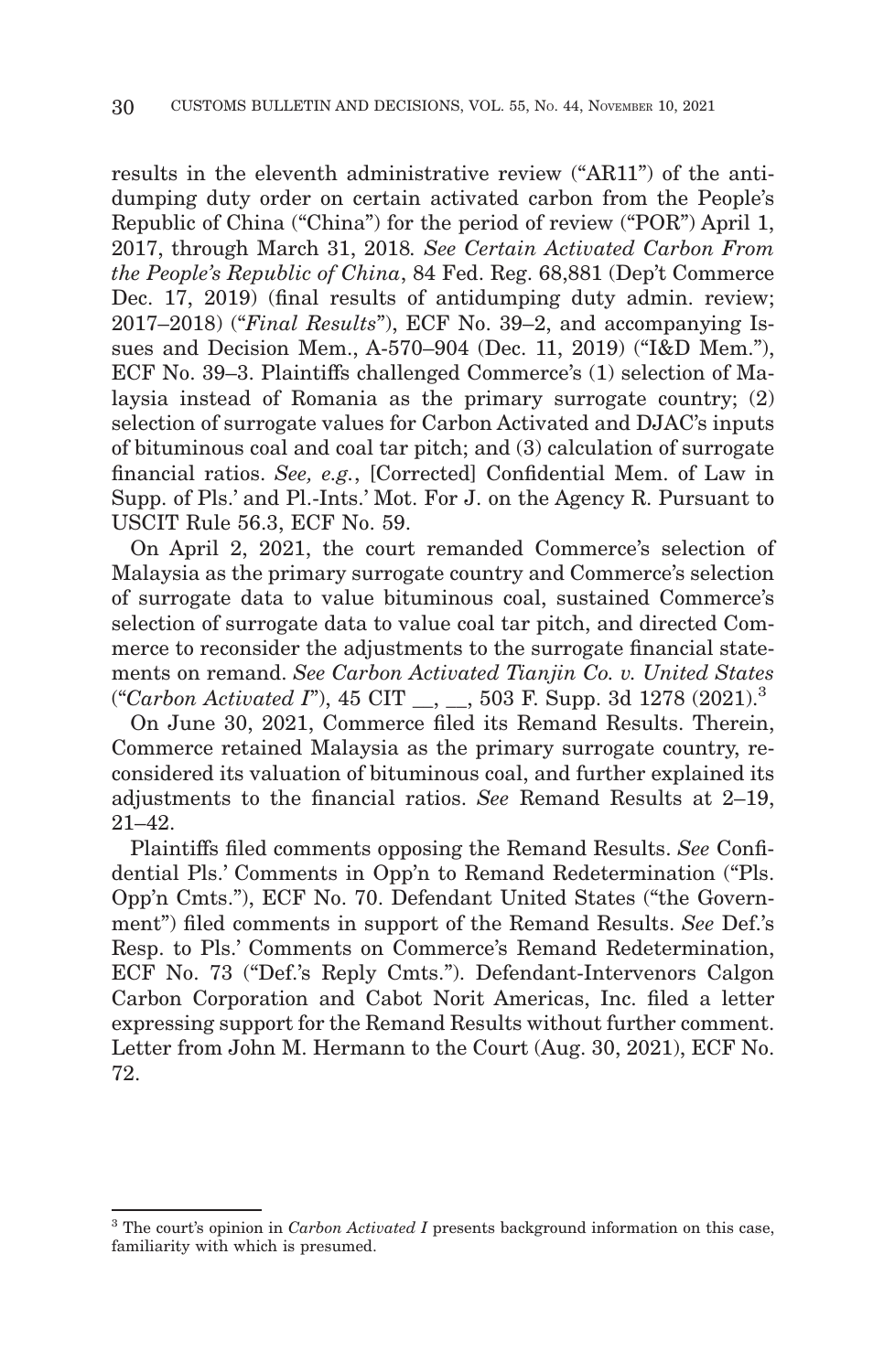#### **JURISDICTION AND STANDARD OF REVIEW**

The court has jurisdiction pursuant to section  $516A(a)(2)(B)(iii)$  of the Tariff Act of 1930, as amended, 19 U.S.C.  $\S$  1516a(a)(2)(B)(iii) (2018) and 28 U.S.C. § 1581(c) (2018).4 The court will uphold an agency determination that is supported by substantial evidence and otherwise in accordance with law. 19 U.S.C  $\delta$  1516a(b)(1)(B)(i).

#### **DISCUSSION**

#### **I. Legal Framework for Surrogate Country and Surrogate Value Selection**

An antidumping duty is "the amount by which the normal value exceeds the export price (or the constructed export price) for the merchandise." 19 U.S.C. § 1673. When an antidumping duty proceeding involves a nonmarket economy country, Commerce determines normal value by valuing the factors of production<sup>5</sup> in a surrogate country, *see id*. §1677b(c)(1), and those values are referred to as "surrogate values." In selecting surrogate values, Commerce must, "to the extent possible," use "the best available information" from a market economy country or countries that are economically comparable to the nonmarket economy country and are "significant producers of comparable merchandise." *Id.* § 1677b(c)(1), (4).

In selecting a primary surrogate country, Commerce has adopted a four-step approach:

(1) the Office of Policy ("OP") assembles a list of potential surrogate countries that are at a comparable level of economic development to the [non-market economy] country; (2) Commerce identifies countries from the list with producers of comparable merchandise; (3) Commerce determines whether any of the countries which produce comparable merchandise are significant producers of that comparable merchandise; and (4) if more than one country satisfies steps (1)-(3), Commerce will select the country with the best factors data.

*Jianxing Brother Fastener Co. v. United States*, 822 F.3d 1289, 1293 (Fed. Cir. 2016); *see also* Import Admin., U.S. Dep't of Commerce, Non-Market Economy Surrogate Country Selection Process, Policy Bulletin 04.1 (2004), https://enforcement.trade.gov/policy/ bull04–1.html (last visited Oct. 22, 2021).

<sup>4</sup> Citations to the Tariff Act of 1930, as amended, are to Title 19 of the U.S. Code, and references to the U.S. Code are to the 2018 edition unless otherwise specified.

 $5$  The factors of production include but are not limited to: "(A) hours of labor require, (B) quantities of raw materials employed, (C) amounts of energy and other utilities consumed, and (D) representative capital cost, including depreciation." 19 U.S.C.  $\S$  1677b(c)(3).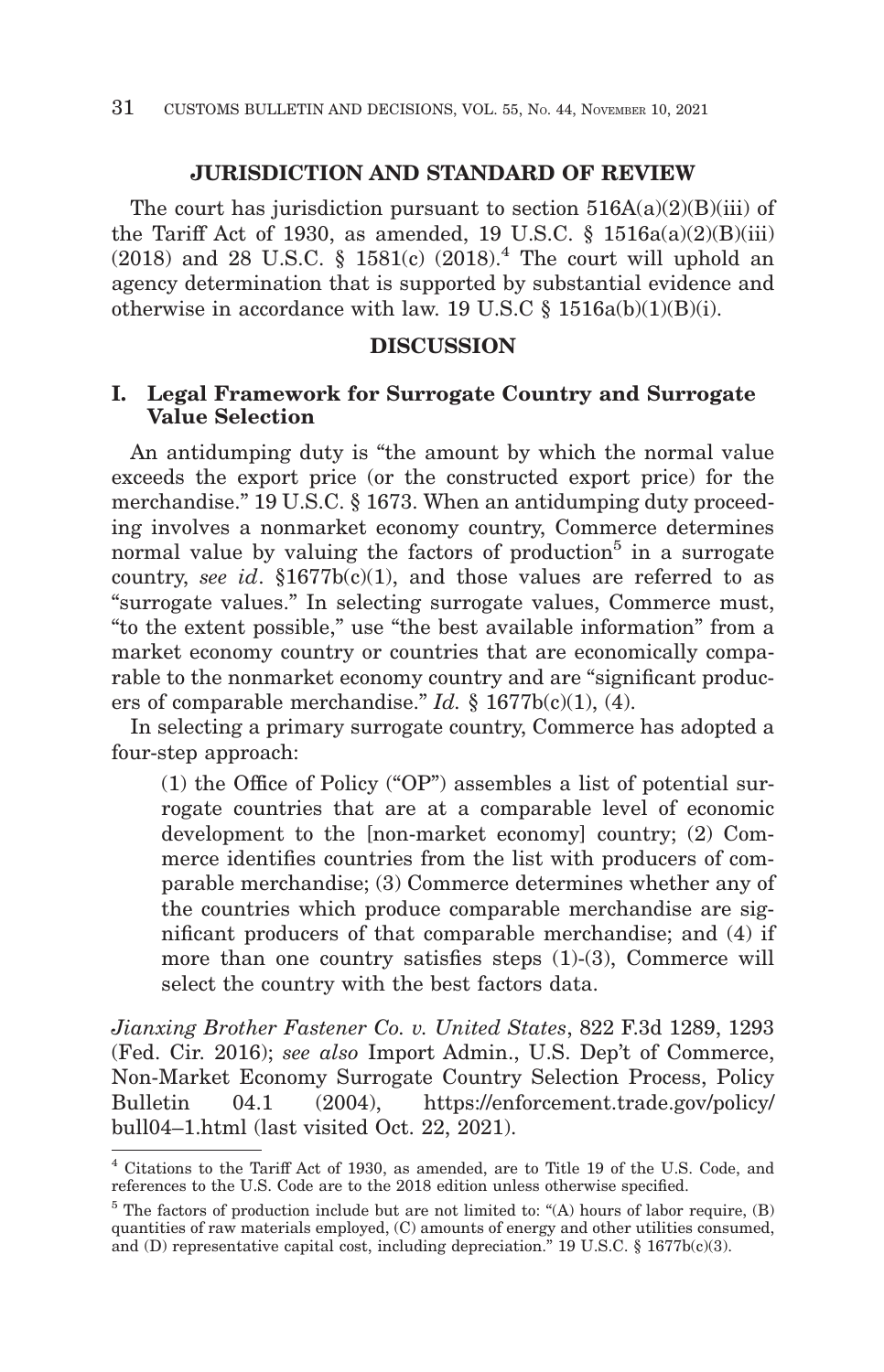Commerce generally values all factors of production in a single surrogate country, referred to as the "primary surrogate country." *See* 19 C.F.R. § 351.408(c)(2) (excepting labor). *But see Antidumping Methodologies in Proceedings Involving Non-Market Economies: Valuing the Factor of Production: Labor*, 76 Fed. Reg. 36,092, 36,093–94 (Dep't Commerce June 21, 2011) (expressing a preference to value labor based on industry-specific labor rates from the primary surrogate country). Commerce prefers surrogate values that are "input-specific, representative of a broad-market average, publicly available, contemporaneous with the POR, and tax- and dutyexclusive." Remand Results at 25 & n.105 (citation omitted); *see also* 19 C.F.R.  $§ 351.408(c)(1)$ , (4) (directing Commerce to select "publicly available"/"non-proprietary information" to value factors of production and "manufacturing overhead, general expenses, and profit"). Commerce has broad discretion to determine what constitutes "the best available information" for the selection of surrogate values. *QVD Food Co. v. United States*, 658 F.3d 1318, 1323 (Fed. Cir. 2011).

#### **II. Bituminous Coal Surrogate Value Selection**

For the *Final Results*, Commerce valued all bituminous coal using Romanian import data under the Harmonized System ("HS") heading 2701.12 (Bituminous Coal, Not Agglomerated) after finding that the average unit value of Malaysian imports under HS 2701.12 was unreliable. I&D Mem. at 13–16. The court remanded the issue to Commerce for further explanation as to the applicability of Chapter 27, Subheading Note 2 ("Note  $2<sup>n</sup>$ 6 to Commerce's selection of a surrogate value. *Carbon Activated I*, 503 F. Supp. 3d at 1290–91. On remand, Commerce determined that Note 2 applied to Malaysian HS data and chose different data sets to value bituminous coal depending on whether the calorific value of the bituminous coal was known to be below 5,833 kcal/kg. *See* Remand Results at 3–7.7 Commerce continued to rely on Romanian import data under HS 2701.12 to value bituminous coal that was not documented as having a calorific value below 5,833 kcal/kg but determined to use Malaysian import data under HS 2701.19 (Other Coal) to value bituminous coal with a

 $6$  Note 2 limits HS 2701.12, *inter alia*, to bituminous coal with "a calorific value limit . . . equal to or greater than 5,833 [kilocalories per kilogram ("kcal/kg")]." I&D Mem. at 14. For the *Final Results*, Commerce declined to apply Note 2 based on the agency's view that Note 2 pertained solely to Thai HS data, not Malaysian HS data. I&D Mem. at 14.

<sup>7</sup> Commerce changed its position regarding the applicability of Note 2 in order to be consistent with "prior determinations in which Commerce . . . concluded that '[t]he International Convention on the Harmonized Commodity and Coding System applies the same [HS] six-digit prefix to products subject to international trade.'" Remand Results at 6–7 & n.26 (citations omitted) (alternations in original).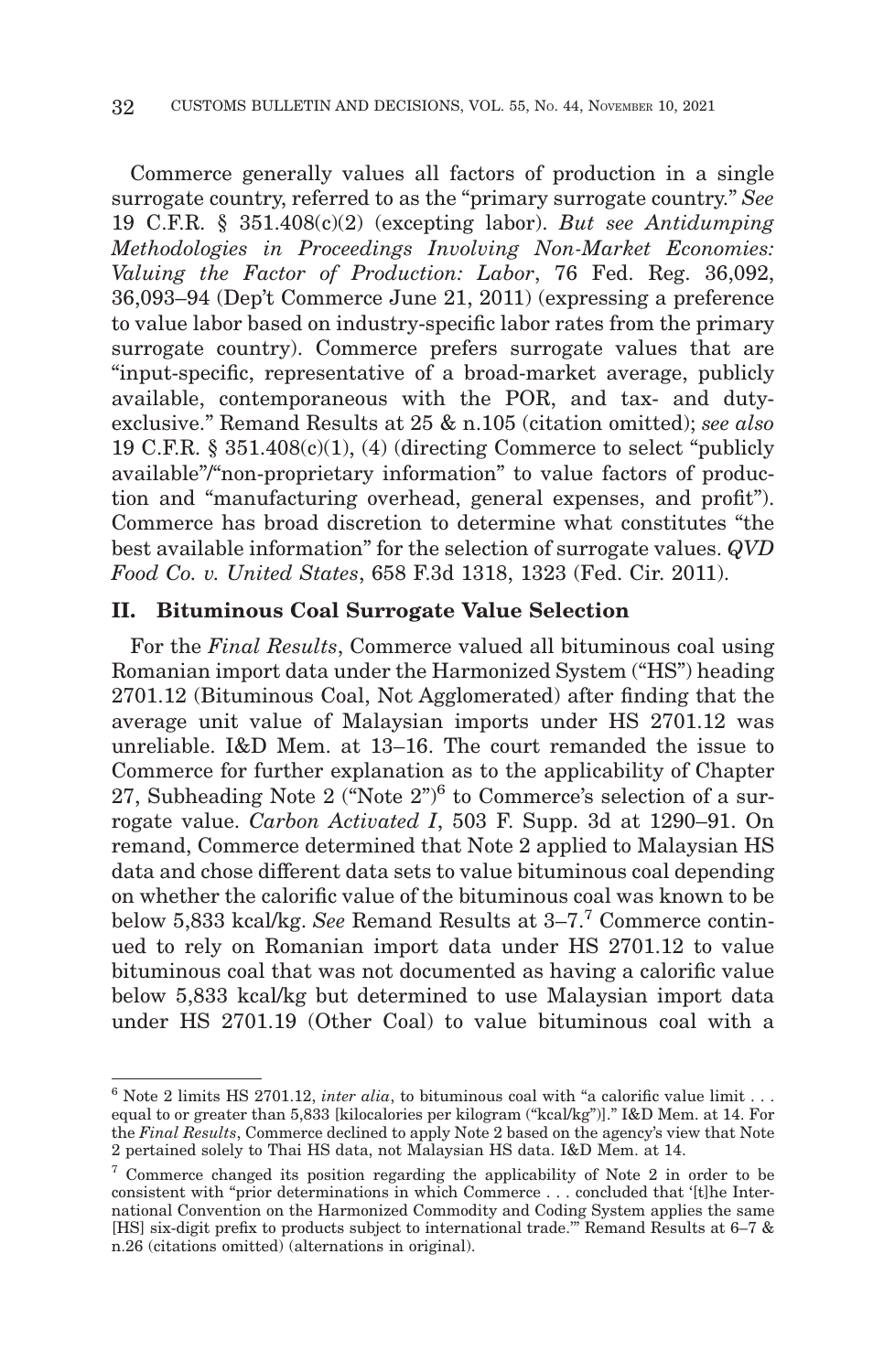known calorific value below 5,833 kcal/kg in light of its determinationthat Note 2 applied to the Malaysian import data. *Id.* at 7–8

#### **A. Bituminous Coal Having Unknown Calorific Value**

In its Draft Remand Results, Commerce determined that bituminous coal used by two of Carbon Activated's suppliers—Supplier C and an uncooperative supplier<sup>8</sup>-should be valued using Romanian import data reported under HS 2701.12 because Commerce lacked record evidence demonstrating that such bituminous coal had a calorific value of less than 5,833 kcal/kg as required for valuation under HS 2701.19. Draft Results of Redetermination Pursuant to Court Remand ("Draft Remand Results") at 7, PRR 1, CRJA Tab 11.

For the Remand Results, Commerce further explained that "the plain language description of . . . HS 2701.12 . . . matche[d] the mandatory respondents' description of their input (i.e., bituminous coal)." Remand Results at 28. Furthermore, without record evidence demonstrating that the coal input the mandatory respondents identified as "bituminous coal" was actually the "kind and grade more appropriately classified under HS 2701.19" (i.e., coal with a calorific value limit of less than 5,833 kcal/kg), Commerce stated that it could not consider that coal to fall under HS 2701.19. *Id.*

In their comments on the Draft Remand Results, Plaintiffs argued that Commerce never asked Supplier C to provide test reports documenting the calorific value of its inputs. *See id.* at 22, 26. Commerce explained that although it did not specifically ask "Supplier C to provide test results for its bituminous coal input, [it] asked Supplier C to 'provide a detailed description of "smoke coal" and explain the difference between smoke coal and bituminous coal.'" *Id.* at 26 & n.113 (citing Carbon Activated Resp. to Sec. D Suppl. Questionnaire (Part I) (Feb. 21, 2019) ("Carbon Activated's SDQR") at 19, Ex. SD-27, PR 162–65, CR 254–88, CRJA Tab 5). Supplier C responded that "[b]oth bituminous coal and smoke coal belong to the same technical grade of bituminous coal." *Id.* at 26 & n.114 (citing same). However, Supplier C provided only "a test report for its smoke coal input," and not for its bituminous coal, leading Commerce to find that Supplier C failed to substantiate that the two were equivalent. *Id.* at 26–27. Without these test results, Commerce continued to use import data reported under Romanian HS subheading 2701.12 to value bituminous coal used by Supplier C and the uncooperative supplier. *Id.* at 30.

<sup>8</sup> The names of Supplier C and the uncooperative supplier are proprietary and not relevant to the court's disposition of this case.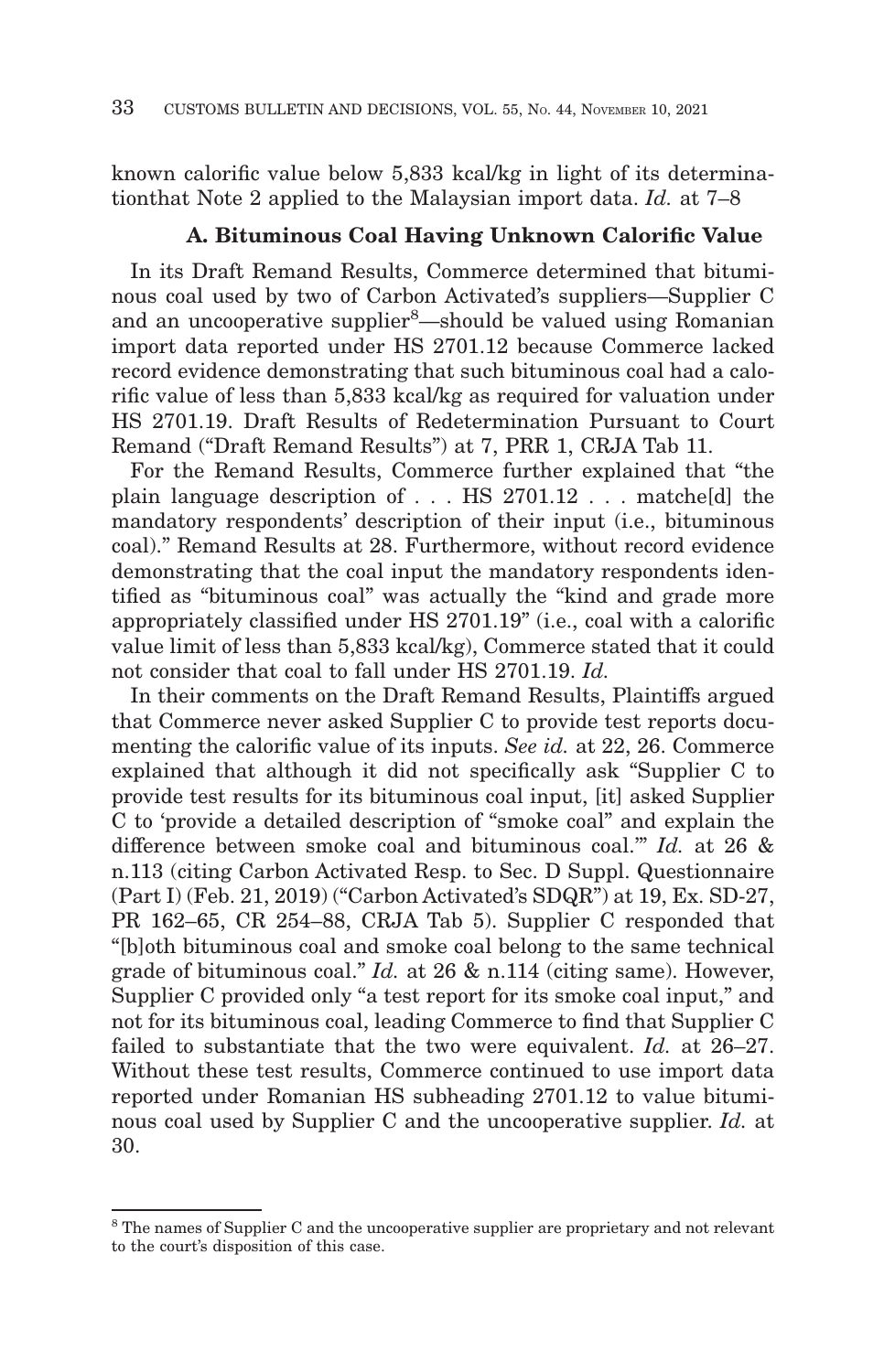#### **1. Parties' Contentions**

Plaintiffs contend that Commerce should have valued all bituminous coal with an unknown calorific value using the average of Romanian HS 2701.12 and HS 2701.19 data. Pls. Opp'n Cmts. at 2. Plaintiffs argue that because the record establishes that "the heat value of the bituminous coal input used by [DJAC], [DJAC's] supplier, and one of Carbon Activated's suppliers [was] below 5,833 kcal/kg," and thus was covered by HS 2701.19, *id.* at 3 (quoting Remand Results at 7), Commerce "impermissibly speculate[d] that the bituminous coal having unknown calorific value should be classified under [HS] 2701.12," *id.* Plaintiffs further argue that "Commerce never asked Carbon Activated's Supplier C . . . to provide calorific value information for its bituminous coal input" and is thus "precluded from . . . 'impos[ing] a de facto adverse facts available rate.'" *Id.* at 3–4 (quoting *Calgon Carbon Corp. v. United States*, 35 CIT 234, 244 (2011)) (emphasis omitted).

The Government contends that, with respect to bituminous coal having unknown calorific value, Commerce reasonably relied on Romanian HS 2701.12. Def.'s Reply Cmts. at 5–6. The Government argues that (i) there is "no record evidence" to support valuing these suppliers' "bituminous coal under HS 2701.19," (ii) "[t]he plain language description of HS 2701.12 . . . matches [Plaintiffs'] own description of their own input," (iii) Commerce's "decision to use different datasets for different respondents 'is consistent with Commerce's practice,'" and (iv) "Commerce's path to reliance on Romanian HS 2701.12 . . . is reasonably discernable." *Id.* at 6–7.

#### **2. Commerce's Selection of Romanian HS 2701.12 Data to Value Bituminous Coal of Unknown Calorific Value is Supported by Substantial Evidence**

There is no dispute that the record lacks evidence regarding the heat value of the input for Carbon Activated's Supplier C and Carbon Activated's uncooperative supplier. While Plaintiffs argue that Commerce impermissibly speculated that bituminous coal should be classified as "bituminous coal" under HS 2701.12, *see* Pls.' Opp'n Cmts. at 3–5, any basis for Commerce to apply HS 2701.19 was equally speculative. The court declines to reweigh the record evidence and finds that substantial evidence supports Commerce's decision to value bituminous coal of unknown calorific value under HS 2701.12.

Neither Supplier C nor Carbon Activated's uncooperative supplier documented the heat value of the bituminous coal they used. *See* Remand Results at 28. While Commerce specifically asked Carbon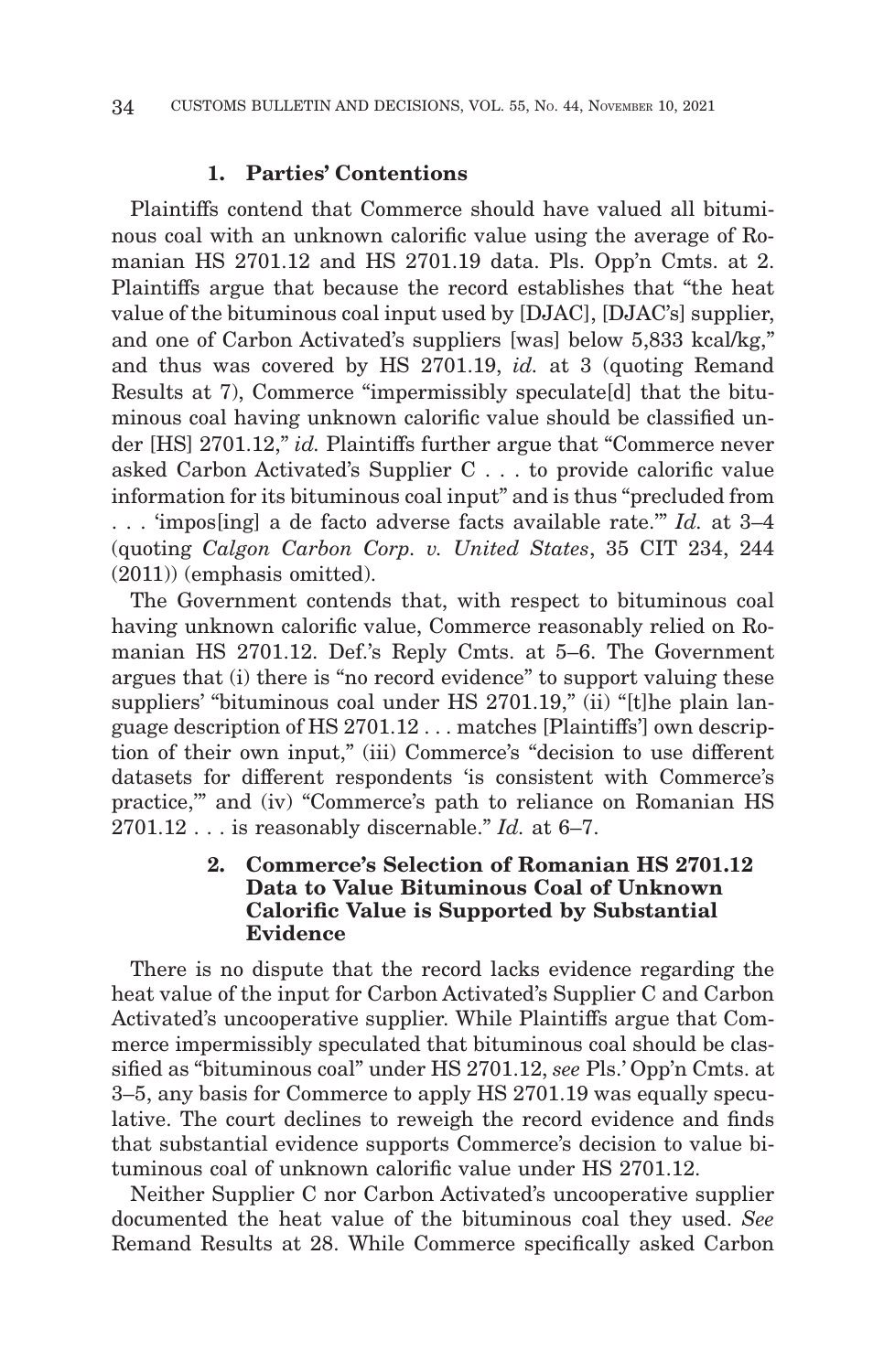Activated "to provide a detailed description of 'smoke coal' *and* explain the difference between smoke coal and bituminous coal," Carbon Activated's SDQR at 19 (emphasis added), Carbon Activated only documented the calorific value of Supplier C's smoke coal, *see id.*, Ex. SD-27. Because Carbon Activated failed to document the calorific value of Supplier C's bituminous coal and acknowledged that "the two types of coal differ in terms of key parameters such as volatile matter content, moisture and heat value," Carbon Activated's SDQR at 19, Commerce declined to value such coal as "Other Coal" under HS 2701.19, Remand Results at 30. Carbon Activated provided no information regarding the calorific value of the bituminous coal used by its uncooperative supplier. *Id*. at 7.

Plaintiffs' reliance on *Calgon Carbon* to argue that Commerce was required to provide Supplier C with a "similar opportunity" to submit evidence of the calorific value of its bituminous coal is inapposite. *See* Pls.' Opp'n Cmts. at 4 (citing *Calgon Carbon*, 35 CIT at 244). *Calgon Carbon* involved a respondent that voluntarily provided supplemental information at verification concerning the purity of hydrochloric acid. 35 CIT at 244. Commerce accepted this supplemental information and, based on that information, selected a different surrogate value for that respondent than it did for another respondent. *Id.* The court held that although Commerce had no obligation to accept the supplemental information, once it did, the agency had an obligation to give the other respondent an opportunity to provide comparable information, and failure to do so "led to arbitrary and unfair treatment." *Id.* Unlike the respondent in *Calgon Carbon*, Carbon Activated had an opportunity to substantiate its claim that smoke coal and bituminous coal had similar calorific values, but failed to do so.

Without evidence of the calorific value of the bituminous coal reported by Carbon Activated's suppliers, Commerce turned to other methods to value bituminous coal used by these suppliers. Specifically, Commerce reasoned that the "plain language description" of HS 2701.12—"Bituminous Coal, Not Agglomerated"—most accurately described the bituminous coal in question. Remand Results at 28. The court has found that Commerce may rely on the plain meaning of HS descriptions to determine the best available information to value a specific input. *See Mid Continent Steel & Wire, Inc. v. United States*, 42 CIT \_\_, \_\_, 321 F. Supp. 3d 1313, 1325 (2018) (sustaining use of a surrogate value based on the HS description that best matched the description provided by the respondent). Having reviewed the record and Commerce's explanation for its valuation of bituminous coal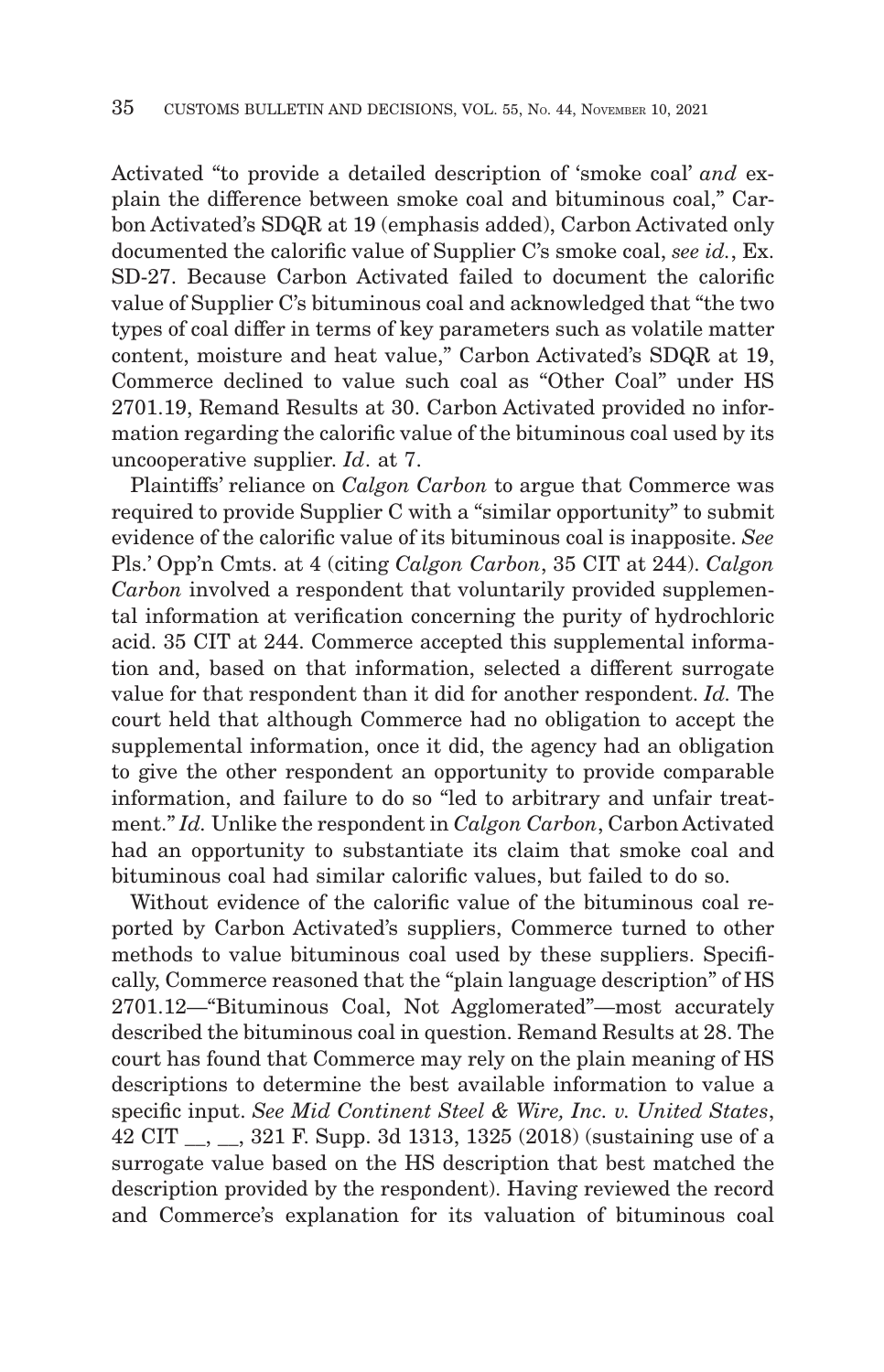without a reported calorific value, the court finds that Commerce has provided a reasoned explanation based on substantial evidence to value bituminous coal.

#### **B. Bituminous Coal Having Known Calorific Value**

As discussed above, having found that Note 2 applied to Malaysian HS subheading 2701.19, and having found no indication that the average unit value for Malaysian imports under HS 2701.19 was unreliable or aberrantly high, in the Draft Remand Results Commerce valued bituminous coal inputs with documented heat value below 5,833 kcal/kg using Malaysian HS 2701.19. Draft Remand Results at 7. Plaintiffs argued that because Commerce found Malaysian data reported under HS 2701.12 to be aberrant and unreliable, the agency should also disregard Malaysian data reported under HS 2701.19. Second Redacted and Resubmitted Comments on Draft Remand (June 23, 2021) ("Second Comments on Draft Remand") at 10–11, PRR 19, CRR 13, CRJA Tab 19. Commerce responded that it continued to find the Malaysian HS 2701.19 subheading preferable to Romania's because there was no evidence on the record showing that the Malaysian data was distorted, aberrational, or otherwise unreliable. Remand Results at 26. Commerce further noted that it had a preference for selecting surrogate values from the primary surrogate country which, in this case, was Malaysia. Remand Results at 25–26.

#### **1. Parties' Contentions**

Plaintiffs contend that Commerce should have valued all bituminous coal having known calorific value below 5,833 kcal/kg using Romanian HS 2701.19. Pls. Opp'n Cmts. at 2. Plaintiffs argue that because Commerce found Malaysian HS 2701.12 data to be "aberrant and unreliable, . . . Commerce should be skeptical of Malaysian [HS] 2701.19" data. *Id.* at 6. Further, they argue that because Commerce has "acknowledge<sup>[d]</sup> that Romanian data is necessary to value bituminous coal" of unknown calorific value, Commerce should use Romanian data to value all bituminous coal "in accordance with [Commerce's] policy underlying surrogate valuation to minimize distortion that occurs when using data from multiple countries." *Id.*

The Government contends that Commerce's selection of Malaysian import data under HS 2701.19 should be sustained because Commerce provided a reasoned explanation for its selection of such data and Plaintiffs' assertions of unreliability are unsupported. Def.'s Reply Cmts. at 4–5.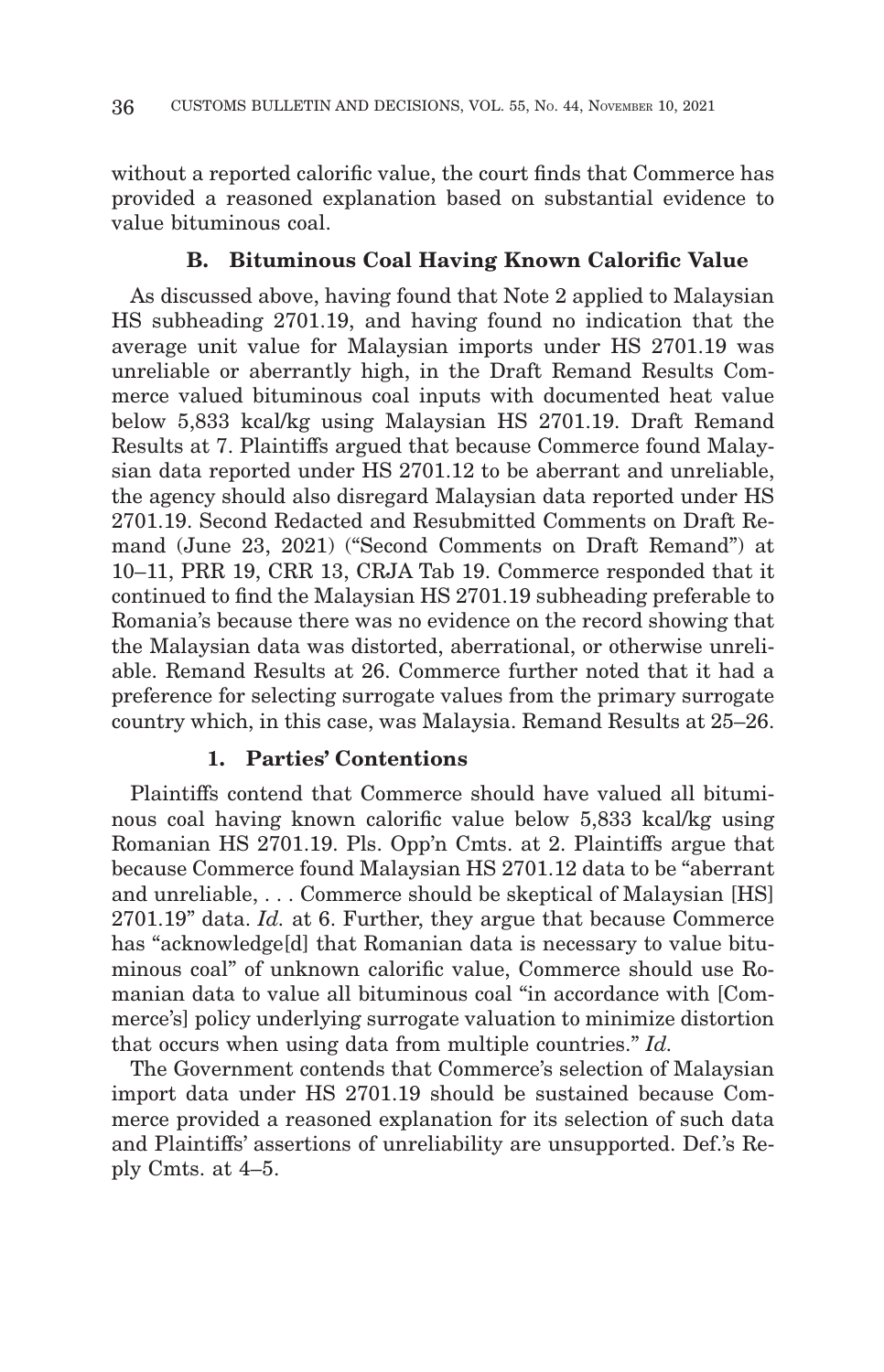#### **2. Commerce's Selection of Malaysian HS 2701.19 Data to Value Certain Bituminous Coal is Sustained**

Pursuant to 19 C.F.R. § 351.408(c)(2), Commerce "normally will value all [factors of production] in a single surrogate country." The court has acknowledged Commerce's regulatory preference "to use surrogate value data from the primary surrogate country to minimize distortion." *Tri Union Frozen Prods., Inc. v. United States*, 41 CIT \_\_, \_\_, 227 F. Supp. 3d 1387, 1400 (2017). Furthermore, the court has upheld Commerce's practice of requiring a party to provide support for any argument that data are aberrational or unreliable. *See, e.g.*, *Jinan Farmlady Trading Co. v. United States*, 41 CIT \_\_, \_\_, 228 F. Supp. 3d 1351, 1356–57 (2017) (finding Commerce's determination that data was not aberrational reasonable when respondent had not provided demonstrative evidence).

Here, Plaintiffs have not provided any evidence that the Malaysian HS 2701.19 data are aberrant or unreliable. *See* Pls.' Opp'n Cmts. at 6–7. Plaintiffs have also failed to justify their position that Commerce should have found Malaysian HS 2701.19 data to be distorted simply because the agency separately found Malaysian HS 2701.12 data to be distorted. *See id*. Accordingly, Plaintiffs' argument that Romanian HS 2701.19 data "is preferable to Malaysia because . . . Romanian [HS] 2701.12 data is undistorted," Pls.' Opp'n Cmts. at 6, is without support. Commerce has provided a reasoned explanation for not rejecting the Malaysian HS 2701.19 data—such import data is presumed to be reliable and the record is devoid of evidence to the contrary. The parties to the proceeding bear the burden of establishing an adequate record, *QVD Food Co.*, 658 F. 3d at 1324, and Plaintiffs have not met that burden with respect to this issue.

Commerce explained that it selected Malaysian HS 2701.19 data pursuant to its preference to value all factors of production in a single surrogate country, which, in this case, was Malaysia. *See* Remand Results at 25–26 & n.111 (citation omitted); *see also* 19 C.F.R. §  $351.408(c)(2)$ . Plaintiffs have not shown that Commerce was unreasonable in its selection of Malaysian HS 2701.19 data to value bituminous coal when the record demonstrated that the coal had a calorific value of less than 5,833 kcal/kg and Commerce's decision was otherwise supported by substantial evidence.

#### **III. Surrogate Country Selection**

In *Carbon Activated I*, the court was "unable to discern Commerce's reasons for rejecting Romania as a primary surrogate country" and "selecting Malaysia as the primary surrogate country" and accord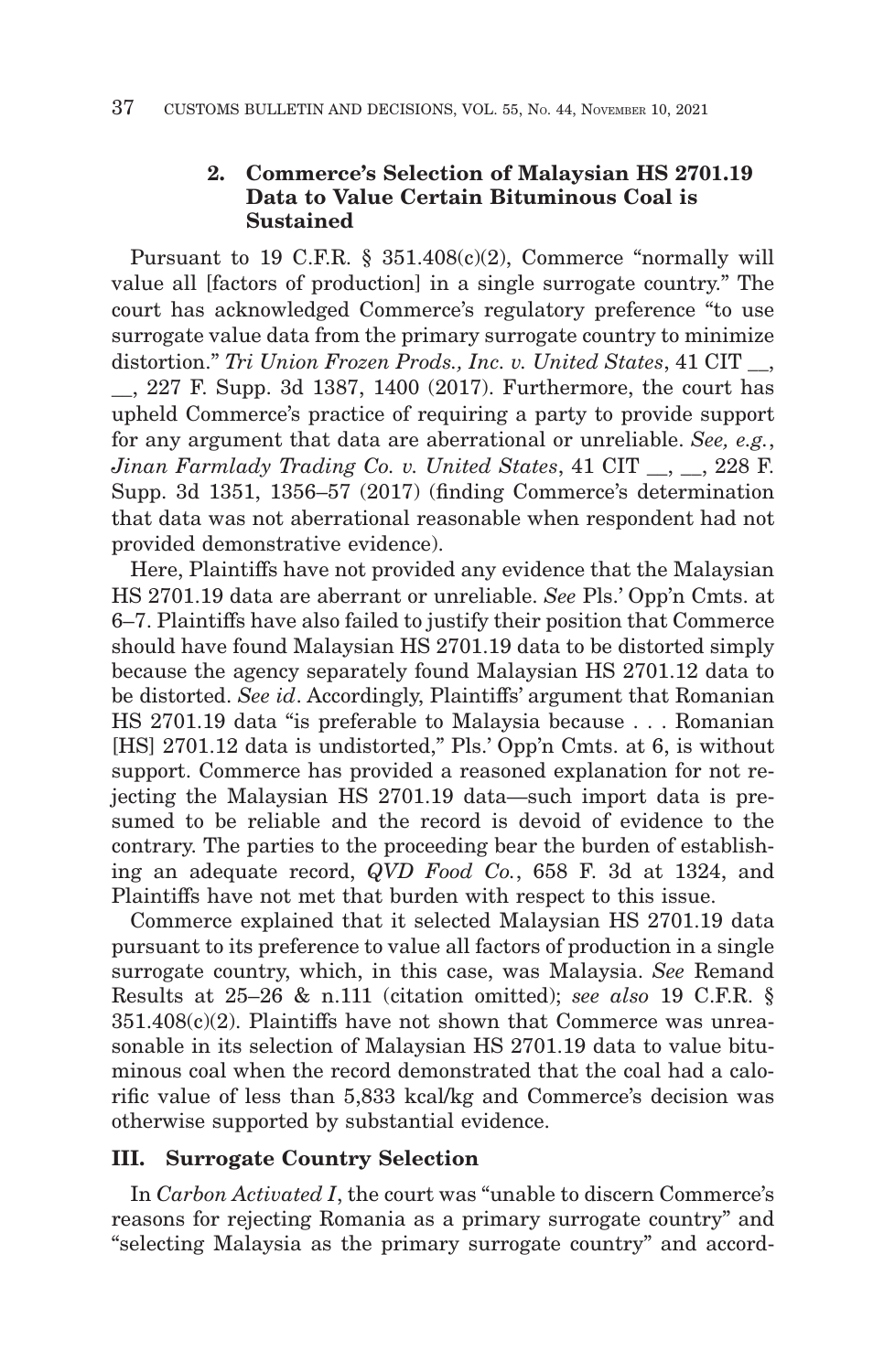ingly remanded the matter to Commerce for reconsideration and further explanation. 503 F. Supp. 3d at 1289. On remand, Commerce determined that both Malaysia and Romania qualified as potential surrogate countries, finding that both countries were economically comparable to China and significant producers of comparable merchandise. Remand Results at 11–14. However, Commerce again selected Malaysia as the primary surrogate country after finding that Malaysian surrogate value data was superior to Romanian data based on its relative specificity. *Id.* at 14–16; 34.

With respect to the valuation of charcoal, Commerce explained that the Malaysian data reflected "a tariff classification at the 10-digit level that is specific to coconut-shell charcoal (i.e., [HS] subheading 4402.90.1000), a direct material that is consumed in significant quantities in the production of the subject merchandise by the mandatory respondents;" however, the Romanian data reflected only "a six-digit basket category HS subheading, 4402.90, which covers wood-based charcoal [but] also includes nut-based charcoal, which is an input not used by the mandatory respondents." *Id.* at 15.

Despite selecting Malaysia as the primary surrogate country, Commerce again chose the financial statement of Romcarbon, a Romanian producer of comparable merchandise, to determine financial ratios because that statement provided specific breakouts for raw material, labor, and energy that were not provided in the Malaysian financial statements. *Id.* at 15–16

#### **A. Parties' Contentions**

Plaintiffs contend that Commerce should have chosen Romania over Malaysia as the primary surrogate country because, in their view, "Romania provides superior data quality" to Malaysia. Pls.' Opp'n Cmts. at 7 (emphasis and capitalization omitted). As evidence of this superiority, Plaintiffs point to the aberrant Malaysian HS 2701.12 data and Commerce's concession that the Malaysian financial statements lacked usable financial data. *Id.* at 7–8. Plaintiffs argue that Commerce incorrectly claimed that Romanian import data placed on the record was not POR-specific, *id.* at 10, and that Commerce's reliance on the more specific HS subheading for coconut-shell charcoal is unsupported because Carbon Activated's suppliers do not use coconut shell charcoal as an input, *id.* at 11.

The Government contends that Commerce's reliance on the specificity of the tariff classification for coconut shell charcoal, used by some respondents, provides support for Commerce's selection of Malaysia as the primary surrogate country. Def.'s Reply Cmts. at 12. The Government asserts that Commerce has the discretion to "value coal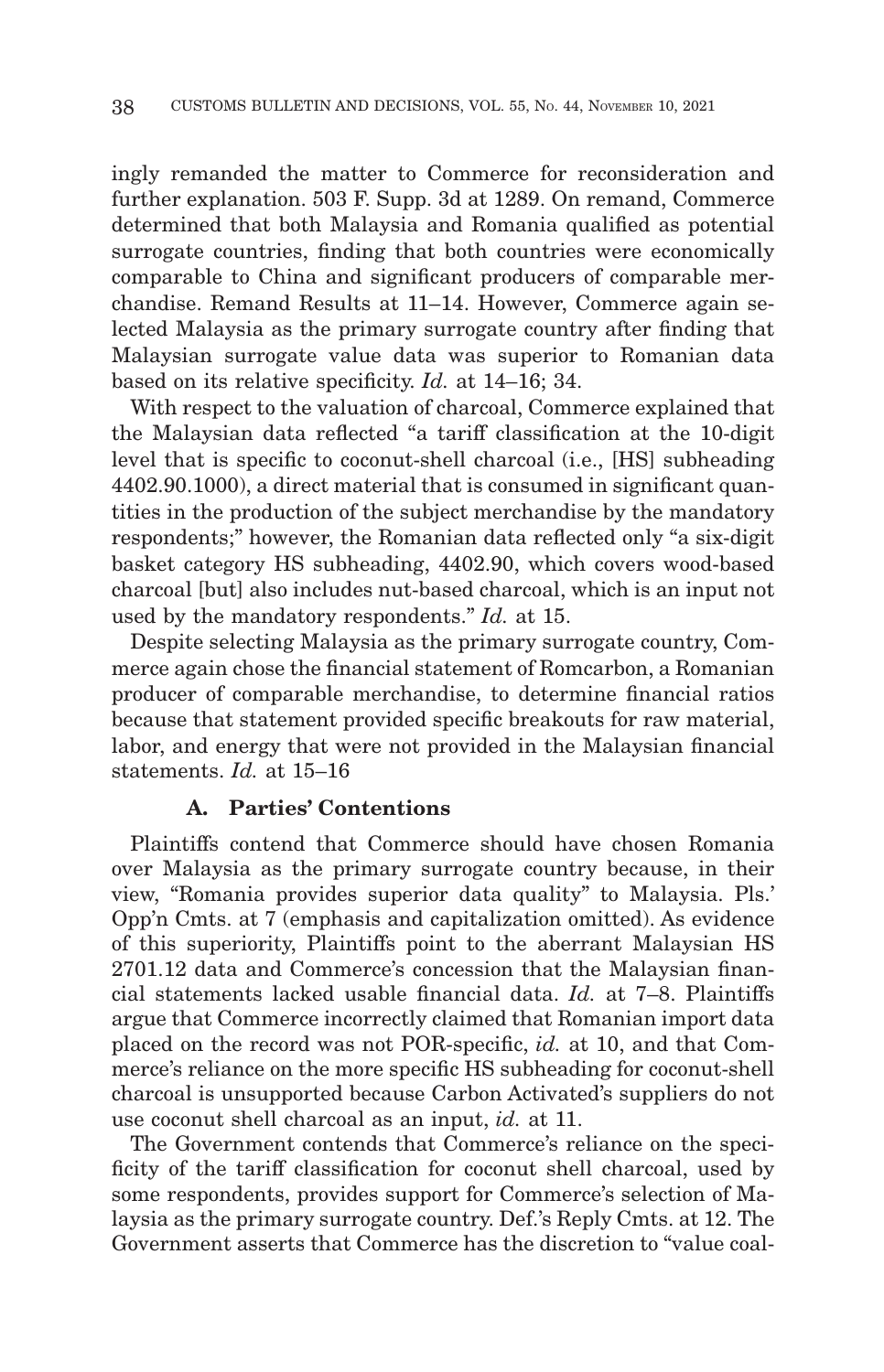based carbonized material with either coconut shell or wood charcoal" and the record indicated that "[DJAC] used coconut shell charcoal in the production of the subject merchandise." *Id.* The Government also rejects Plaintiffs' contention that the aberrancy of Malaysian HS 2701.12 precluded Commerce from selecting Malaysia as the primary surrogate country. *Id.* at 11. According to the Government, "Commerce still had usable Malaysian data 'covering nearly all of the bituminous coal input used by the mandatory respondents,'" *id.* at 11–12 (quoting Remand Results at 36), and Plaintiffs "provided no evidence to support discarding Malaysian data beyond the data under Malaysian HS 2701.12," *id.* at 12.

#### **B. Commerce's Selection of Malaysia as the Primary Surrogate Country is Sustained**

In its Remand Results, Commerce determined that both Malaysia and Romania were significant producers of comparable merchandise; thus, Commerce selected the primary surrogate country based on data considerations. Remand Results at 11–16. While Plaintiffs invite the court to second guess the agency's determination, it is the court's task to determine whether Commerce has supported its determination with substantial evidence. *Huaiyin Foreign Trade Corp. (30)*, 322 F.3d 1369, 1374 (Fed. Cir 2003). Upon consideration of the Remand Results, the court finds that Commerce's selection of Malaysia as the primary surrogate country is supported by substantial evidence.

First, Commerce has provided a reasoned explanation as to why it selected Malaysia as the primary surrogate country: the specificity of the HS number for a known input (coconut shell charcoal) and data that was more contemporaneous with the POR. *See* Remand Results at 15, 34–39. While Carbon Activated's suppliers do not use coconut shell charcoal, Carbon Activated Resp. to Sec. D Questionnaire (Sept. 28, 2018), Att. B/Ex.D-5, Att. C/Ex. D-5, Att. D./Ex. D-5, PR 90, CR 50–74, CRJA Tab 2, Plaintiffs ignore Commerce's rationale for relying on the specificity provided by the Malaysian HS data. *See* Pls.' Opp'n Cmts. at 11 (focusing solely on Carbon Activated's suppliers to the exclusion of DJAC). Specifically, another mandatory respondent, DJAC, used coconut shell charcoal in the production of the subject merchandise. *See* Remand Results at 38 & n.159 (citations omitted). Because Commerce needed to value coconut shell charcoal for at least one of the respondents, and because Malaysia—and not Romania was able to provide data at that level of specificity, Commerce's discussion of coconut shell charcoal supports its selection of Malaysia as the primary surrogate country. Furthermore, Plaintiffs fail to identify any record evidence suggesting that the Malaysian HS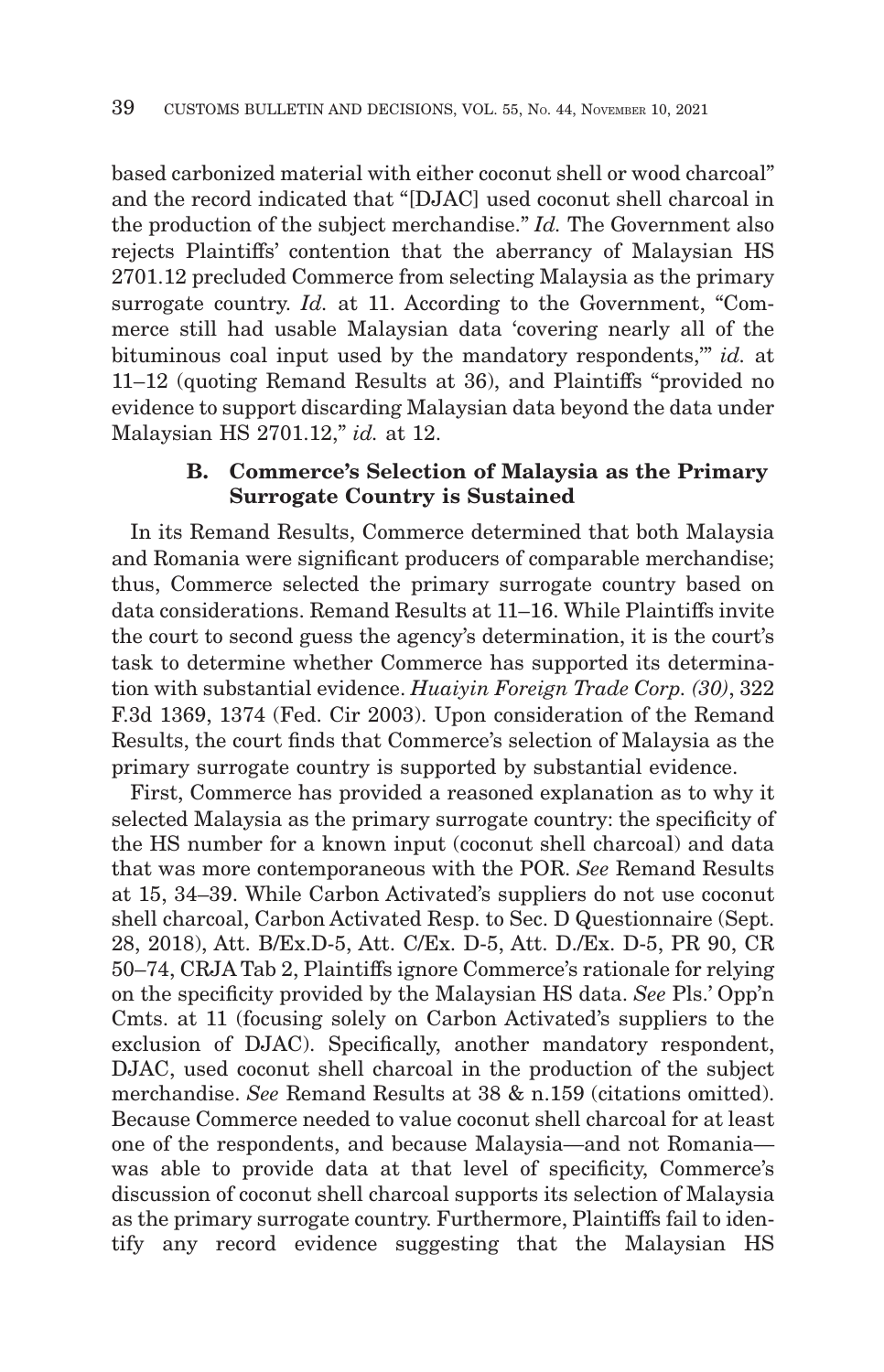4402.90.100 data is aberrational or unreliable—they simply disagree with Commerce's use of such data.

Plaintiffs also object to Commerce's consideration of the Malaysian surrogate value information as more contemporaneous with the period of review than the Romanian data. *See* Pls.' Opp'n Cmts. at 10–11. While Plaintiffs aver that the Romanian data they submitted were contemporaneous with the POR, *id*. at 10, those data were presented to Commerce as covering the period "2016–2018." *See* Final Surrogate Value Comments by DJAC and [Carbon Activated] (May 13, 2019) ("Final SV Comments") at Ex. 2A, PR 207–16, CRJA Tab 7. Now, before the court, Plaintiffs seek to clarify that, "the autogenerated heading was titled '2016–2018' because the data source is programmed to automatically download three years of data," but before the data was submitted to Commerce, "a 'macro' [was] used to filter POR-specific data." Pls.' Opp'n Cmts. at 10. This additional information is not part of the administrative record, which otherwise supports Commerce's finding that the Malaysian surrogate value data is more contemporaneous with the POR than the Romanian data.

The court also rejects Plaintiffs' argument that Commerce was required to give the respondent an opportunity to address any deficiency in the data. Potential surrogate value data is submitted to Commerce on a party's own initiative, not in response to a request by Commerce. *See, e.g.*, *Shenzhen Xinboda Indus. Co. v. United States*, 42 CIT \_\_, \_\_, 357 F. Supp. 3d 1295, 1305 & n.25 (2018). Thus, 19 U.S.C. § 1677m(d) is inapplicable here. *See id*. In short, there was no apparent deficiency in the Romanian data; Commerce accepted the data as presented; and Commerce evaluated the quality of that data in comparison to the quality of the Malaysian data. Commerce's finding that the Malaysian data was more contemporaneous with the POR is supported by substantial evidence.

Likewise, Plaintiffs' argument that the primary surrogate country should be weighted toward the country from which the financial ratios are drawn is unconvincing. Not only do Plaintiffs fail to cite to any provision of law or regulation requiring Commerce to weight its analysis in such a way, but they rely on instances in which a production input's outsized impact on normal value led Commerce to prioritize that input in selecting a surrogate country, not the financial ratios' impact on the normal value; thus, such reliance is inapposite. Pls.' Opp'n Cmts. at 8–9 (relying on Issues and Decision Mem. for the Final Results of the Third Antidumping Duty Admin. Review at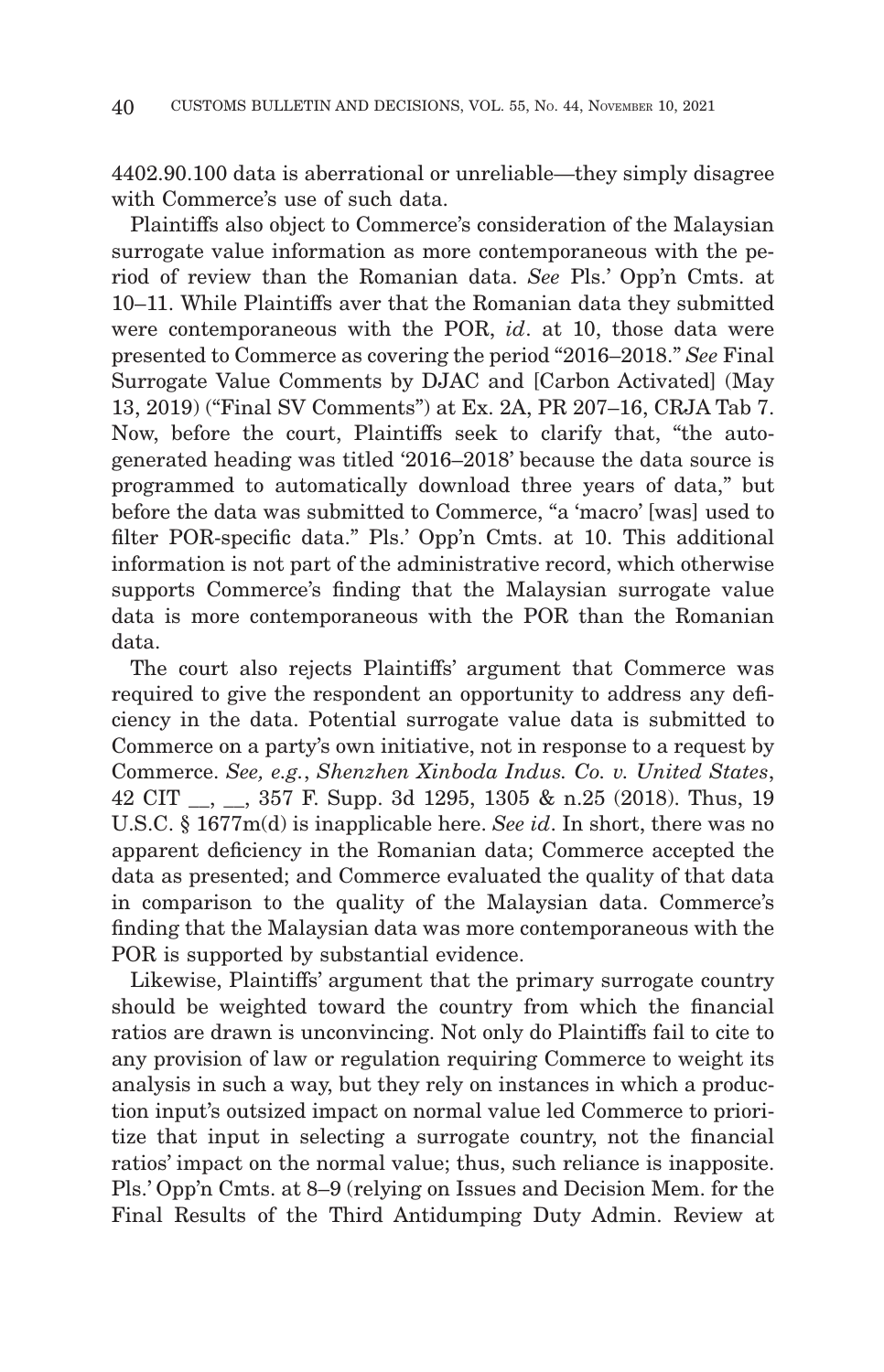13–14, *available at* https://enforcement.trade.gov/frn/summary/prc/ 2013–06173–1.pdf (last visited Oct. 22, 2021) (outsized impact of steel wire rod led to selection of Thailand as the primary surrogate country); *Jiaxing Brother Fastener Co. v. United States*, 11 F. Supp. 3d 1326, 1333 (2014), *aff'd* 822 F.3d 1289 (Fed. Cir. 2016) (sustaining Commerce's choice of primary surrogate country based on superior data quality despite the relative weakness in financial statements from that country and the more limited impact of the financial ratios on normal value)).

Furthermore, Plaintiffs' focus on Commerce's previous reliance on the source of financial ratios to select a primary surrogate country is misplaced. *See* Pls.' Opp'n Cmts. at 8–9. At most, these examples show that Commerce *may* consider the source of financial ratios to determine the primary surrogate country, not that Commerce *must*. *See Tianjin Wanhua Co. v. United States*, 41 CIT \_\_, \_\_, 253 F. Supp. 3d 1318, 1327– 29 (2017) (affirming Commerce's selection of Indonesia as the primary surrogate country based on the relative superiority of the Indonesian financial statements); *Ancientree Cabinet Co. v. United States*, 45 CIT \_\_, \_\_, Slip Op. 21–87, 2021 WL 2931313, at \*8–9, \*11 (CIT July 12, 2021) (concluding that Commerce acted within its discretion when selecting Romania as the primary surrogate country based on superior financial data); *Certain Cased Pencils from the People's Republic of China*, 78 Fed. Reg. 42,932 (Dep't Commerce July 18, 2013) (final results of antidumping duty administrative review and determination to revoke order in party; 2010–2011), and accompanying Issues and Decision Mem., A-570–827, (July 10, 2013), https://enforcement.trade.gov/frn/summary/prc/2013–17160– 1.pdf (last visited Oct. 22, 2021) (selecting the Philippines as primary surrogate country because of the superiority of Philippine financial data for deriving surrogate financial ratios). Indeed, Carbon Activated has not cited, and this court cannot find, any authority indicating that Commerce must base the selection of a primary surrogate country on the quality of financial data. Accordingly, the court sustains Commerce's selection of Malaysia as the primary surrogate country as based on substantial evidence.

#### **IV. Financial Ratios**

In *Carbon Activated I*, the court remanded the *Final Results* to Commerce to reconsider certain adjustments to the financial ratios, including: (i) offsetting pre-tax profits by the amount listed under "Gain/(Loss)" for adjustment and disposal of investment property; (ii) offsetting sales, general and administrative expenses ("SG&A") by the amount listed under "Other Gains"; and (iii) allocating the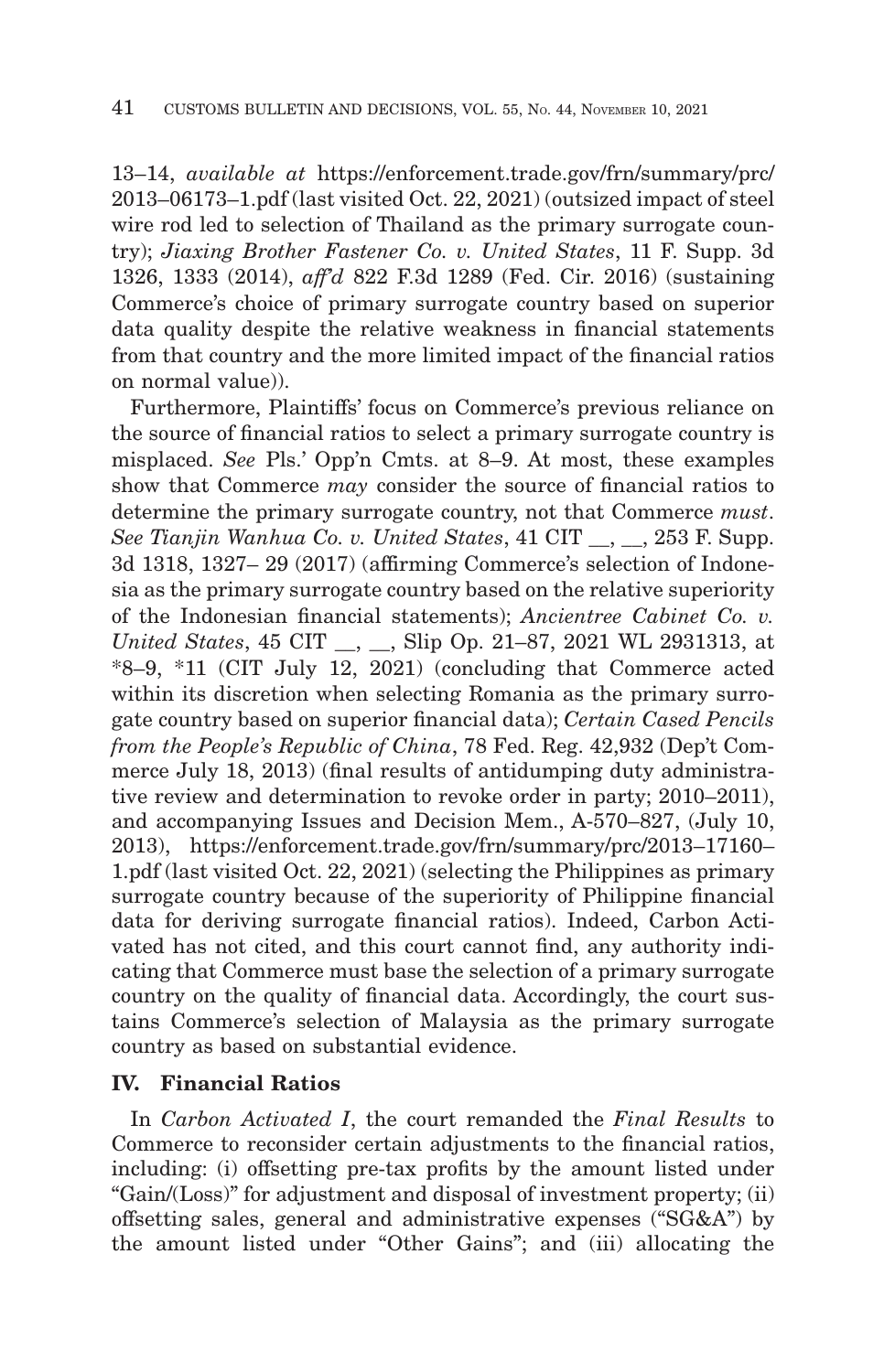amount listed under "Social Contributions" and "Meal Tickets" to labor costs instead of SG&A. 503 F. Supp. 3d at 1294–95. The remand provided Commerce with the opportunity to address its treatment of these issues in AR11 in light of its treatment of similar adjustments to the financial ratios in the tenth administrative review ("AR10") of this antidumping duty order. *See id.* On remand, Commerce offset pre-tax profits by the amount listed under "Gain/(Loss)" for adjustment and disposal of investment property and offset SG&A by the amount listed under "Other Gains." Remand Results at 17–19. With respect to "Social Contributions" and "Meal Tickets," however, Commerce continued to allocate these line items to SG&A. *Id.* at 19.

#### **A. Parties' Contentions**

Plaintiffs contend that Commerce "erroneously allocated [ ] 'Social Contributions' and 'Meal Tickets' under SG&A" instead of labor costs. Pls.' Opp'n Cmts. at 17. Plaintiffs argue that, "[a]bsent evidence that Malaysian labor data excluded these costs," such "costs are presumed to be embedded within the reported labor cost." *Id.*

The Government contends that Commerce's retention of "Social Contributions" and "Meal Tickets" under SG&A is supported by substantial evidence and lawful. Def.'s Reply Cmts. at 17.

#### **B. Commerce's Allocation of "Social Contributions" and "Meal Tickets" to SG&A is Sustained**

In *Carbon Activated I*, the court instructed Commerce to reconsider or further explain why "Social Contributions" and "Meal Tickets" should be allocated to SG&A instead of labor expenses as was the case in AR10. 503 F. Supp. 3d at 1295. In the Remand Results, Commerce explained that it will "avoid double-counting costs [when] the requisite data are available to do so." Remand Results at 40 & n.169 (citation omitted). Thus, "when labor items . . . are clearly included in the [surrogate value] for labor, [Commerce] will include such items in the labor category of the surrogate financial ratios calculations to avoid double-counting such expenses." Issues and Decision Mem. for the Final Results of the First Antidumping Duty Admin. Review, A-570–985 (February 13, 2017) at 73, https://enforcement.trade.gov/ frn/summary/prc/2017–03505–1.pdf (last visited Oct. 22, 2021); *see also Hangzhou Yingqing Material Co. v. United States*, 40 CIT \_\_, \_\_,195 F. Supp. 3d 1299, 1310–1311 (2016) (citing agency decisions in which Commerce adjusted surrogate financial ratios to avoid double counting labor costs). Commerce's practice of adjusting financial ratios to avoid such double counting has been accepted by the court. *See Elkay Mfg. Co. v. United States*, 40 CIT \_\_, \_\_,180 F. Supp. 3d 1245,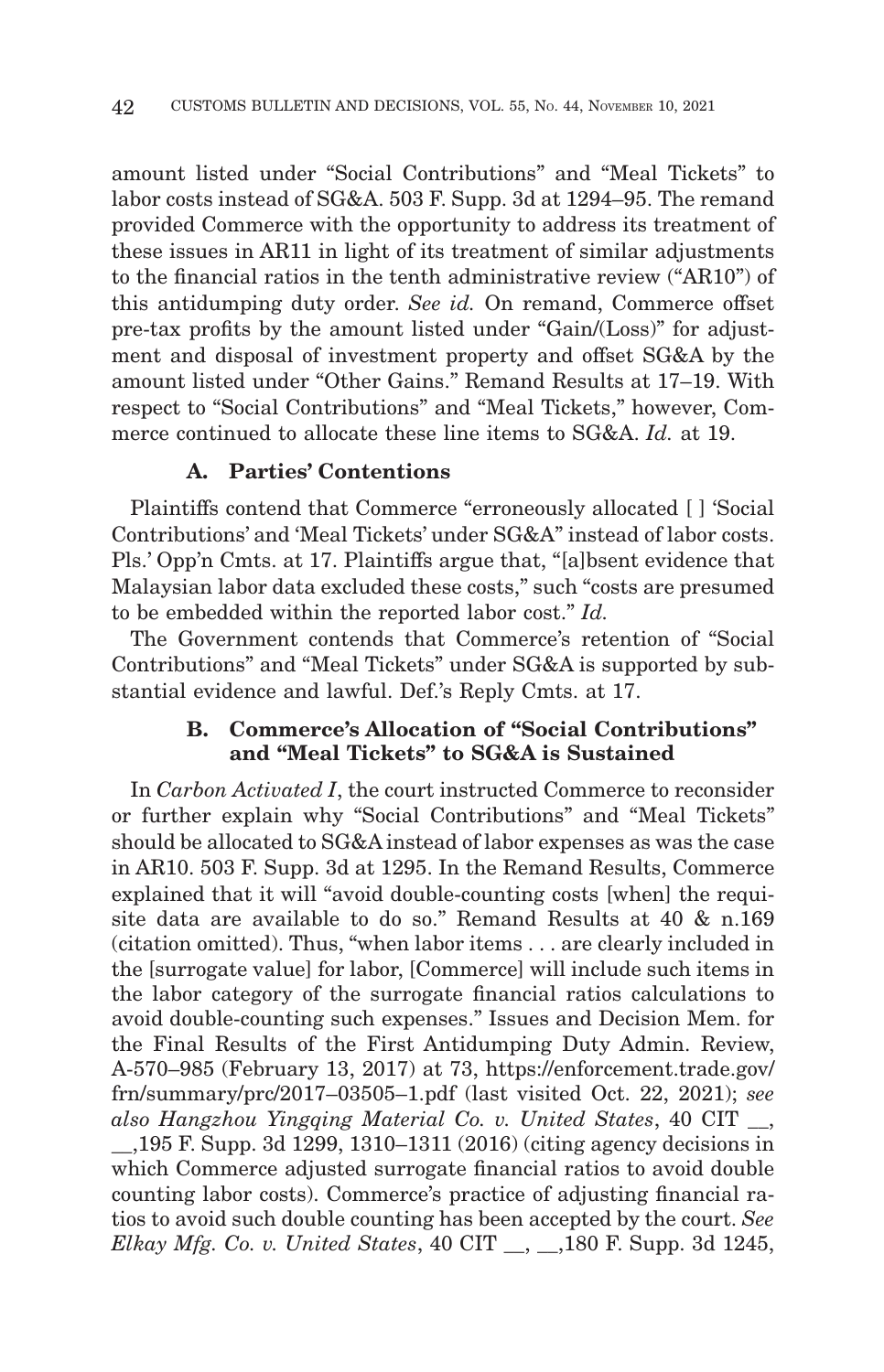1256–1258 (2016) (sustaining a determination Commerce made in order to avoid the possibility of double-counting).

In the Remand Results, Commerce explained that the source of the Malaysian surrogate value for labor did not indicate whether "Social Contributions" or "Meal Tickets" were included in that surrogate value and there was no record evidence indicating "that the labor [surrogate value] used was overstated." Remand Results at 41. Plaintiffs do not, and during the remand proceeding did not, point to any evidence that these items are included in the surrogate value for labor. *See* Pls.' Opp'n Resp at 17; Second Comments on Draft Remand at 23–24. Instead, Plaintiffs simply assert, without citation to any prior Commerce determinations, court precedent, or Commerce guidelines, that absent evidence that the Malaysian surrogate labor data excluded "Social Contributions" and "Meal Tickets," such costs "are presumed to be embedded within the reported labor cost." Pls.' Opp'n Cmts. at 17. Commerce rejected this unsupported assertion and noted the absence of record evidence demonstrating that the labor surrogate value included these costs. *See* Remand Results at 41. Accordingly, this court finds that Commerce has adequately explained the basis for its allocation of "Social contributions" and "Meal tickets" to SG&A and sustains Commerce's adjustments to the financial ratios as supported by substantial evidence.

#### **CONCLUSION**

For the forgoing reasons, the court will sustain Commerce's Remand Results. Judgment will enter accordingly.

Dated: October 22, 2021

New York, New York

*/s/ Mark A. Barnett* MARK A. BARNETT, CHIEF JUDGE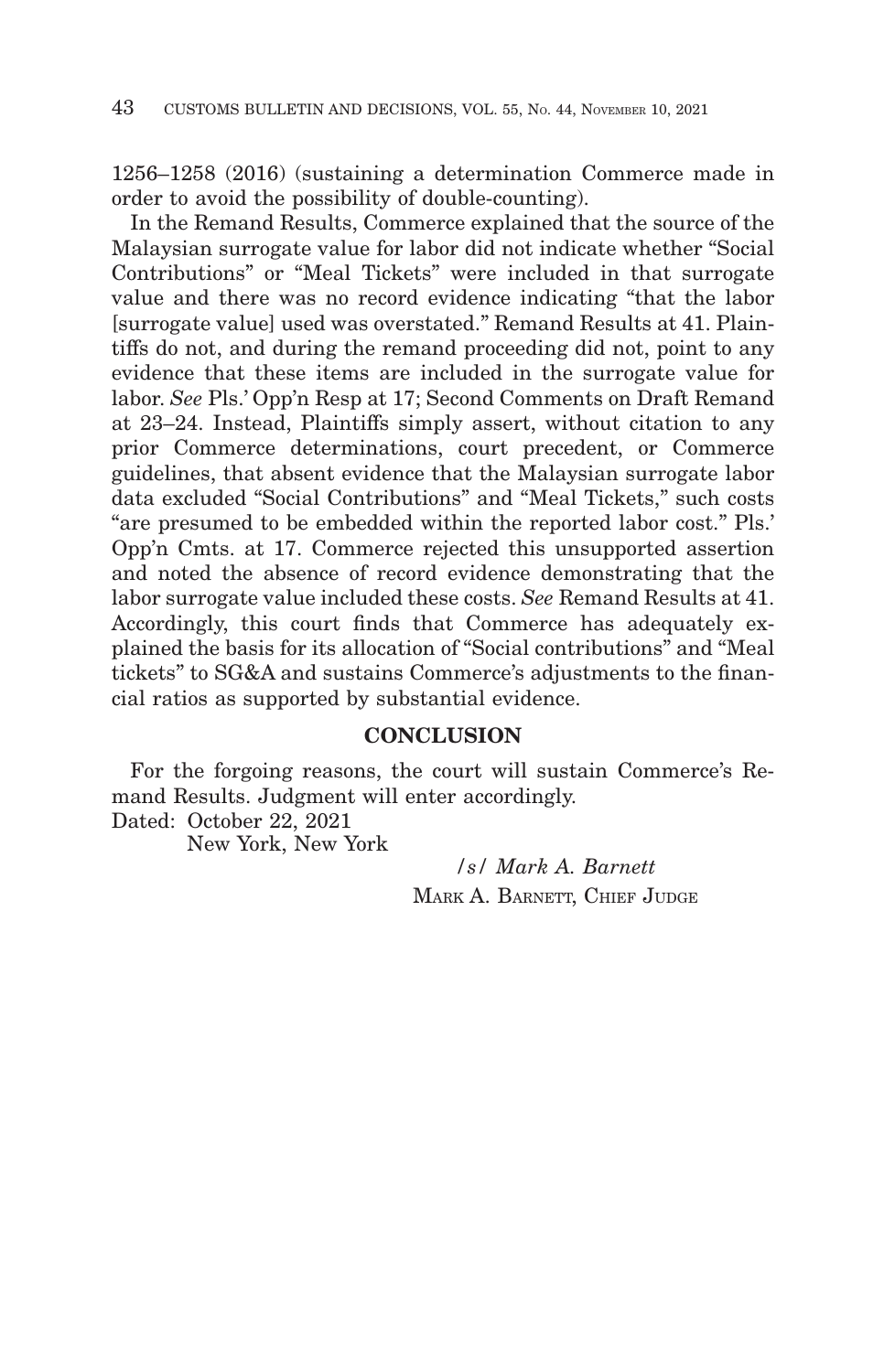#### Slip Op. 21–150

#### THE DIAMOND SAWBLADES MANUFACTURERS' COALITION, Plaintiff, v. UNITED STATES, Defendant, and BOSUN TOOLS CO., LTD., Defendant-Intervenor.

Before: Claire R. Kelly, Judge Court No. 17–00167

[Sustaining the U.S. Department of Commerce's second Final Remand Redetermination in its sixth annual review of the antidumping duty order on diamond sawblades and parts thereof from the People's Republic of China.]

Dated: October 27, 2021

*Daniel B. Pickard*, *Maureen E. Thorson*, and *Stephanie M. Bell*, Wiley Rein LLP, of Washington, DC, argued for plaintiff Diamond Sawblades Manufacturers' Coalition.

*John J. Todor*, Senior Trial Counsel, Commercial Litigation Branch, Civil Division, U.S. Department of Justice, argued for defendant United States. Of counsel was *Paul K. Keith*, Attorney, Office of the Chief Counsel for Trade Enforcement and Compliance, U.S. Department of Commerce of Washington, DC.

*Gregory S. Menegaz*, *J. Kevin Horgan*, and *Alexandra H. Salzman*, deKieffer & Horgan, PLLC of Washington, DC argued for defendant-intervenor Bosun Tools Co., Ltd.

#### *OPINION*

#### **Kelly, Judge:**

Before the court is the U.S. Department of Commerce's ("Commerce") remand redetermination filed pursuant to the court's order for further proceedings in accordance with *Diamond Sawblades Mfrs.' Coal. v. United States*, 986 F.3d 1351 (Fed. Cir. 2021); Final Remand Redetermination, *Diamond Sawblades Mfrs.' Coal. v. United States*, Ct. No. 17–00167, Appeal No. 20–1478, July 13, 2021, ECF No. 74–1 ("*Second Final Remand Redetermination*"); *see* Order, Mar. 25, 2021, ECF No. 71; *see also Diamond Sawblades*, 986 F.3d 1351. In its opinion, the U.S. Court of Appeals for the Federal Circuit ("Court of Appeals") instructed Commerce to reconsider its application of facts otherwise available with an adverse inference ("AFA")<sup>1</sup> to sales of which the country-of-origin information was determined using the product code or unit price. *Diamond Sawblades*, 986 F.3d at 1367. Defendant-intervenor Bosun Tools Co., Ltd. ("Bosun") challenges

 $1$  Parties and Commerce sometimes use the shorthand "adverse facts available" or "AFA" to refer to Commerce's reliance on facts otherwise available with an adverse inference to reach a final determination. However, AFA encompasses a two-part inquiry pursuant to which Commerce must first identify why it needs to rely on facts otherwise available, and second, explain how a party failed to cooperate to the best of its ability as to warrant the use of an adverse inference when "selecting among the facts otherwise available." *See* Tariff Act of 1930, as amended, § 776, 19 U.S.C. § 1677e(a)–(b) (2018).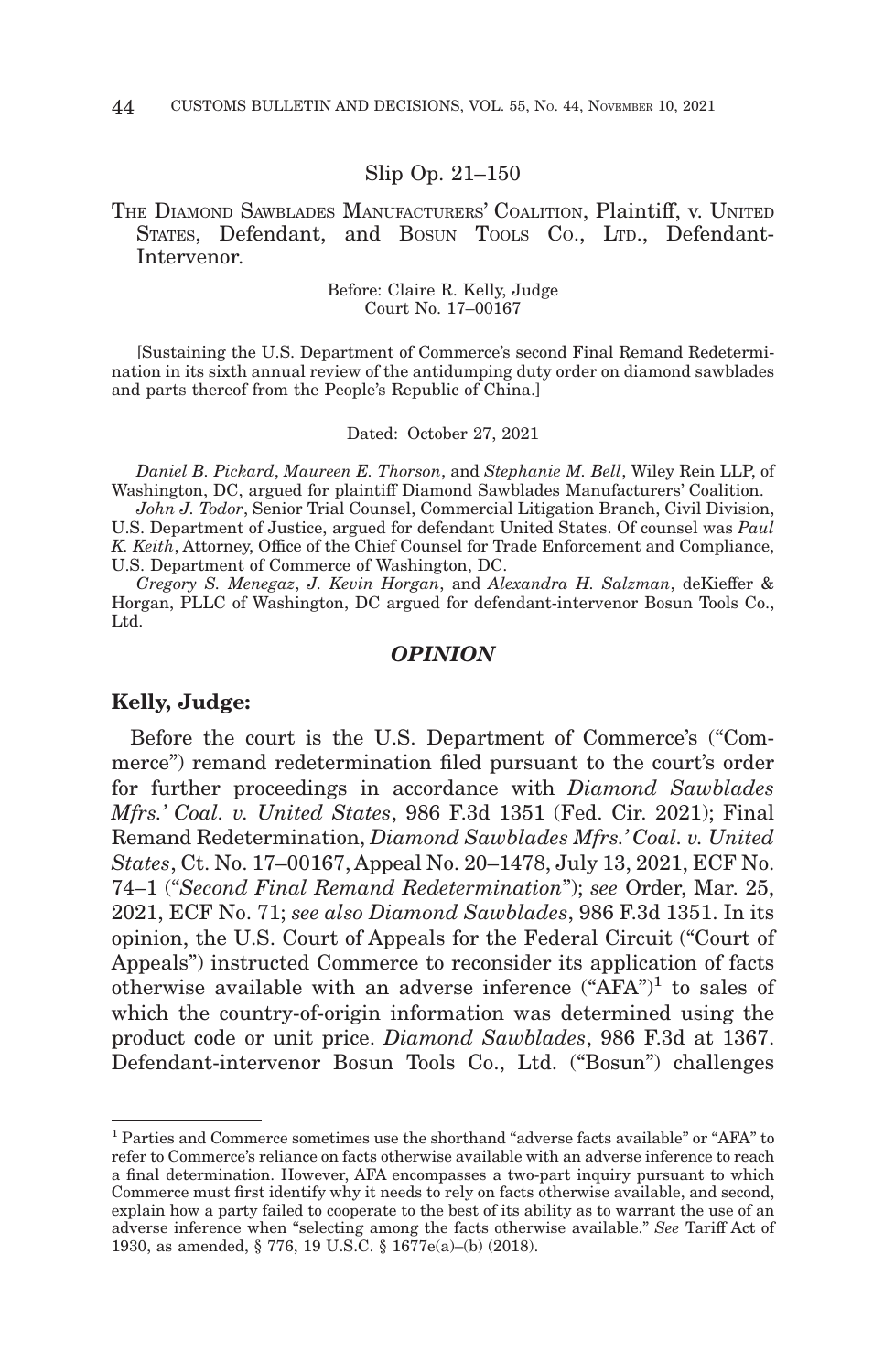Commerce's remand redetermination as not supported by substantial evidence and contrary to law and requests that the court remand the case. *See* Def.-Intervenor [Bosun]'s Comments on Second Remand Redetermination, Aug. 12, 2021, ECF No. 78 ("Bosun's Second Remand Comments"). Defendant United States and Plaintiff Diamond Sawblades Manufacturers' Coalition ("DSMC") request that the court uphold the Second Final Remand Redetermination in its entirety. Pl. [DSMC]'s Revised Resp. to [Bosun's Second Remand Comments] (Confidential Version), Sept. 13, 2021, ECF No. 81 ("DSMC Resp."); Def.'s Resp. to Comments on Remand Results, Sept. 13, 2021, ECF No. 79 ("Def.'s Resp."). For the following reasons, the court sustains Commerce's Second Final Remand Redetermination.

#### **BACKGROUND**

In 2006 Commerce issued an antidumping duty order covering "diamond sawblades and parts thereof" ("sawblades") imported from the People's Republic of China ("China"). *Diamond Sawblades and Parts Thereof from [China]*, 71 Fed. Reg. 29,303 (Dep't Com. May 22, 2006) (final deter. of sales at less than fair value and final partial affirmative deter. of critical circumstances). On April 27, 2016, Commerce selected Bosun, a Chinese exporter and producer of sawblades, for individual investigation during the sixth annual administrative review. Selection of an Additional Respondent for Individual Examination in the 2014–2015 Antidumping Duty Admin. Rev. at 1–2, PD 166, CD 117, Doc. No. 3463908–01 (Apr. 27, 2016). Sawblades produced by Bosun are sent to Bosun Tools, Inc., one of two of its U.S. importer-affiliates. Letter from deKieffer & Horgan, PLLC to Sec'y Com., re: Diamond Sawblades from [China] – Sections C & D Questionnaire Resp. at C-1, P.R. 207–210, C.R. 132–143, Doc. No. 3483626–01 (July 1, 2016) ("2016 Questionnaire Resp."); *Second Final Remand Redetermination* at 2. Bosun's second importer affiliate, Pioneer Tools Inc. imports sawblades from Thailand not covered by the antidumping order. 2016 Questionnaire Resp. at C-1–2; *Second Final Remand Redetermination* at 2. Bosun's importer-affiliates sold sawblades to one another. 2016 Questionnaire Resp. at C-1–2.

To calculate Bosun's antidumping margin, Commerce needed to identify the origin of the sawblades sold by the importer-affiliates, information that neither Bosun nor its importer-affiliates recorded. *Second Final Remand Redetermination*at 2; *see* 2016 Questionnaire Resp. at C-1–3. Bosun attempted to collect country-of-origin information using three methods: (1) identifying the product code, which in some cases was specific to the country of origin; (2) identifying the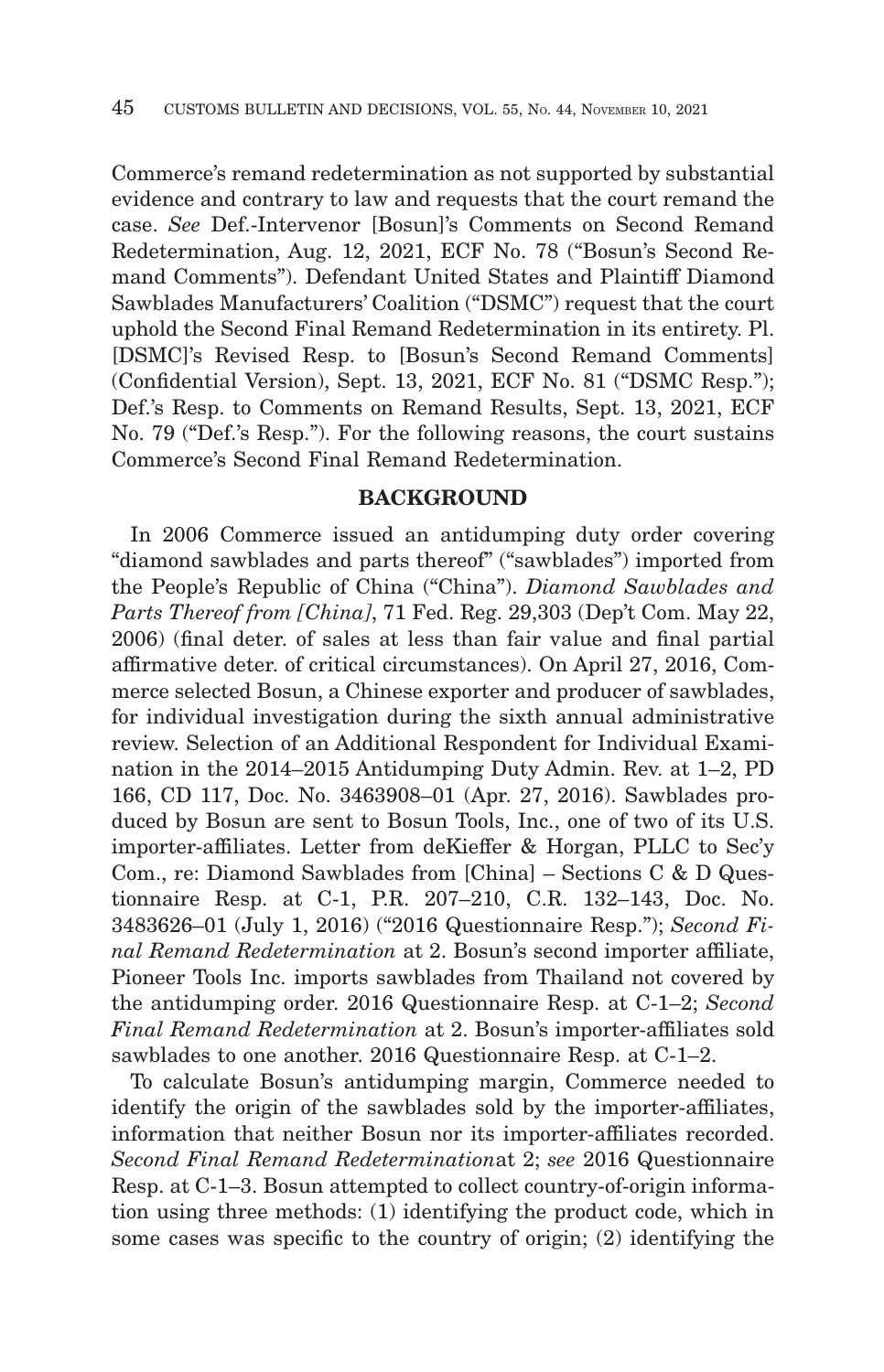unit price; and (3) making an inference that importer-affiliates generally sold product using a first-in, first-out ("FIFO") method. 2016 Questionnaire Resp. at C-2–3; *Second Final Remand Redetermination* at 2. Commerce determined that the information provided by Bosun was reliable despite a discrepancy<sup>2</sup> uncovered during the verification of the FIFO methodology and assigned Bosun a weighted average dumping margin of 6.19 percent. Verification of the U.S. Sales Resp. of [Bosun] at 10–11, PD 383, CD 365, Doc. No. 3573591–01 (May 17, 2017) ("Verification Report"); *Diamond Sawblades and Parts Thereof from [China]*, 82 Fed. Reg. 26,912, 26,912 (Dep't Com. June 6, 2017) (final results of antidumping duty admin. rev.; 2014–2015) ("Final Results") and accompanying Issues and Decision Memo. at 25–27, Doc. No. 3578943–01 (June 6, 2017) ("Final Decision Memo."); *see Second Final Remand Redetermination* at 2.

The domestic-industry DSMC challenged inter alia, Commerce's decision not to use AFA before this court.<sup>3</sup> [DSMC's] Memo. in Supp. of Rule 56.2 Mot. for J. on Agency R., Dec. 5, 2017, ECF No. 28; *see Diamond Sawblades Mfrs.' Coal. v. United States*, 42 CIT \_\_ , Slip op. 18–146 (Oct. 23, 2018) ("*Slip Op. 18–146*"). This court concluded Commerce's determination was at odds with the Court of Appeals' precedent regarding the "best of its ability" standard and remanded for clarification or reconsideration. *Slip Op. 18–146* at 7–14. Commerce issued the Final Remand Redetermination on April 17, 2019, using AFA for all of Bosun's sales of sawblades during the review period due to the unreliability of the FIFO methodology. Final Remand Redetermination [*Slip Op. 18–146]*, Apr. 17, 2019, ECF No. 43–1 ("*First Remand Redetermination*"). Bosun challenged the redetermination before this court, which affirmed Commerce's determination. *Diamond Sawblades Mfrs.' Coal. v. United States*, 43 CIT  $\,$ ,  $\,$ 415 F. Supp.3d 1365 (2019). Bosun appealed to the Court of Appeals. *Diamond Sawblades*, 986 F.3d at 1351.

On appeal, Bosun challenged Commerce's decision to disregard all the origin data Bosun provided and the application of facts otherwise available, as unsupported by substantial evidence.<sup>4</sup> *Id*. at 1362. The

<sup>&</sup>lt;sup>2</sup> Bosun's FIFO methodology reported smaller quantities of subject merchandise than the original quantities invoiced for two of the on-site selected sales traces. Verification Report at 10.

<sup>3</sup> This court remanded the case for clarification or reconsideration of Commerce's decision not to use AFA, *Slip Op. 18–146* at 18, the use of the Thai surrogate data, *id.* at 24–25, and its determination of the dumping margin for the separate rate. *Id*. at 26.

<sup>4</sup> Bosun also challenged this court's initial decision to remand to Commerce for abuse of discretion. *Diamond Sawblades*, 986 F.3d at 1361. The Court of Appeals reviewed this court's initial remand decision and found no abuse of discretion or material legal error. Id.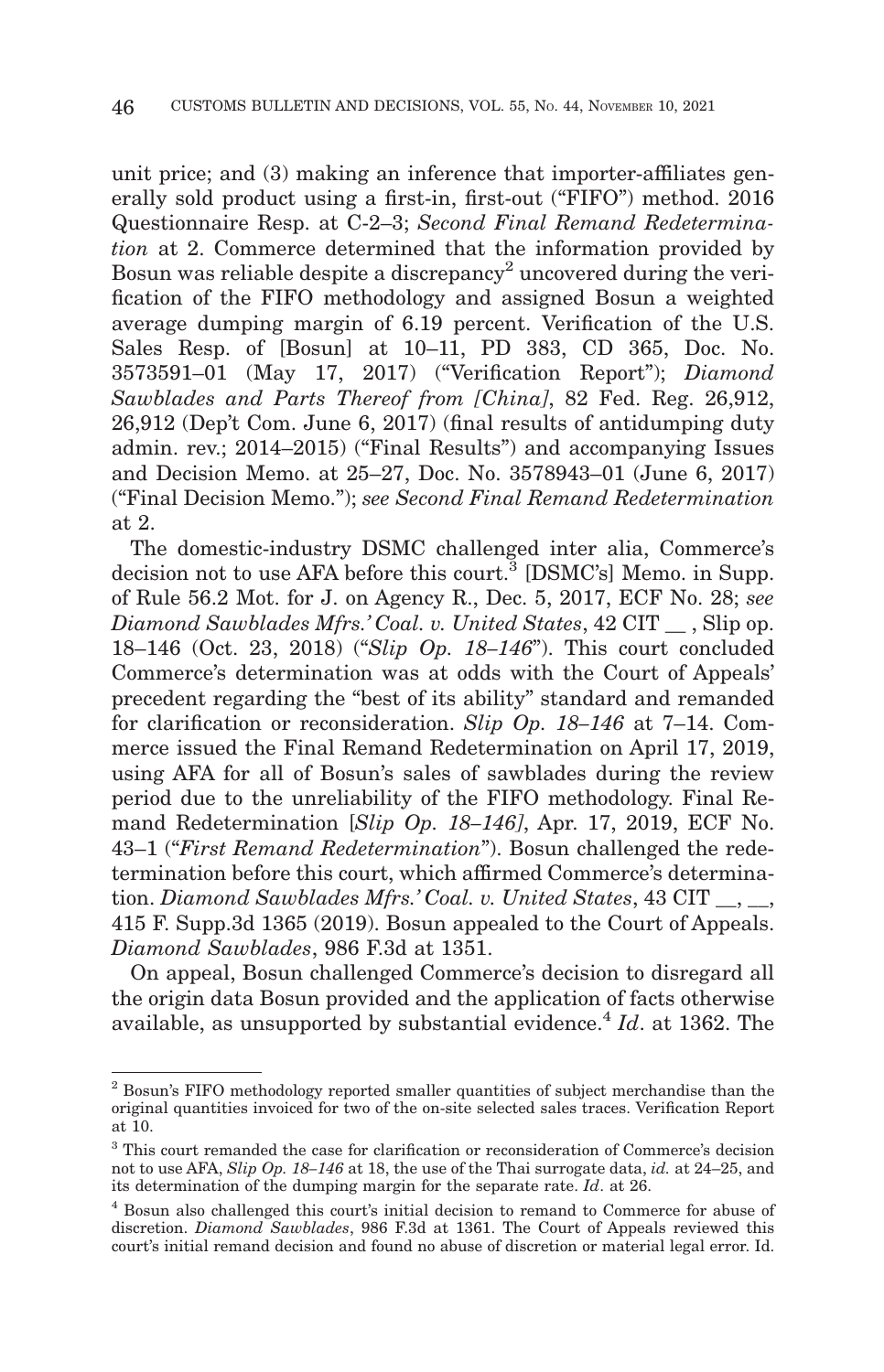Court of Appeals determined that it was unclear whether country-oforigin information obtained for sales using the product code or unit price was unreliable, and therefore, the decision to disregard all of the country-of-origin information was unsupported by substantial evidence. *Id*. at 1366. The Court of Appeals remanded to determine whether substantial evidence existed to support a finding that the country-of-origin information determined using the product code or unit price was unreliable. *Id*. at 1367. If Commerce determined that there was no basis for the application of facts otherwise available to sales other than the sales where the country of origin was determined using the FIFO methodology ("FIFO Sales"), the Court of Appeals instructed Commerce to redetermine how adverse inferences applied to the matter. *Id*. On March 25, 2021, this court remanded the case to Commerce for proceedings consistent with the Court of Appeals' opinion in *Diamond Sawblades*. Order, Mar. 25, 2021, ECF No.71.

On July 13, 2021, Commerce filed its Second Final Remand Redetermination. *Second Final Remand Redetermination*. On August 12, 2021, Bosun filed its comments on the Second Final Remand Redetermination. Bosun's Second Remand Comments. DSMC filed its comments on September 14, 2021. DSMC Resp.

#### **JURISDICTION AND STANDARD OF REVIEW**

This court has jurisdiction pursuant to section  $516A(a)(2)(B)(iii)$  of the Tariff Act of 1930, as amended, 19 U.S.C. §  $1516a(a)(2)(B)(iii)^5$  and 28 U.S.C. § 1581(c) (2018), which grant the court authority to review actions contesting the final determination in an administrative review of an antidumping duty order. The court will uphold Commerce's determination unless it is "unsupported by substantial evidence on the record, or otherwise not in accordance with law." 19 U.S.C. §  $1516a(b)(1)(B)(i)$ . "The results of a redetermination pursuant to court remand are also reviewed 'for compliance with the court's remand order.'" *Xinjiamei Furniture (Zhangzhou) Co. v. United States*, 38 CIT \_\_, \_\_, 968 F. Supp. 2d 1255, 1259 (2014) (quoting *Nakornthai Strip Mill Public Co. v. United States*, 32 CIT 1272, 1274 (2008)).

#### **DISCUSSION**

Commerce reviewed its application of AFA to the country-of-origin information supplied by Bosun. *Second Final Remand Redetermination* at 4–5. Commerce determined that there were no reliability issues with the country-of-origin information derived from methods using the product code or unit price and did not select from the facts

<sup>5</sup> Further citations to the Tariff Act of 1930, as amended, are to the relevant provisions of Title 19 of the U.S. Code, 2018 edition.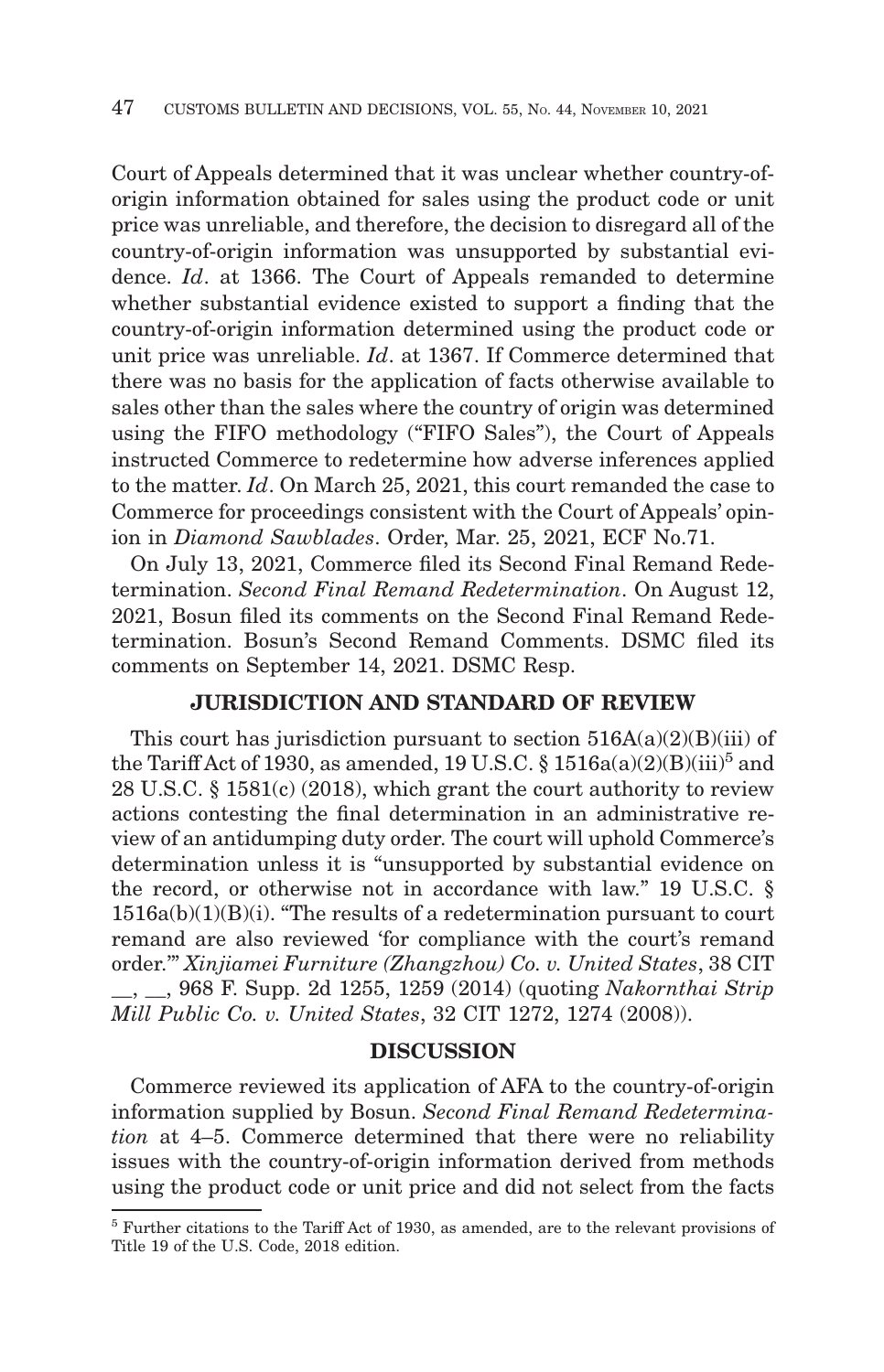otherwise available for sales using those methodologies. *Id*. at 4. Commerce continued to find the FIFO methodology unreliable and determined that resorting to AFA remained warranted for the FIFO Sales. *Id*. at 4–5. Bosun challenges the application of adverse inferences to the FIFO Sales arguing that Commerce should apply neutral facts instead. Bosun's Second Remand Comments at 8–12. In the alternative, Bosun argues that if AFA is applied, the scope of its application should be limited to the missing country-of-origin information for the FIFO Sales. *Id*. at 12–15. Bosun also challenges the inclusion of intracompany sales in Commerce's calculations. *Id*. at 5–8. Finally, the court reviews Commerce's decision to use the Thai surrogate value for valuing copper powder and copper iron clab for compliance with this court's previous remand order. *Second Final Remand Redetermination* at 7–11; *Slip Op. 18–146* at 24–26.

#### **I. The Application of Facts Available with Adverse Inferences**

Commerce continued to apply AFA to the FIFO sales in the Second Final Remand Redetermination. *Second Final Remand Redetermination* at 17–18. Bosun challenges Commerce's continued use of adverse inferences to the FIFO Sales, the application of adverse inferences to the sale prices of the FIFO Sales, and the inclusion of what it claims are intracompany sales in the FIFO Sales to which the adverse inferences apply. Bosun's Second Remand Comments at 5–15. For the following reasons, the court sustains Commerce's use of adverse inferences and the inclusion of the alleged intracompany sales.

#### **A. Adverse Inferences**

Bosun argues that Commerce should apply neutral facts available to the FIFO Sales because Bosun cooperated to the best of its ability. Bosun's Second Remand Comments at 8–12. Defendant and DSMC respond that Commerce correctly concluded that Bosun failed to cooperate to the best of its ability by failing to maintain full and complete country-of-origin records. Def.'s Resp. at 15; DSMC Resp. at  $9 - 12.$ 

If necessary information is not available on the record, Commerce shall use facts otherwise available and may use an adverse inference if it determines that the respondent failed to cooperate to the best of its ability. 6 19 U.S.C. § 1677e. If an interested party submits information that does not fully comply with all requirements, Commerce must consider whether the interested party cooperated to the best of

<sup>6</sup> Adverse inferences may be "derived from the petition, a final determination in the investigation, . . . any previous review . . . or determination, . . . or any other information placed in the record." 19 U.S.C. § 1677e(b)(2).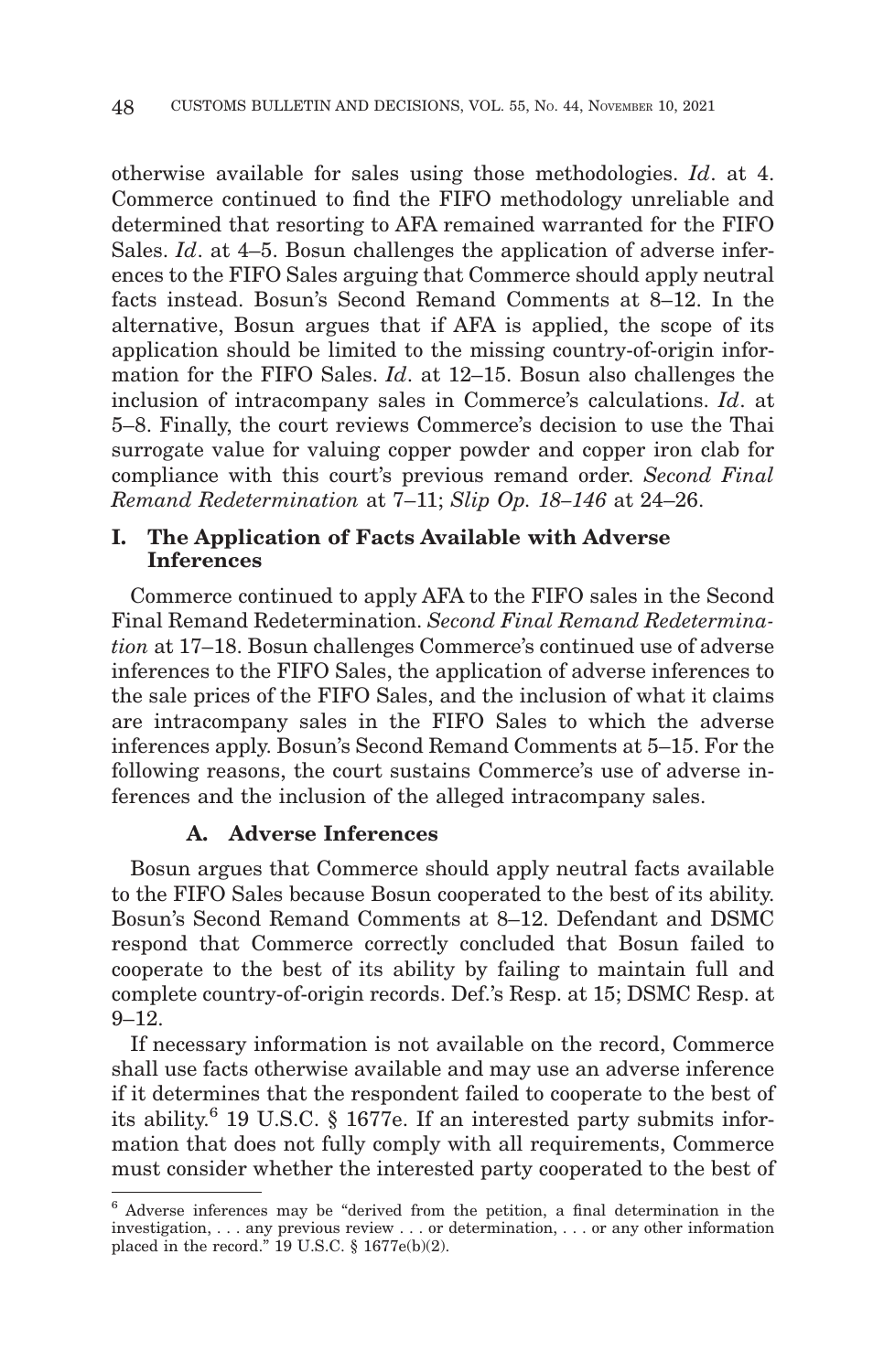its ability. *See id*. § 1677m(e)(4). An interested party cooperates to the best of its ability when it does "the maximum it is able to do." *Nippon Steel Corp. v. United States*, 337 F.3d 1373, 1382 (Fed. Cir. 2003). Decisions by Commerce must be supported by substantial evidence. 19 U.S.C.S. § 1516a(b)(1)(B)(i). "Substantial evidence is more than a mere scintilla. It means such relevant evidence as a reasonable mind might accept as adequate to support a conclusion." *Consol. Edison Co. v. NLRB*, 305 U.S. 197, 229 (1938).

Upon review, Commerce determined that it would no longer use facts otherwise available for country-of-origin information obtained using the product code or unit price methodologies. *Second Final Remand Redetermination* at 4. However, Commerce affirmed the use of facts otherwise available regarding the FIFO Sales because it found that Bosun "failed to maintain full and complete records regarding country of origin, despite its apparent ability to do so . . . and awareness of the need for distinguishing the country of origin of its merchandise for export." *Id*. at 5. Commerce maintained that the country-of-origin information gathered using the FIFO methodology was unreliable and that Bosun failed to cooperate to the best of its ability. *Id*. at 4–6; *see also First Remand Redetermination* at 10; *Diamond Sawblades*, 986 F.3d at 1360. Thus, Commerce applied an adverse inference in connection with the FIFO Sales. *Second Final Remand Redetermination* at 5–6.

Commerce's determination is supported by substantial evidence. The Court of Appeals left undisturbed this court's decision sustaining Commerce's prior determination regarding Bosun's FIFO Sales. *See Diamond Sawblades*, 986 F.3d at 1364, 1367. In that decision, and as Commerce continues to find here, although the best of its ability standard does not require perfection, the standard compels respondents to take reasonable steps to keep and maintain complete records that they would reasonably be required to produce in an antidumping investigation. *Id*. at 1366–1367; *Second Final Remand Redetermination* at 5, 17–18; *see Nippon Steel Corp.*, 337 F.3d at 1382–1384. It is reasonable for Commerce to expect that an exporter would maintain country of origin records. *Slip Op. 18–146* at 11; *see Second Final Remand Redetermination* at 18. Since Bosun failed to maintain such records, the maximum it could do, Bosun attempted to fill the informational gap, using inter alia, the FIFO methodology. *Second Final Remand Redetermination* at 2. However, during verification of the FIFO Sales Commerce identified issues related to the reliability of the information reported. Verification Report at 10–11. As a result, Commerce could not verify that the country-of-origin information was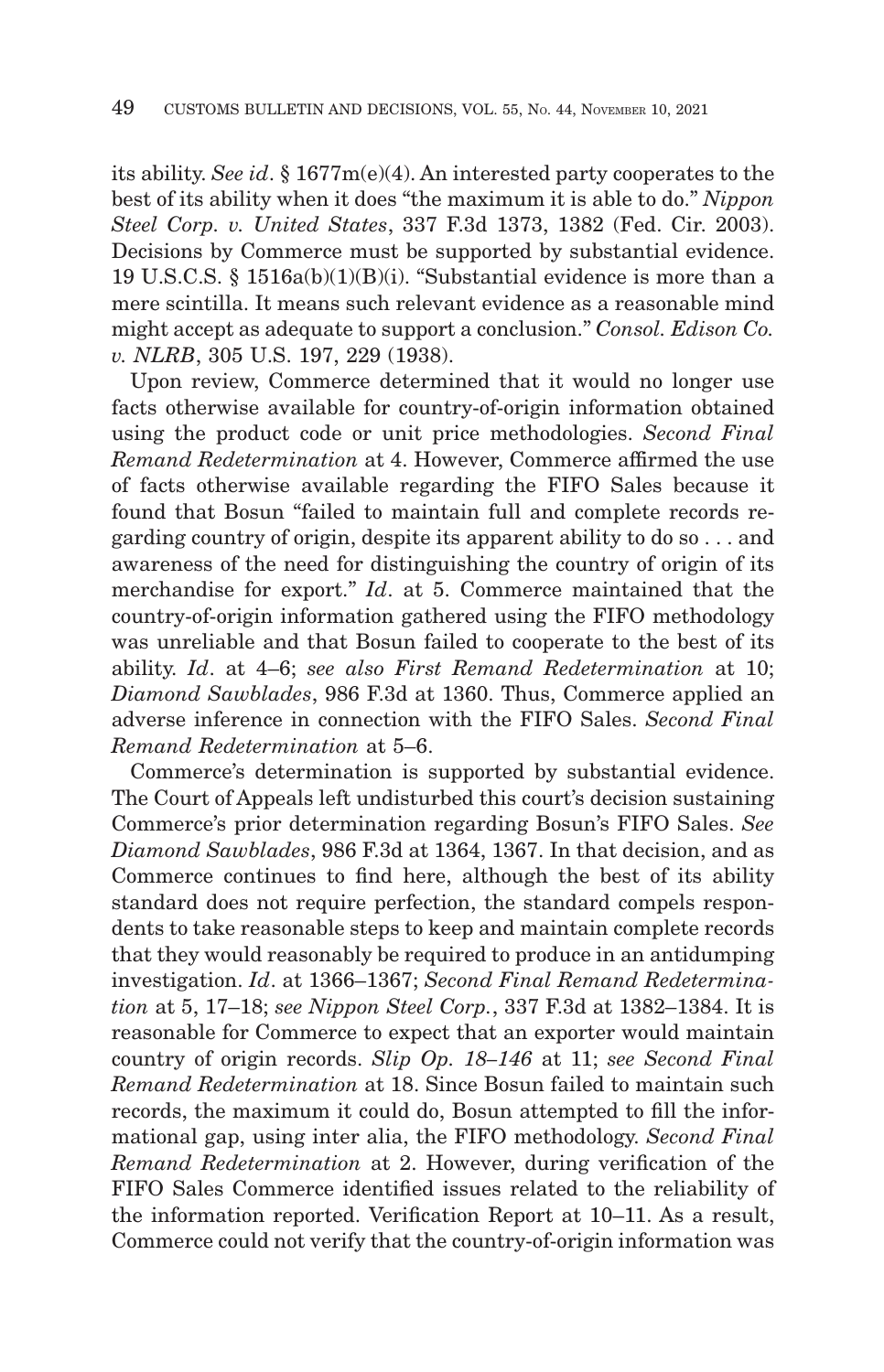correct for the FIFO Sales and the informational gap persisted. *See Second Final Remand Redetermination* at 5. Seeking to fill that gap, Commerce reasonably used AFA because the gap is a direct result of Bosun's failure to maintain adequate records and no other information existed on the record to fill the gap.7

It is reasonably discernable that Commerce found Bosun's arguments that Commerce overlooked that Bosun relocated its main manufacturing operations for exports to Thailand, was no longer a top tier Chinese exporter of subject goods, and did not have reason to contemplate sales from multiple origins during prior reviews unpersuasive. *See Second Final Remand Redetermination* at 17–18; *see also* Bosun's Second Remand Comments at 10. Commerce continued to find that Bosun should have been familiar with Commerce's review proceedings and aware that it would need to distinguish country-oforigin information because Bosun was a mandatory respondent in the original investigation and two reviews.8 *Second Final Remand Redetermination* at 5; *see also First Remand Redetermination* at 4, 21–22; *Slip Op. 18–146* at 9. Commerce's determination is reasonable.

#### **B. The Scope of the Adverse Inferences**

In addition to the application of the AFA rate to the FIFO Sales listed in the U.S. sales database, Commerce also applied a per unit AFA rate to all of the FIFO Sales not listed in the U.S. sales database.9 *Second Final Remand Redetermination* at 6. Bosun argues that Commerce unlawfully applied an adverse inference when it disregarded the prices of the FIFO Sales reported in the U.S. sales database and applied an AFA rate of 82.05 percent to all the FIFO

<sup>7</sup> Bosun argues that it did not maintain country of origin records for the sawblades because its unaffiliated U.S. customers do not care about the origin of the sawblades. Bosun's Second Remand Comments at 9–10. It is reasonably discernable that Commerce determined Bosun's unaffiliated U.S. customers lack of concern regarding origin is irrelevant. Commerce explained that the Court of Appeals upheld its use of AFA for the FIFO Sales. *Second Final Remand Redetermination* at 5–6. Commerce continued by relying on precedent from the Court of Appeals explaining that exporters are required to take reasonable steps to maintain information that is likely to be asked for if reviewed. *Id*. at 18. An exporter has not complied with the best of its ability standard if the information missing is due to inadequate record keeping. *Id*. On remand, Commerce continued to find that Bosun failed to cooperate to the best of its ability because it failed to maintain country of origin records. *Id*. at 5, 17–18.

<sup>8</sup> Bosun was not initially called as a mandatory respondent, instead it requested review. *See* Letter from deKieffer & Horgan to Sec'y Com., re: Diamond Sawblades from [China] – Request for Admin. Rev., 2014 2015 Doc. No. 3420991–01 (Nov. 30, 2015).

<sup>9</sup> Bosun's FIFO methodology divided sawblades into Chinese or Thai sawblades. *See Second Final Remand Redetermination* at 2. Sawblades that were labeled Thai were excluded from the U.S. sales database. *See id.* at 6. Given the reliability issues with the FIFO method, Commerce reasonably considered all the FIFO Sales Chinese and therefore subject merchandise. *Id*. at 6–7.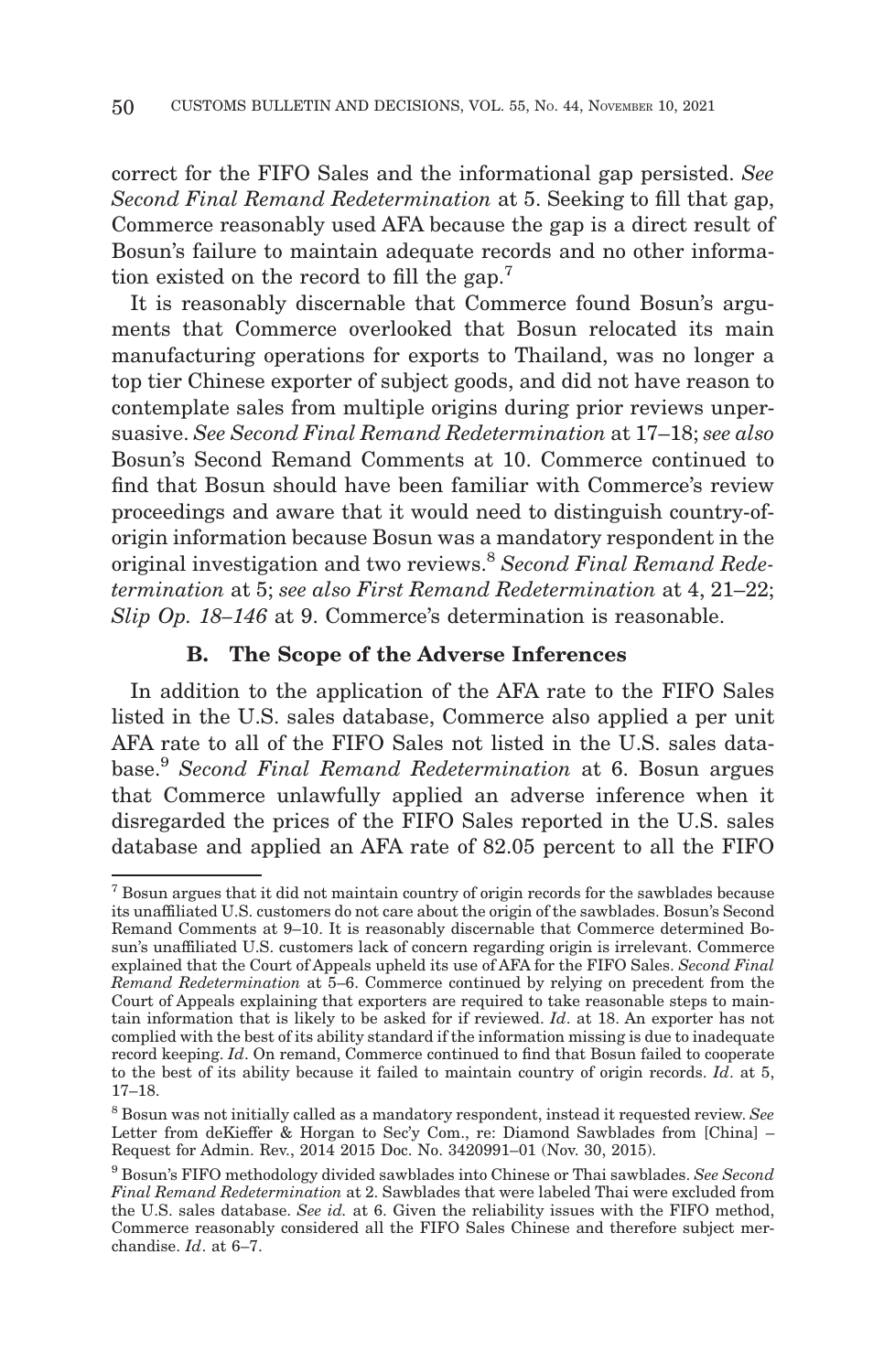Sales of Chinese origin.10 Bosun's Second Remand Comments at 12–15. Defendant and DSMC argue that Commerce correctly applied the AFA rate to all the FIFO Sales because the lack of reliable country-of-origin information obscures both the country of origin and the price of the sales. Def.'s Resp. at 20–22; DSMC Resp. at 12–15. For the reasons that follow, Commerce's decision to apply the AFA rate to all the FIFO Sales is reasonable.

On remand, Commerce issued a supplemental questionnaire requesting that Bosun identify which of the sales within the U.S. sales database were determined to be of Chinese origin using the FIFO method and Bosun responded. *Second Final Remand Redetermination* at 6; Diamond Sawblades from [China] Supplemental Questionnaire for Remand, Doc. No. 4110206–01 (Apr. 12, 2021); Letter from deKieffer & Horgan, PLLC to Sec'y Com., re: Diamond Sawblades from [China] – Remand Supplemental Questionnaire, CD  $2<sup>nd</sup>$  REM 2, PD 2nd REM 2–4, (Apr. 19, 2021) ("Second Supplemental Questionnaire Resp."). Using the information in the supplemental questionnaire response and the sequence numbers in the U.S. sales database, Commerce identified all the FIFO Sales of Chinese origin in the U.S. sales database and applied an AFA rate of 82.05 percent. *Second Final Remand Redetermination* at 6; Letter from Thomas Schauer, Senior Int'l Trade Compliance Analyst, AD/CVD Operations, Office I, re: Diamond Sawblades and Parts Thereof from [China]: Final Remand Results Calculation Memo. for [Bosun] at 3, Doc. No. 4143355 (July 13, 2021). Commerce also calculated a per-unit amount AFA rate and applied it to all FIFO Sales not listed in the U.S. sales database. *Second Final Remand Redetermination* at 6.

Bosun argues Commerce should apply an adverse inference that all FIFO Sales are of Chinese origin, but that it should not disregard the U.S. sales price data previously submitted in connection with sales identified as Chinese sales. Bosun's Second Remand Comments at

 $10$  A dumping margin calculation compares the price at which the subject merchandise is sold in the United States with the subject merchandise's normal value. *See* 19 U.S.C. § 1675  $(a)(2)$ . For a nonmarket economy ("NME"), like China, Commerce begins its review with the rebuttable presumption that all companies within that country are subject to government control and should be assessed a single antidumping duty rate. *See Sigma Corp. v. United States*, 117 F.3d 1401, 1405–06 (Fed. Cir. 1997) (approving Commerce's application of a presumption of government control). However, if a company can establish de jure and de facto independence from the government, Commerce assigns it a separate rate. *Sparklers from [China]*, 56 Fed. Reg. 20,588, 20,589, (Dep't Com. 1991) (final deter.); *see Sigma Corp*, 117 F.3d at 1405–1407. Here, Commerce has determined that the China-wide rate is 82.05 percent, which it applied in place of the FIFO Sales data provided by Bosun. *Second Final Remand Redetermination* at 22; *see* Diamond Sawblades and Parts Thereof from [China]: Notice of Court Decision Not in Harmony With the Final Results of Rev. and Amended Final Results of the Antidumping Duty Admin. Rev., 81 Fed. Reg.36,261, 36,262 (Dep't Com. June 6, 2016) (establishing that that the China-wide rate is 82.05 percent).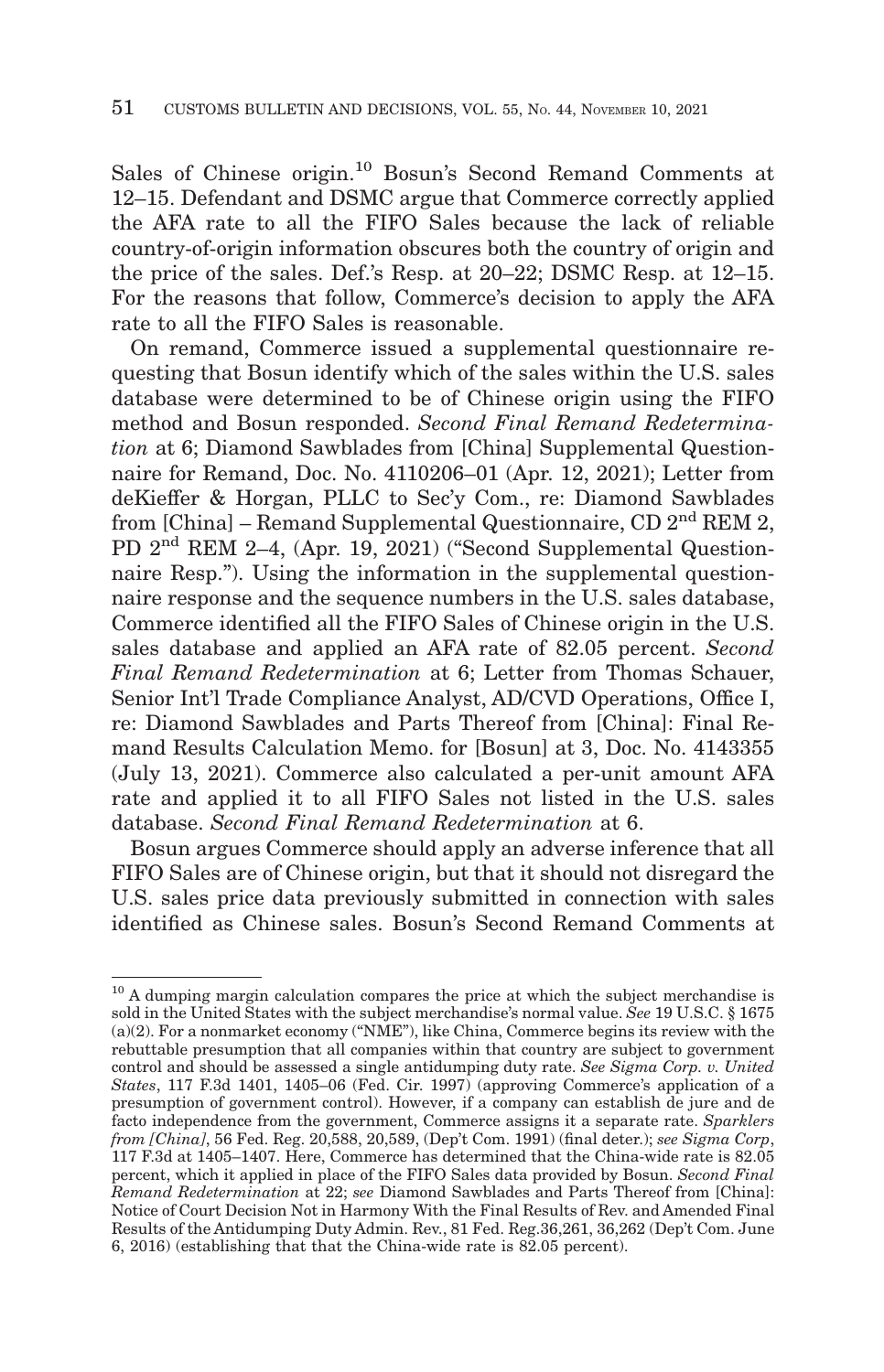12–13. Relying on this court's decision in *Dillinger France S.A. v. United States*, 350 F. Supp.3d 1348 (Ct. Int'l Trade 2018), Bosun argues that "Commerce cannot use adverse inferences to substitute information that is on the record." *Id*. at 14.

Bosun's argument assumes that all the FIFO Sales that it claimed were Chinese and placed in the U.S. sales database are Chinese sales. However, Commerce determined that the FIFO methodology did not yield reliable country-of-origin information. *Second Final Remand Redetermination* at 5. In light of the identified reliability issues, Commerce reasonably concluded it could not be certain that the FIFO Sales included in the U.S. sales database were Chinese, nor could it be certain that all of the FIFO Sales excluded from the U.S. sales database were Thai. *See id*. at 21. In response to Bosun's argument that Commerce should determine that all FIFO Sales were Chinese, *see* Bosun's Second Remand Comments at 13, Commerce explained that Bosun's proposed application of adverse inferences would not lead to an accurate margin calculation because there was a possibility that the margin calculation could involve sales of Thai sawblades. *Second Final Remand Redetermination* at 21–22. Commerce explains that although Bosun correctly states that the information missing from the record is the country-of-origin for the FIFO Sales, that information is critical to the determination of whether a sale is properly included or excluded in the U.S. sales database. *Second Final Remand Redetermination* at 21. Thus, Commerce reasonably concludes that the inability to reliably identify the country of origin for the FIFO Sales means that the corresponding price data in the U.S. sales database is also unreliable because Commerce cannot accurately pair price data with the correct country of origin. *Second Final Remand Redetermination* at 21–22. Consequently, the U.S. sales database information is missing. *Id*. Since the information is missing from the record, Commerce filled the gap with facts otherwise available. *Id*. at 17–18. Because Commerce determined that Bosun failed to cooperate to the best of its ability, Commerce reasonably used adverse inferences when filling the gap. *Id*.

#### **C. Intracompany Sales**

In the Second Final Remand Redetermination Commerce calculated an AFA per unit rate and applied it to all the FIFO Sales, some of which Bosun claims are intracompany sales. *Second Final Remand Redetermination* at 13–15. Bosun argues that Commerce's decision not to remove intracompany sales data from the FIFO Sales renders its determination contrary to law and unsupported by substantial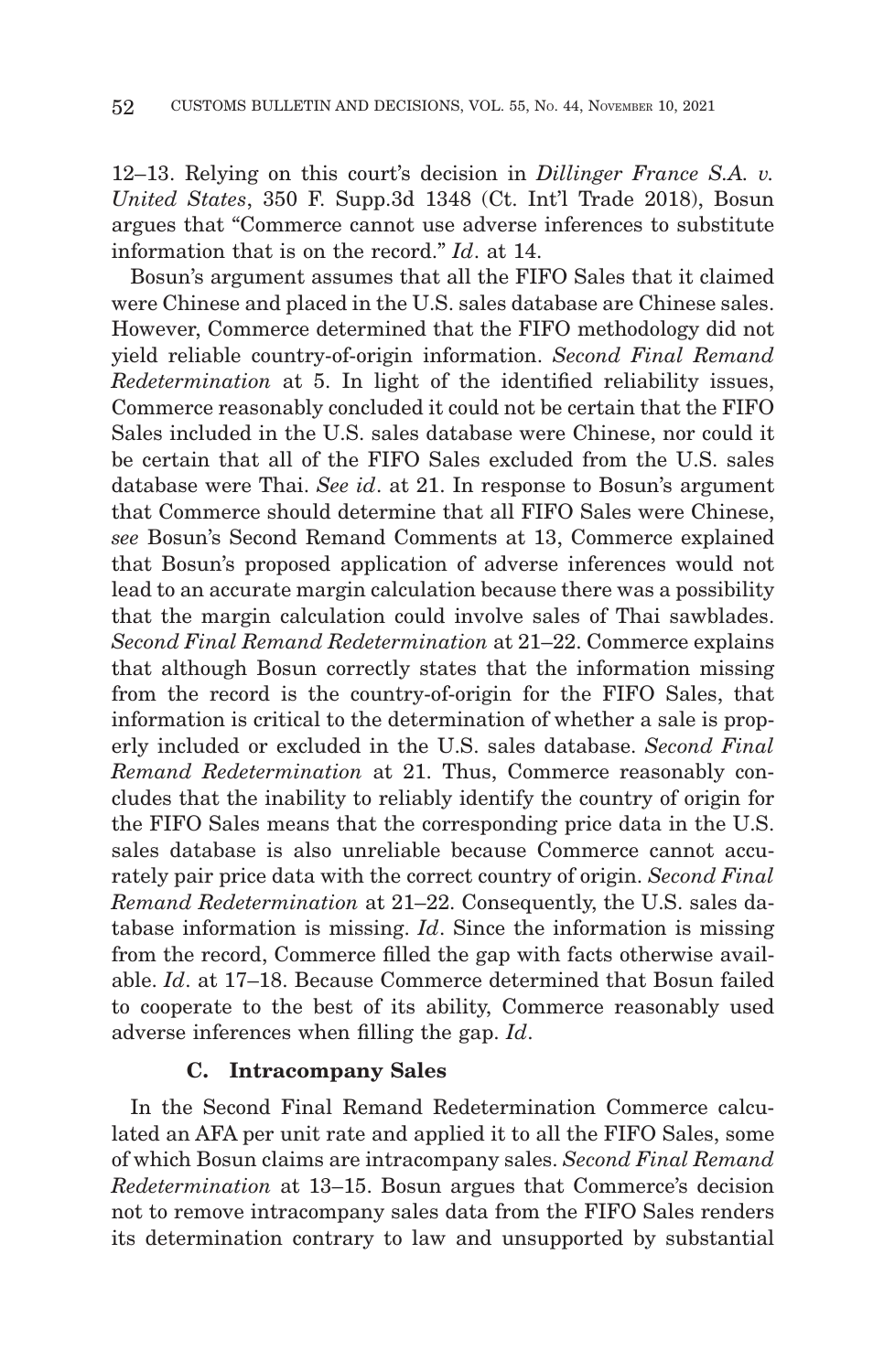evidence. *See* Bosun's Second Remand Comments at 5–8. As a threshold matter, the Court of Appeals did not instruct Commerce to revisit its FIFO analysis. *See Diamond Sawblades*, 986 F.3d at 1367. Although Bosun argues that Commerce has acted contrary to law by ignoring evidence of intracompany sales, it is reasonably discernable that Commerce did not ignore the evidence, but rather found that it was not within the scope of the Court of Appeals' instructions<sup>11</sup> and further would not be relevant as it was unverifiable. *Second Final Remand Redetermination* at 13–15. Consequently, Bosun's substantial evidence argument also fails because Commerce has addressed that which detracts from its determination.12 *Universal Camera Corp. v. NLRB*, 340 U.S. 474, 488 (1951) ("The substantiality of evidence must take into account whatever in the record fairly detracts from its weight.").

#### **II. Surrogate Country Selection**

Finally, the court reviews Commerce's decision to use Thai average unit value ("AUV") in the Second Final Remand Redetermination for compliance with the court's remand order. *Second Final Remand Redetermination* at 8–11; *Slip Op. 18–146* at 24–25. In the Final Remand Results, Commerce used Thai average unit value data to value copper powder and copper iron clab.13 Final Decision Memo. at 3. Finding Commerce failed to directly address DSMC's argument that the Thai AUV data was an outlier and relied solely on a regulatory preference of valuing all inputs from the same country, this court remanded for further explanation regarding Commerce's decision to use the Thai AUV data. *Slip Op. 18–146* at 24–25; *Second Final Remand Redetermination* at 9–11. Commerce's decision to use AFA for all Bosun's sales mooted the surrogate country selection issue.

<sup>&</sup>lt;sup>11</sup> Commerce explains that the Court of Appeals upheld its decision to use AFA for the FIFO Sales and instructed Commerce to reconsider its application of AFA to the sales where country-of-origin information was determined using product code or unit price. *Second Final Remand Redetermination* at 13–14.

 $^{\rm 12}$  Bosun responded to Commerce's second supplemental questionnaire stating it could not identify all the sequence numbers requested because a portion of those sales were sales between importer-affiliates. Second Supplemental Questionnaire Resp. at 1–2. Bosun argues that Commerce should issue an additional supplemental questionnaire requesting that Bosun identify the number of pieces in the intracompany sales transactions so they can be removed from Commerce's margin calculations. Comments on Draft Results of Second Redetermination Pursuant to Court Remand at 9, Doc. No. 4126821 (June 1, 2021). Bosun's argument that Commerce could or should issue a supplemental questionnaire does nothing to undermine the reasonableness of Commerce's determination based on the record evidence and in light of the Court of Appeals' decision.

<sup>13</sup> Copper powder and copper iron clab are factors of production for sawblades. *See* Diamond Sawblades and Parts Thereof from [China]: Decision Memo. for Prelim. Results of Antidumping Duty Admin. Rev.; 2014–2015 at 2, Doc. No. 3527262–01 (Dec. 5, 2016).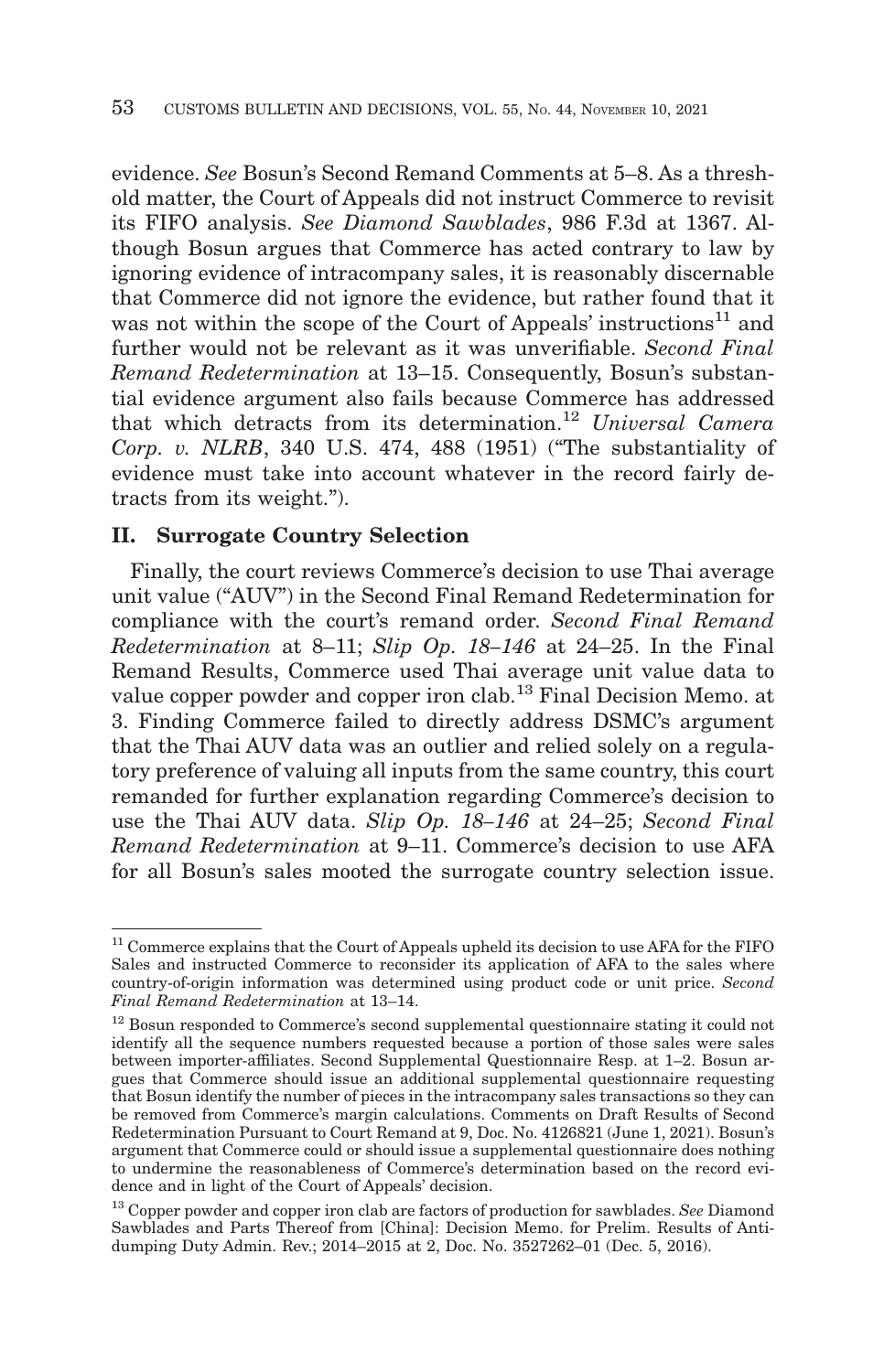*First Remand Redetermination* at 13; *see also Second Final Remand Redetermination* at 9–10. In the Second Final Remand Redetermination Commerce determined that it would no longer apply adverse inferences to all Bosun's sales; therefore, in the Second Final Remand Redetermination, Commerce needed to address DSMC's aberrancy argument<sup>14</sup> to comply with the court's remand order. *Slip Op. 18–146* at 24–25.

Commerce explained that DSMC made mathematical errors when calculating the Thai AUV data. *Second Final Remand Redetermination* at 10–11; *see* Pre-Prelim. Letter at 3. Commerce noted that when correctly calculated, the Thai AUV data was not aberrational. *Second Final Remand Redetermination* at 10–11. Given Commerce's preference to value all surrogate values in a single country and evidence that the Thai AUV data is not aberrational, Commerce's decision to use the Thai AUV for copper powder and copper iron clab is reasonable. *Id*. at 11. No party challenges the use of Thai AUV data before the court. Commerce complied with the court's order to address DSMC's aberrancy argument of the Thai AUV and its determination is supported by substantial evidence on the record.

#### **CONCLUSION**

For the reasons stated, Commerce's Final Remand Redetermination is sustained. Judgment shall enter accordingly. Dated: October 27, 2021

New York, New York

*/s/ Claire R. Kelly* CLAIRE R. KELLY, JUDGE

 $^\mathrm{14}$  In both its pre-preliminary determination comments and its case brief, DSMC argued that Commerce should use South African, not Thai, import data to value copper powder and copper iron clab because the Thai data was aberrational. Letter from Wiley Rein LLP to Sec'y Com., re: Diamond Sawblades and parts thereof from [China]: DSMC's Pre-Prelim. Deter. Comments Regarding Surrogate Values at 2–4,Doc. No. 3522843 (Nov. 15, 2016) ("Pre-Prelim. Letter"); Case Br. *Diamond Sawblades from [China]* at 13–16, PD 373, CD 344 (Jan. 17, 2017). In its comments to the draft remand results DSMC reiterated that the Thai AUV data was an outlier and the South African AUV data should be used in its place. *See* Letter from Wiley Rein, re: Diamond Sawblades and Parts Thereof from [China]: Comments on Draft Results of Redetermination at 6–10, Doc. No. 4126645–01 (June 1, 2021) ("DSMC's Draft Comments").